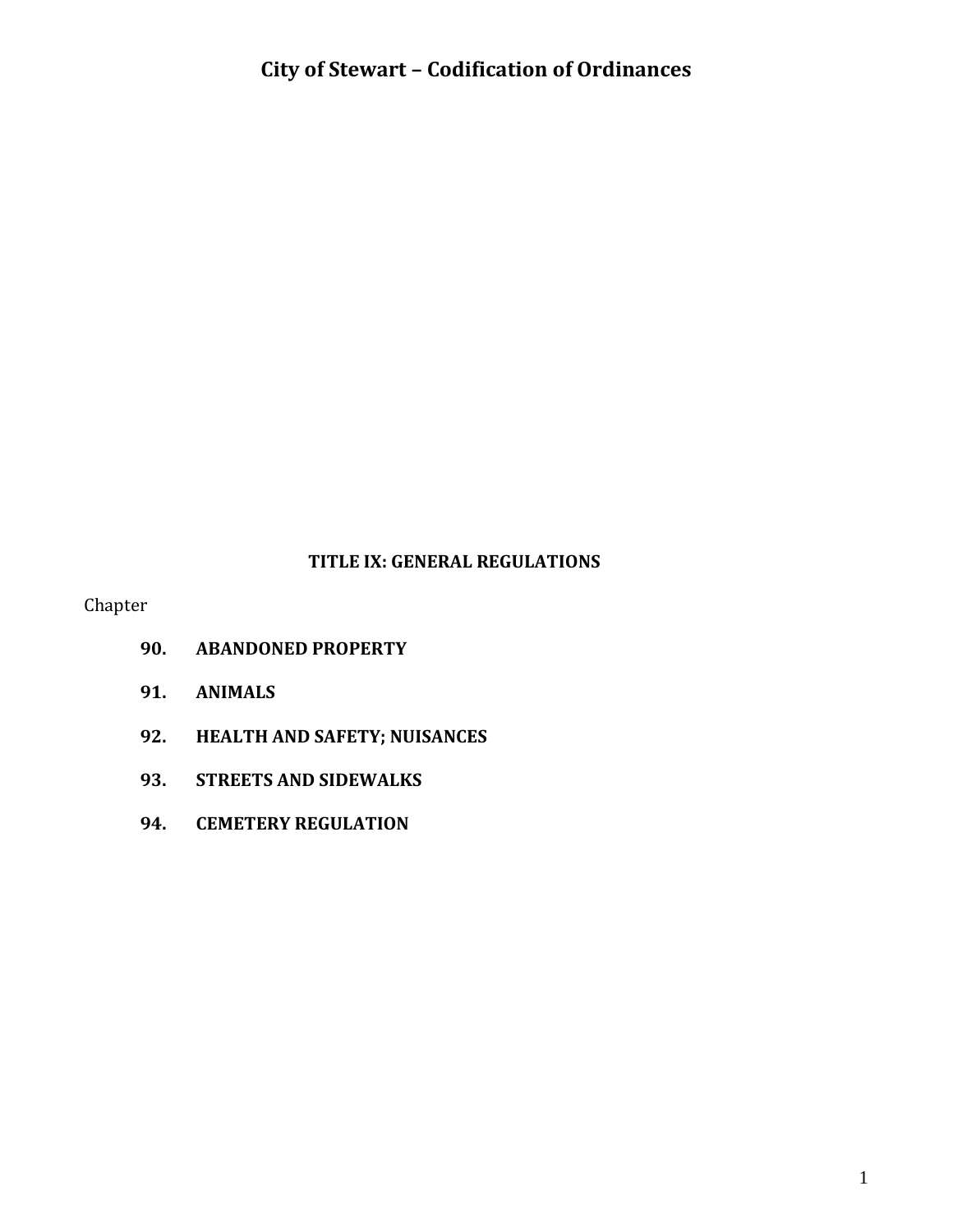### **CHAPTER 90: ABANDONED PROPERTY**

Section

- 90.01 Purpose
- 90.02 Definitions
- 90.03 Nuisance
- 90.04 Public property
- 90.05 Private property
- 90.06 Charges
- 90.07 Effective date
- 90.99 Penalty

#### **§ 90.01 PURPOSE.**

- (A)Abandoned vehicles, abandoned appliances and discarded furniture constitute:
	- (1) A hazard to the health and welfare of the peoples of the city in that they can harbor noxious diseases, furnish shelter and breading places for vermin and present physical dangers to the safety and well-being of children and other citizens;
	- (2) A blight on the landscape of the city and are, therefore, detrimental to the environment; and
	- (3) A waste of a valuable source of useful metal, in the case of abandoned motor vehicles and appliances.
- (B)It is, therefore, in the public interest that the present accumulation of abandoned motor vehicles, abandoned appliances and discarded furniture within the city be eliminated and that the future abandonment thereof be prevented.

## **§ 90.02 DEFINITIONS.**

- (A)A vehicle shall not be an "abandoned motor vehicle" and an appliance shall not be and "abandoned appliance", as defined in this section:
	- (1)In an enclosed garage or storage building;
	- (2) On the premises of a junkyard or a motor vehicle or appliance repair business when the junkyard or business is maintained and/or licensed in accordance with state statutes or with local ordinances and zoning regulations and, in the case of a repair business, each motor vehicle or appliance is being actively and consistently worked on and is being maintained or stored in an area screened from public view by an appropriate fence; or
	- (3)In an appropriate storage place or depository maintained in a lawful place and manner by the city or authorized by the city.
- (B)For the purpose of this chapter, the following definitions shall apply unless the context clearly indicates or requires a different meaning.
	- *ABANDONED APPLIANCE.* A household appliance lacking vital component parts or in an inoperable condition.

### *ABANDONED MOTOR VEHICLE.*

- (a) An unlicensed motor vehicle;
- (b) A motor vehicle lacking vital component parts, including motor vehicles with pioneer, classic car, collector or street rod license;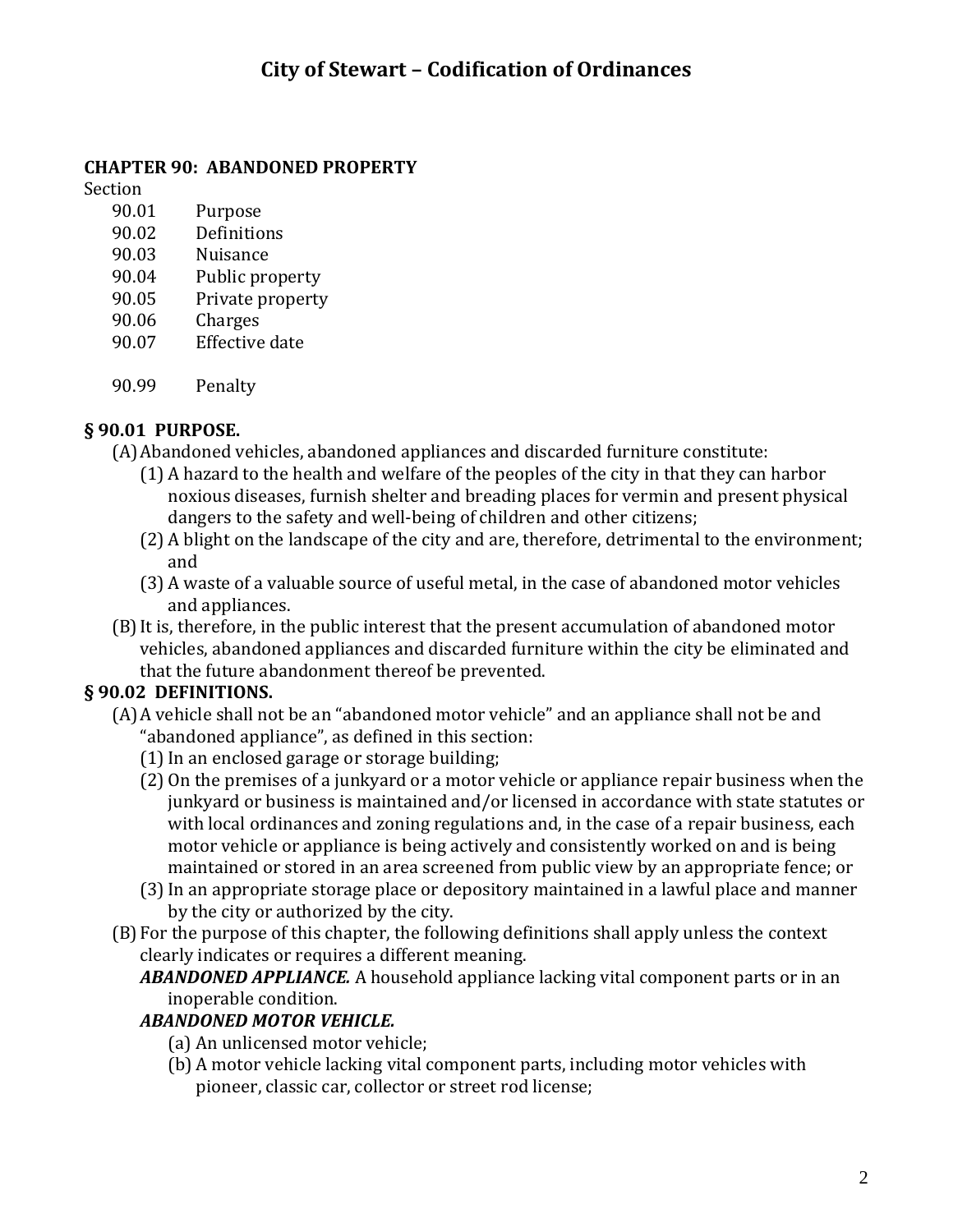- (c) A motor vehicle which is in an inoperable condition, including motor vehicles with pioneer, classic car, collector or street rod license;
- (d) A motor vehicle which has remained for a period of more than 48 hours on public property without the consent of the person in control of the property; or
- (e) A motor vehicle voluntarily surrendered by its owner and accepted by the city.

#### *CITY.* The City of Stewart, Minnesota.

- *DISCARDED FURNITURE.* An item of furniture originally intended for use within the interior of a building, but left or stored out-of-doors.
- *VITAL COMPONENT PARTS.* Those parts of a motor vehicle or appliance that are essential to its mechanical functioning.
- *PERSON.* Any natural person, firm, partnership, association, corporation, company or organization of any kind.
- *PRIVATE PROPERTY.* Any real property within the city which is privately owned and which is not public property, as defined in this section.
- *PUBLIC PROPERTY.* Any street, alley or highway which shall include the entire width between the boundaries lines of every way publicly maintained for the purposes of vehicular travel, and also means any other publicly owned property or facility.

### **§ 90.03 NUISANCE.**

The presence of any abandoned motor vehicle, abandoned appliance, discarded furniture or parts thereof on private or public property is a public nuisance which may be abated as such in accordance with provisions of this chapter.

### **§ 90.04 PUBLIC PROPERTY.**

No person shall park, store, leave or permit the parking, storing or leaving of any abandoned motor vehicle or parts thereof, abandoned appliance or discarded furniture of any kind, whether attended or not, upon any public property within the city.

- (A)Whenever any law enforcement officer finds an abandoned motor vehicle, abandoned appliance or discarded furniture of any kind, whether attended or not, upon any public property with the city.
- (B)Any abandoned motor vehicle, abandoned appliance or discarded furniture which causes an obstruction and hazard to traffic may be removed at any time under the direction of the Law Enforcement Department.

## **§ 90.05 PRIVATE PROPERTY.**

No person owning, in charge of or in control of any real property within the city, whether as owner, tenant, occupant, lessee or otherwise shall allow any abandoned motor vehicle, abandoned appliance or discarded furniture of any kind to remain on the property longer than 96 hours.

- (A)*Notice to remove.* Whenever it comes to the attention of the Law Enforcement Department that any person has any abandoned motor vehicle, abandoned appliance or discarded furniture on his or her property, a notice in writing shall be served upon the person requesting the removal thereof in the time specified in this chapter.
- *(B) Responsibility for removal.* Upon proper notice, an owner of the abandoned motor vehicle, abandoned appliance or discarded furniture, the owner or occupant of the private property on which the same is located, shall be responsible for its removal, jointly and severally.
- *(C)Notice procedure.* The City Clerk-Treasurer shall give notice of removal to the owner or occupant of the private property where it is located. It shall constitute sufficient notice when a copy of same is sent by certified mail and return receipt requested to the owner or occupant of the private property at his or her last known address.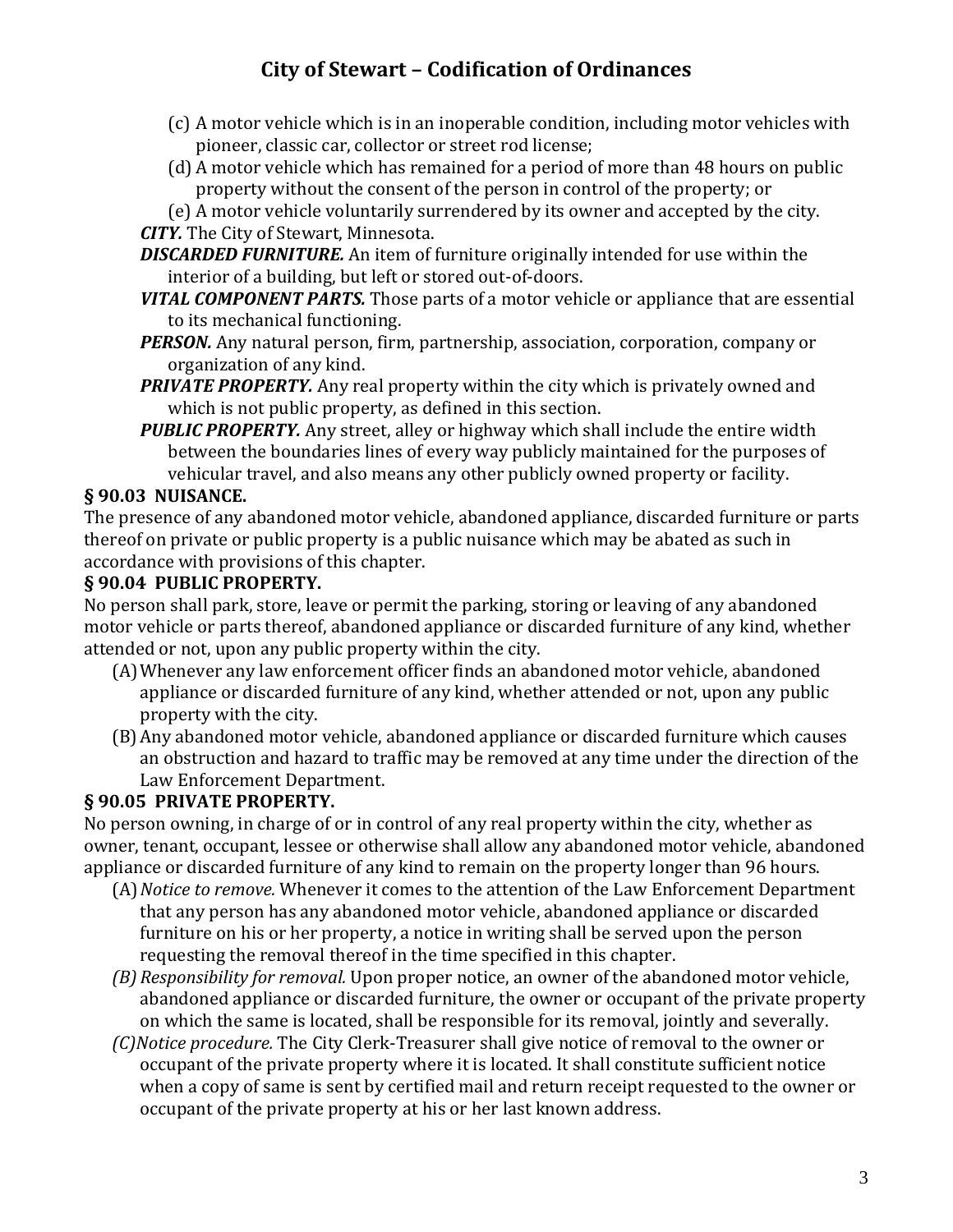(D)*Content of notice.* The notice shall contain the request for removal within ten days after service of the notice upon him or her. The notice shall advise that failure to comply with notice to remove shall be a violation of this chapter.

#### **§ 90.06 CHARGES.**

The cost of the certified mail and return receipt requested mailing shall be assessed as a miscellaneous utility charge in the amount of postage at the time on the property involved.

#### **§ 90.99 PENALTY.**

A person who violates the provisions of this chapter shall be guilty of a misdemeanor. Each day shall constitute a separate and distinct violation.

(Ord. 107, passed 6-14-2004) Penalty, see §90.99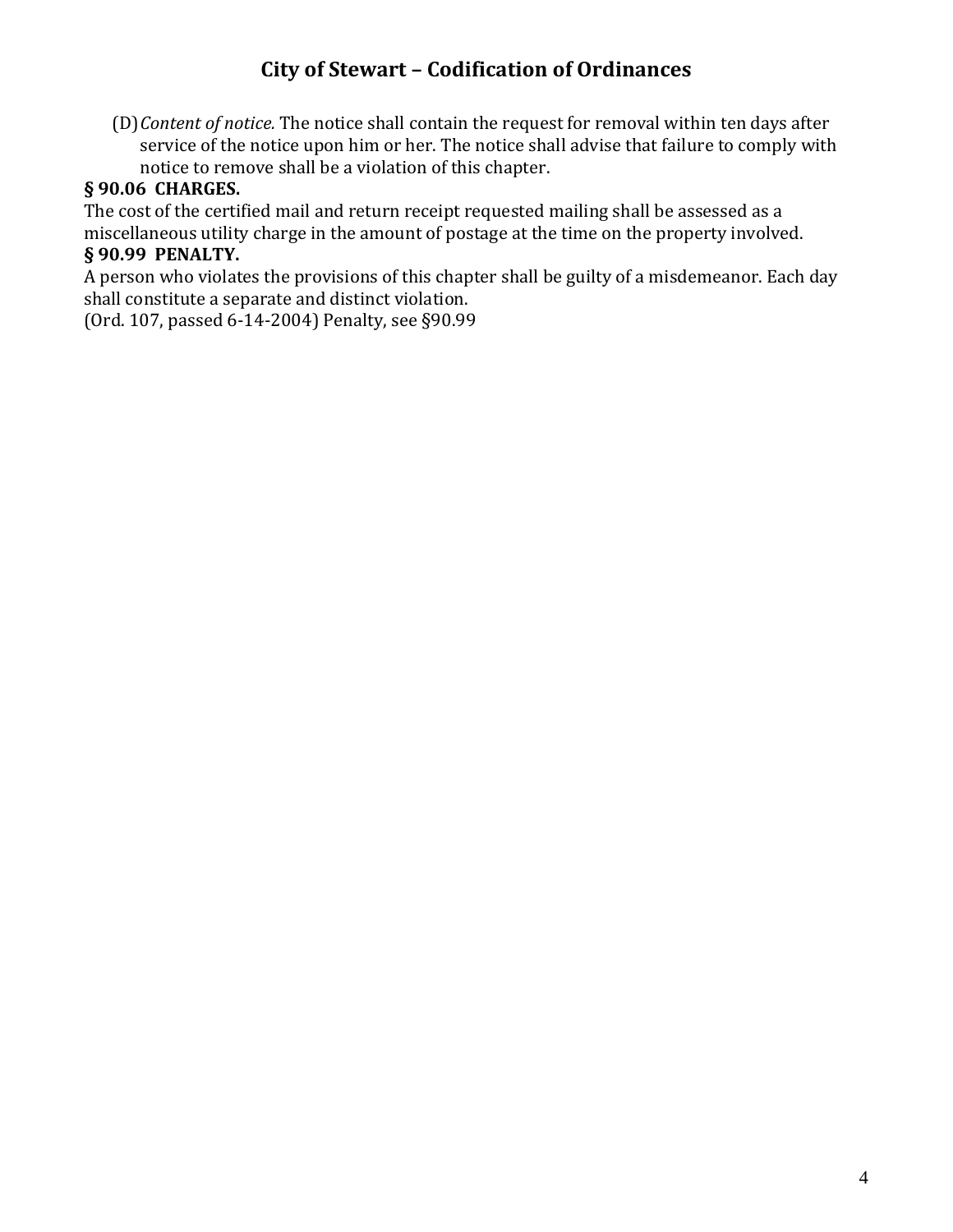#### **CHAPTER 91: ANIMALS**

Section

- 91.01 Definitions
- 91.02 Dogs and cats generally
- 91.03 Non-domestic animals
- 91.04 Farm animals
- 91.05 Impounding
- 91.06 Number of dogs and cats in any combination on a single property
- 91.07 Nuisances
- 91.08 Seizure of animals
- 91.09 Animals presenting a danger to health and safety of city
- 91.10 Diseased animals
- 91.11 Dangerous and potentially dangerous dogs
- 91.12 Dangerous animals (excluding dogs)
- 91.13 Basic care
- 91.14 Breeding moratorium
- 91.15 Enforcing officer
- 91.16 Pound
- 91.17 Interference with officers
- 91.18 Fighting animals
- 91.19 Feeding stray cats and dogs
- 91.99 Penalty

#### **§ 91.01 DEFINITIONS.**

For the purpose of this chapter, the following definitions shall apply unless the context clearly indicates or requires a different meaning.

- *ANIMAL.* Any mammal, reptile, amphibian, fish, bird (including all fowl and poultry) or other member commonly accepted as a part of the animal kingdom. *ANIMALS* shall be classified as follows:
	- (1) *DOMESTIC ANIMALS.* Those animals commonly accepted as domesticated household pets. Unless otherwise defined, *DOMESTIC ANIMALS* shall include dogs, cats, caged birds, gerbils, hamsters, guinea pigs, domesticated rabbits, fish, non-poisonous, nonvenomous and non-constricting reptiles or amphibians and other similar animals.
	- (2) *FARM ANIMALS*. Those animals commonly associated with a farm or performing work in an agricultural setting. Unless otherwise defined, *FARM ANIMALS* shall include members of the equine family (horses, mules), bovine family (cows, bulls), sheep, poultry (chickens, turkeys), fowl (ducks, geese), swine (including Vietnamese potbellied pigs), goats, bees, ratitae (ostriches and emus), farm raised cervidae (caribous and mule deer), llamas and alpacas and other animals associated with a farm, ranch or stable.
	- (3) *NON-DOMESTIC ANIMALS.* Those animals commonly considered to be naturally wild and not naturally trained or domesticated or which are commonly considered to be inherently dangerous to the health, safety and welfare of people. Unless otherwise defined, *NON-DOMESTIC ANIMALS* shall include:

(a) Any member of the large cat family (family felidae) including lions, tigers, cougars,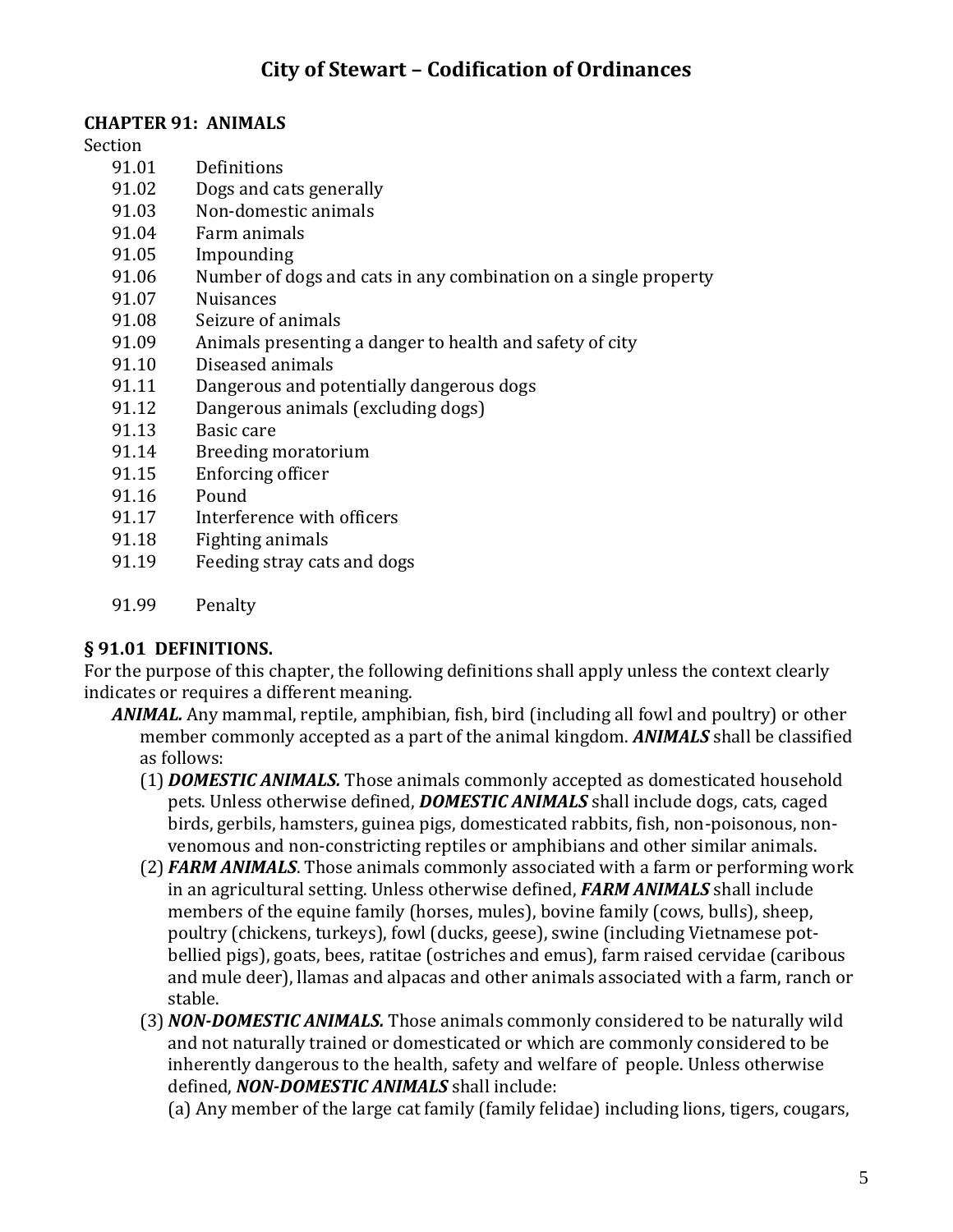bobcats, leopards and jaguars, but excluding commonly accepted domesticated house cats;

- (b) Any naturally wild member of the canine family (family canidae) including wolves, foxes, coyotes, dingoes and jackals, but excluding commonly accepted domesticated dogs;
- (c) Any crossbreeds such as the crossbreed between a wolf and a dog, unless the crossbreed is commonly accepted as a domesticated house pet;
- (d) Any member or relative of the rodent family including any skunk (whether or not descented), raccoon, squirrel or ferret, but excluding those members otherwise defined or commonly accepted as domesticated pets;
- (e) Any poisonous, venomous, constricting or inherently dangerous member of the reptile or amphibian families including rattlesnakes, boa constrictors, pit vipers, crocodiles and alligators; and
- (f) Any other animal which is not explicitly listed above but which can be reasonably defined by the terms of this section, including but not limited to bears, deer, monkeys and game fish.
- *AT LARGE.* Off the premises of the owner and not under the custody and control of the owner or other person, either by leash, cord, chain or otherwise restrained or confined.
- *CAT.* Both the male and female of the felidae species commonly accepted as domesticated household pets.
- *DOG*. Both the male and female of the canine species, commonly accepted as domesticated household pets and other domesticated animals of a dog kind.
- *OWNER.* Any person or persons, firm, association or corporation owning, keeping or harboring an animal.
- *RELEASE PERMIT.* A permit issued by the Animal Control Officer or other person in charge of the pound for the release of any animal that has been taken to the pound. A release permit may be obtained upon payment of a fee to the City Clerk-Treasurer in accordance with the regular license requirement if the animal is unlicensed, payment of a release fee and any maintenance costs incurred in capturing and impounding the animal. The release fee shall be as established by the city.

### **§ 91.02 DOGS AND CATS GENERALLY.**

- (A)*License required.*
	- (1) Every person owning, keeping or harboring a dog or cat over the age of three months within the corporate limits of the city shall, on or before January 1 of each and every year, cause the dog or cat to be registered, licensed and numbered.
	- (2) The registration, licensing and numbering shall be valid for a period of one year from and after January 1 of the coming year; provided, however, that, if the dog or cat to be licensed shall have come into the person's possession or ownership or shall have attained the age of three months after January 1 of the current year, the owner thereof or the person entitled to its possession shall cause the dog or cat to be registered and licensed at the time as the dog or cat shall come into the person's possession or shall have attained the age of three months and a license shall be issued which shall be valid until January 1 next following the issuance of the license.
	- (3) All persons making application for a license herein shall show proof of vaccination of the animal.
	- (4) Proof of vaccination shall be a signed certificate by a licensed veterinarian that the dog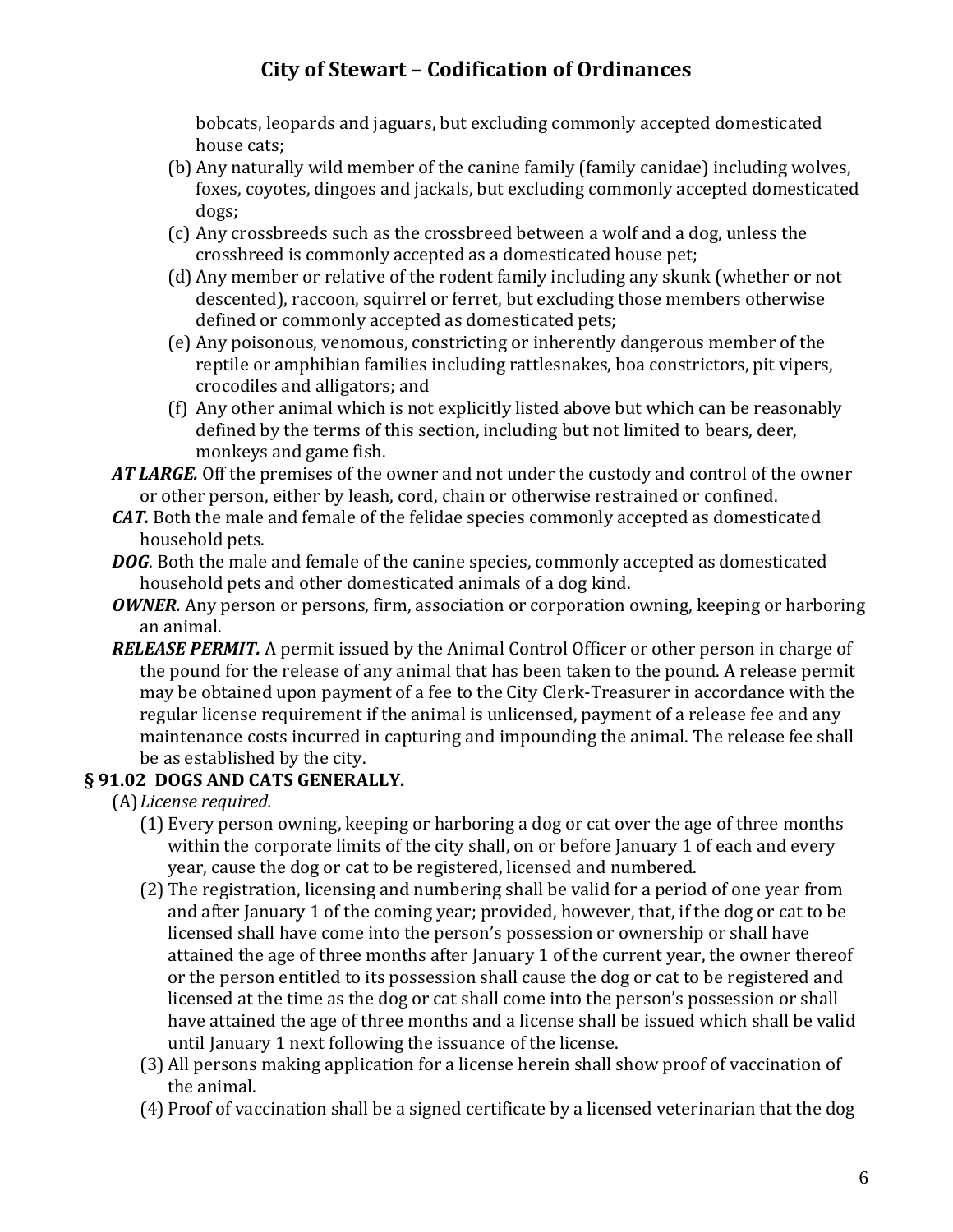or cat to be registered and licensed has received a current vaccination for rabies immunization.

- (B)*License fee.* Every person who shall apply for a license in accordance with division (A) above shall pay to the City Clerk-Treasurer an annual fee as set by the city for each animal so registered.
- (C) *Registration procedure.*
	- (1) Application for a dog or cat license shall be made to the City Clerk-Treasurer upon a standard form to be provided by the Clerk-Treasurer.
	- (2) The application form shall include the date of application, the owner's name and address, the name, breed, sex and age of the cat or dog being registered.
	- (3) The form shall also provide the number of the license tag being issued to the animal and shall require the signature of the animal's owner.
	- (4) Upon compliance with the requirements of the foregoing sections, it shall be the duty of the City Clerk-Treasurer to issue to the owner a written license for each dog or cat so registered together with a tag bearing the following:
		- (a) Registration number of the dog or cat;
		- (b) The word "Stewart";
		- (c) The year of issuance; and
		- (d) Vaccination information.
	- (5) The tags shall be secured to the collar about the dog or cats neck by the owner and shall be worn by the animal at all times.
- (D)*Removal of license prohibited.* It shall be unlawful for any person to remove a current and valid license tag from any dog or cat licensed or tagged as herein provided.
- (E)*Definitions.* For the purpose of this section, the following definitions shall apply unless the context clearly indicates or requires a different meaning.
	- *OWNER*, *KEEPER* or *PERSON.* Any individual, firm or corporation who harbors or keeps or allows to be harbored or kept a dog or cat on or about his, her or their premises shall be deemed the *OWNER*, *KEEPER* or *PERSON*, as those terms are used in this section.
- (F) *Animals running at large and barking dogs.*
	- $(1)$  It shall be unlawful to permit any dog or cat to run at large in the city.
	- (2) At all times, dogs and cats shall be under the control of their owner or keeper.
	- (3)It shall be the responsibility of the owner or keeper or person in charge or control of any dog or cat in the city to remove and dispose in a sanitary manner any dog or cat waste deposited at any public place, park, street, boulevard, thoroughfare or property other than that property owned by the owner of the dog or cat.
	- (4)In no case shall the owner of any premises permit the accumulation of dog or cat waste, which could constitute a health hazard or create offensive odors.
	- (5) No person shall permit any dogs owned, possessed, harbored or kept by that person to repeatedly bark.
	- (6)If the dogs are identified, the law enforcement officer shall give the person owning, possessing, harboring or keeping the dogs a written or verbal warning concerning the prohibited barking.
	- (7) After the warning, if the person fails to prevent unlawful barking the law enforcement officer shall issue a citation of the person is in violation of this section, subject to the penalties herein contained.
	- (8) The owner or keeper of a dog or cat shall provide to the animal adequate food, water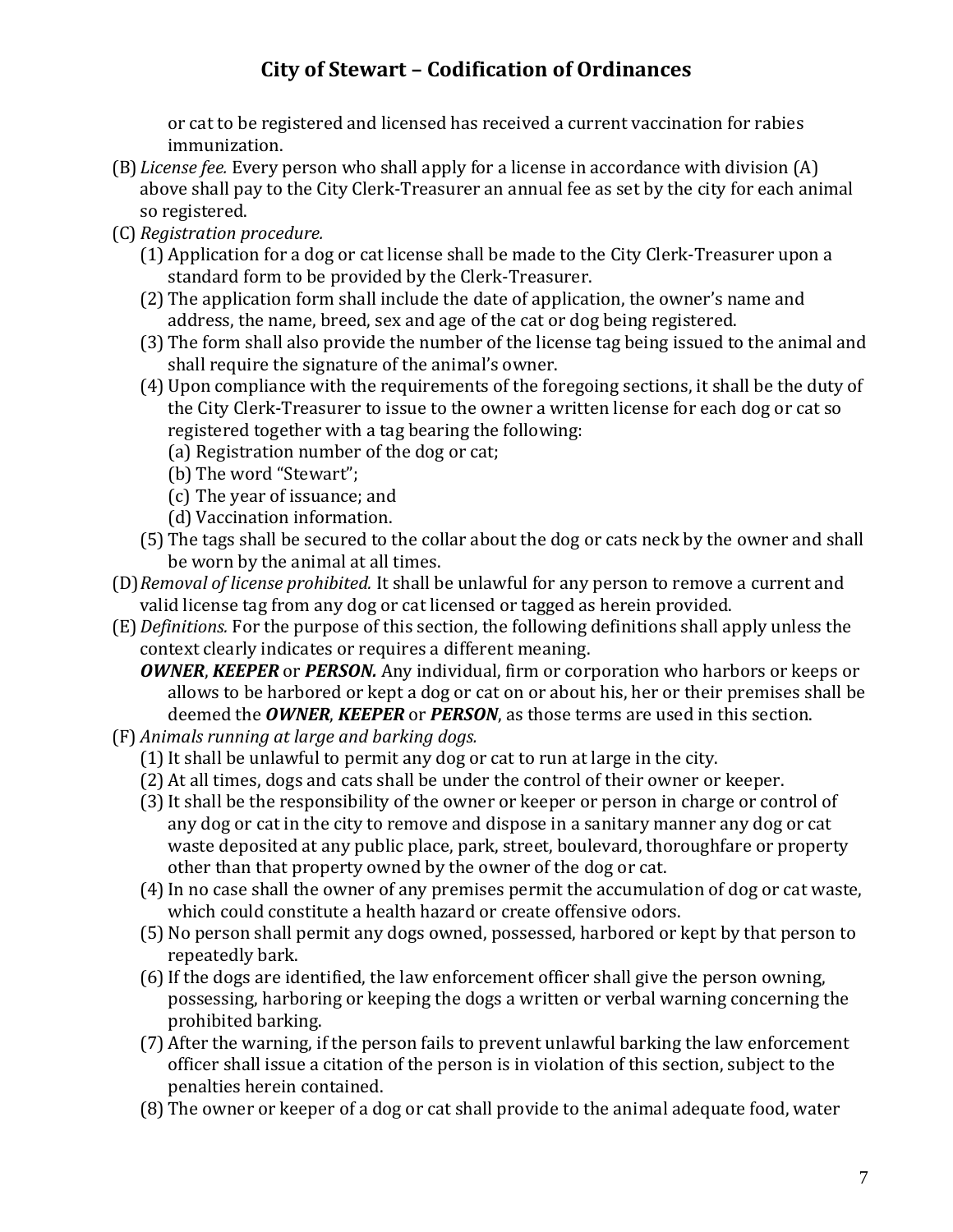and shelter.

- (G)*Dangerous animals.*
	- (1) If the law enforcement officer reasonably determines that a dog or cat within the city has exhibited behavior indicating that the animal is a danger to the health or safety of other persons or property, then the law enforcement officer shall cause to be sent to the owner of the animal written notice that the animal is considered dangerous and that the owner shall immediately restrict the dog or cat to the locations which are not generally accessible. The permissible locations shall be limited to the following:
		- (a) Within the owner's dwelling;
		- (b) Within a securely enclosed and locked pen or animal run located upon the property of the owner. A pen or run must have sides six feet high or a secure top. If the pen or structure has no bottom secured to the sides, then the sides must be imbedded into the ground no less than one foot;
		- (c) With a securely fenced in yard having fence sides at least six feet high and with the fence imbedded into the ground a least one foot;
		- (d) Upon a suitable chain or leash held by a person able to control the animal; and
		- (e) The animal shall not be allowed to run within the owner's yard which is not securely fenced or to be chained or leashed within an area of the yard accessible to children or other members of the public.
	- (2)It shall be unlawful for any person harboring or owning any dog or cat for which a notice has been sent pursuant to this section to allow the dog or cat to be in a location other than that permitted by this section.
- (H)*Public nuisance.* Any dog or cat found in the city which is not properly licensed or is running at large is hereby declared to be a nuisance and shall be impounded by the any law enforcement officer or other person or persons designated by the City Council to enforce the provisions of this section.
- (I) *Establishment of confinement area.* The City Council, from time to time, shall have the authority to designate a fine, corporation or business for the establishment of a confinement area of all animals impounded under this section.
- (J) *Impounding.*
	- (1) The law enforcement officer or other person so designated by the City Council may impound any dog or cat found within the city whose actions, condition, location or lack of licensing violates this section.
	- (2)If any dog or cat is impounded as herein provided, the official who so impounds the dog or cat shall forthwith report the same to the City Clerk-Treasurer stating the place, date and time the dog or cat was caught, the description of the dog or cat, the name of the owner, if known, the information contained on the licensing tag, if any, and the reason for the impoundment of the animal.
	- (3) Each dog or cat so impounded shall be kept in a humane facility as designated by the City Council.
	- (4) Upon receipt of notice by the City Clerk-Treasurer that a dog or cat was impounded, the City Clerk-Treasurer shall give written notice by U.S. mail to the owner, if known, that the dog or cat has been impounded. If the owner is unknown, the City Clerk-Treasurer shall post in his or her office, in a conspicuous location, a notice stating the place, date and time the dog or cat was caught and the general description of the animal.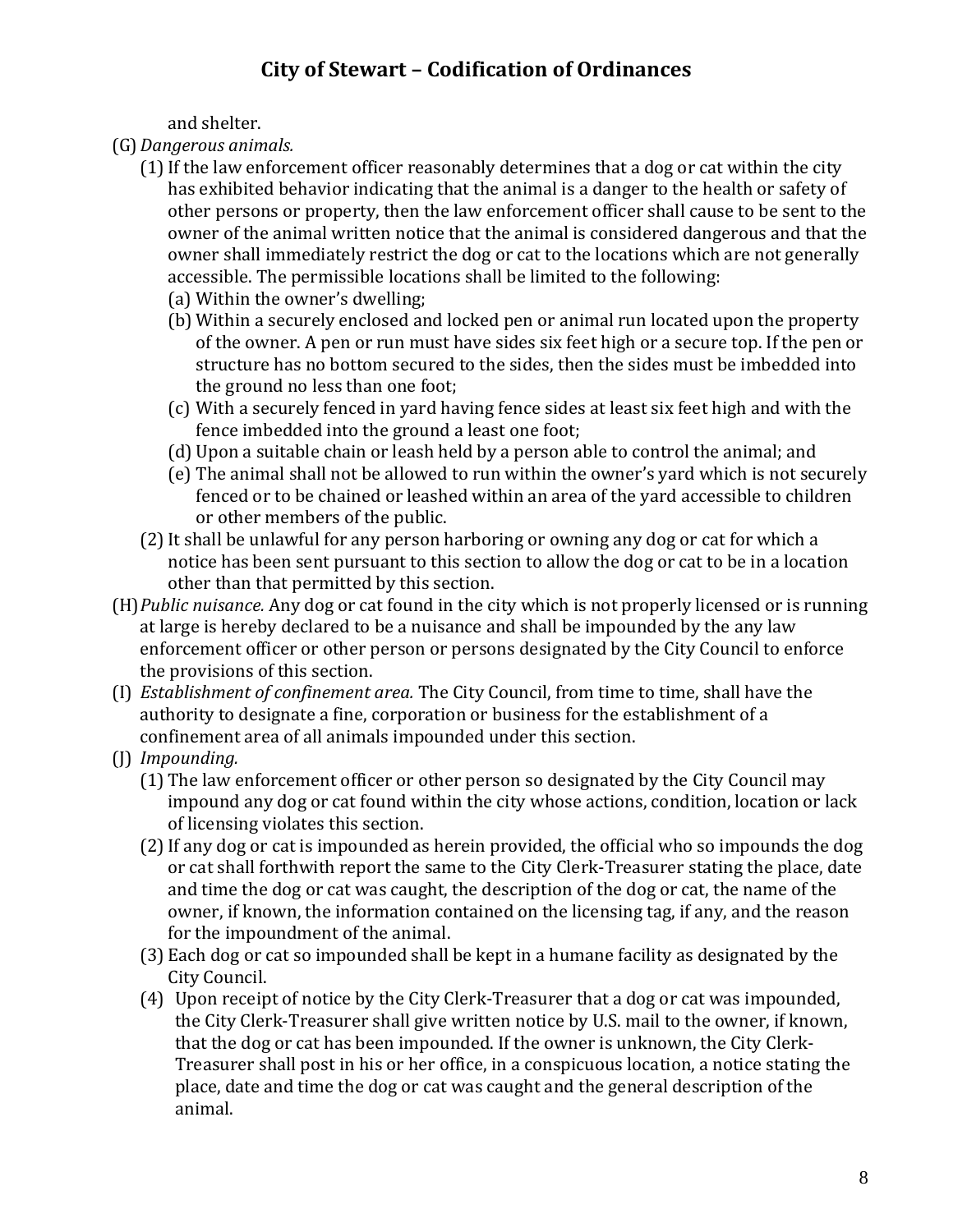- (5) Any person whose dog or cat has been impounded may obtain the release of the animal by paying the City Clerk-Treasurer all the licensing fees and costs herein provided.
- (6) The owner of any dog or cat caught and impounded pursuant to this section shall be responsible for all costs of boarding the dog or cat at a rate per day as the City Council shall from time to time establish.
- (7) Five days following the notification or posting of the notice herein provided concerning any dog or cat impounded, unless the same be a Sunday or holiday, then the next day following and, if no person has claimed the dog or cat and paid the required fees and costs, the any law enforcement officer shall cause the dog or cat to be put to death in a humane manner.
- (K)*Animals which have bitten an individual.*
	- (1) Notwithstanding any provision herein, the any law enforcement officer shall impound any dog or cat which has bitten any individual other than the owner of the dog or cat or the owner's immediate family.
	- (2) Otherwise, any law enforcement officer shall report the same to the City Clerk-Treasurer as provided herein for impoundment of dogs and cats and the City Clerk-Treasurer shall give notice as provided herein for the impoundment of the animals.
	- (3) Any law enforcement officer shall cause the dog or cat to be examined and held by a licensed veterinarian for a reasonable period of time to determine if the animal is infected with rabies.
	- (4) The period of examination shall be reasonably determined by any law enforcement officer and the veterinarian holding the animal.
	- (5) Any dog or cat infected with rabies found in the city shall be put to death forthwith.
	- (6) The owner of any dog or cat examined for rabies as herein provided shall be responsible for all costs of examination and boarding.
- (L) *Interference with authorized persons prohibited.* No person shall interfere with the law enforcement officer or any other person authorized by the City Council to perform the duties and requirements provided in this section.

### **§ 91.03 NON-DOMESTIC ANIMALS.**

Except as provided in M.S. §346.155, as it may be amended from time to time, it shall be illegal for any person to own, possess, harbor or offer for sale, any non-domestic animal within the city. Any owner of a non-domestic animal at the time of adoption of this code shall have 30 days in which to remove the animal from the city after which time the city may impound the animal as provided for in this section. An exception shall be made to this prohibition for animals specifically trained for and actually providing assistance to the handicapped or disabled and for those animals brought into the city as part of an operating zoo, veterinarian clinic, scientific research laboratory or a licensed show or exhibition.

### **§ 91.04 FARM ANIMALS.**

Farm animals shall only be kept in an agricultural district of the city or on a residential lot of at least ten acres in size provided that no animal shelter shall be within 300 feet of an adjoining piece of property. An exception shall be made to this section for those animals brought into the city as part of an operating zoo, veterinarian clinic, scientific research laboratory or a licensed show or exhibition.

A. Certain poultry and fowl allowed by permit. Up to 5 female turkeys, 5 female ducks, 5 female geese, 12 female pigeons or 12 female chickens not to exceed 12 animals total are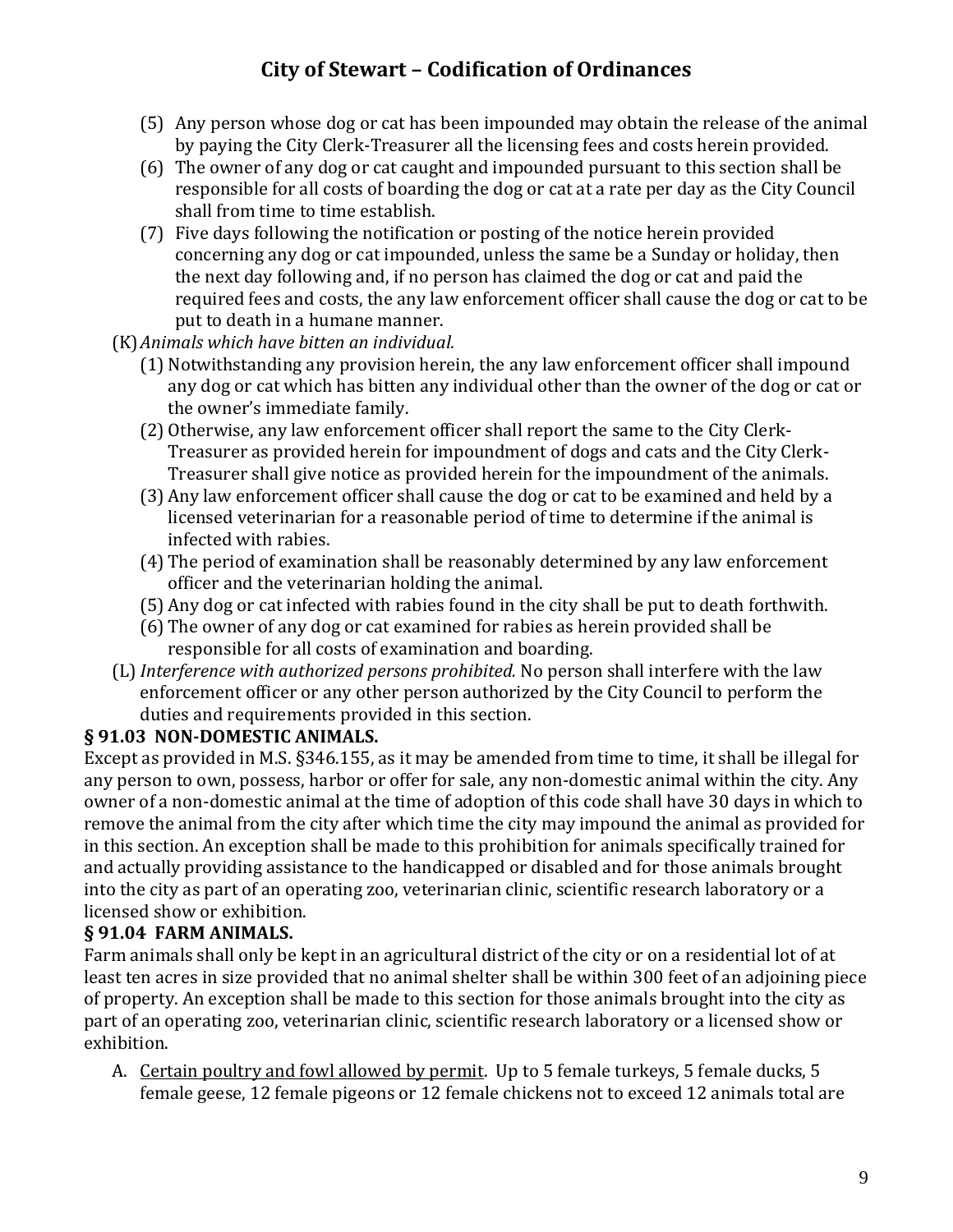permitted to be kept on parcels that are less than five acres in size, provided that the owner obtains a poultry and fowl keeping permit from the city. Poultry and fowl must not be raised or kept for the purposes of fighting. No permit will be granted by the city to keep any poultry and fowl within a dwelling, nor on a property which contains two or more dwelling units. No outdoor butchering of poultry and fowl is permitted.

- (1) Any person desiring to obtain a poultry and fowl keeping permit must make a written application to the city clerk on a form provided by the city and pay an application fee. The amount of the application fee will be set by the city council per the fee schedule ordinance. The application must accompany a Zoning Permit application which must include a scaled diagram that shows the location of the poultry and fowl pen including the distance of the pen from adjoining structures and property lines and the pen's dimensions.
- (2) All initial permits will expire on December  $31<sup>st</sup>$  of the following year after their issuance unless sooner revoked. Renewal permits shall expire on December  $31<sup>st</sup>$  of the second year following their issuance unless sooner revoked.
- (3) A permit is subject to all terms and conditions of this section and any additional conditions deemed necessary by the city to protect the public health, safety and welfare.
- (4) The city may revoke a permit for failure to comply with the provisions of this section or any of the permit's conditions. Prior to revoking a permit, the city shall provide the owner with notice of the revocation and an opportunity to appeal the revocation to the city council.
- (5) The city may inspect the premises for which a permit has been granted in order to ensure compliance with this subdivision. If the city is not able to obtain the occupant's consent to enter the property, it may seek an administrative search warrant.
- (6) All poultry and fowl must be kept either in a pen or within a fenced-in yard. Poultry and fowl are not allowed to be located in any part of a dwelling or unfenced yard. The poultry and fowl's living area must be maintained in a clean and sanitary condition, devoid of all rodents and vermin and free from objectionable odors. Waste must be disposed of properly on a regular basis. Grains and feed must be stored in rodent and raccoon-proof containers inside of a structure. If the poultry and fowl are kept in a pen, the pen must be maintained in good condition and be sufficient in strength and size to allow the poultry fowl to move about, but also able to prevent escape. The pen must have a minimum square footage of four feet per animal. The pen or fenced in area must be located in the backyard and set back at least not less than (5) five feet from the side yard lines and the rear yard. On corner lots not less than twenty-five (25) feet from the adjacent street, but in no case less than the set back of an adjacent lot which has its front yard on the same street. If a preexisting structure cannot meet the setback requirements as stated then the setback requirement may be waived by a recommendation of the Planning and Zoning Commission to the City Council in the permit application. A new accessory structure must maintain the setbacks as required by this ordinance.
- (7) No person shall allow any poultry or fowl under his or her ownership or control to disturb the peace and quiet of the city or to otherwise become a public or private nuisance so as to annoy, injure or endanger the health, safety, comfort or repose of the public.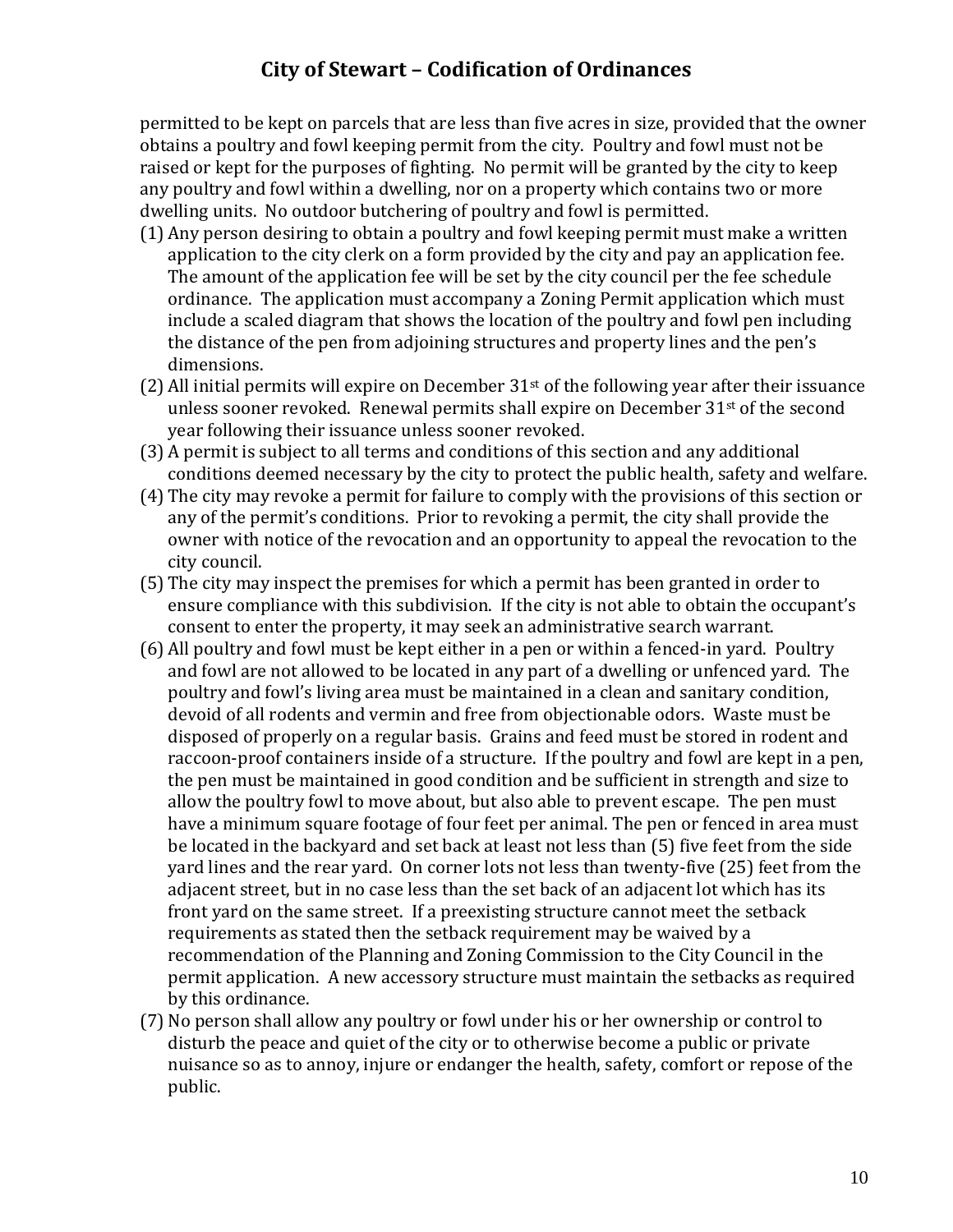- (8) Persons that intend to no longer keep poultry or fowl on their premises shall notify the City Clerk.
- (9) Dead poultry or fowl must be disposed of according to the Minnesota Board of Animal Health rules which require poultry or fowl carcasses to be disposed of as soon as possible after death, usually within forty-eight (48) to seventy-two (72) hours. Legal forms of poultry or fowl carcass disposal include offsite burial, offsite incineration or rendering, or offsite composting.
- (10) All eggs and meat are for personnel use only, not for resale.

#### **§ 91.05 IMPOUNDING.**

- (A)*Running at large.* Any unlicensed animal running at large is hereby declared a public nuisance. Any Animal Control Officer or law enforcement officer may impound any dog or other animal found unlicensed or any animal found running at large and shall give notice of the impounding to the owner of the dog or other animal, if known. The Animal Control Officer or law enforcement officer shall not enter the property of the owner of an animal found running at large or the owner of an unlicensed animal unless the law enforcement officer has first obtained the permission of the owner to do so or has obtained a warrant issued by a court of competent jurisdiction, as provided for in §10.20, to search for and seize the animal. In case the owner is unknown, the law enforcement officer shall post notice at the city office that if the dog or other animal is not claimed within the time specified in division (C) of this section, it will be sold or otherwise disposed of. Except as otherwise provided in this section, it shall be unlawful to kill, destroy or otherwise cause injury to any animal, including dogs and cats running at large.
- (B)*Biting animals*. Any animal that has not been inoculated by a live modified rabies vaccine and which has bitten any person, wherein the skin has been punctured or the services of a doctor are required, shall be confined in the city pound for a period of not less than ten days, at the expense of the owner. The animal may be released at the end of the time if healthy and free from symptoms of rabies and by the payment of all costs by the owner. However, if the owner of the animal shall elect immediately upon receipt of notice of need for the confinement by the law enforcement officer to voluntarily and immediately confine the animal for the required period of time in a veterinary hospital of the owner's choosing, not outside of the county in which this city is located and provide immediate proof of confinement in the manner as may be required, the owner may do so. If, however, the animal has been inoculated with a live modified rabies vaccine and the owner has proof of the vaccination by a certificate from a licensed veterinarian, the owner may confine the dog or other animal to the owner's property.
- (C) *Reclaiming.* For the purposes of this section, *REGULAR BUSINESS DAY* means a day during which the establishment having custody of the animal is open to the public at least four consecutive hours between 8:00 a.m. and 7:00 p.m. All animals conveyed to the pound shall be kept, with humane treatment and sufficient food and water for their comfort, at least five regular business days, unless the animal is a dangerous animal as defined under §91.11 in which case it shall be kept for seven regular business days or the times specified in §91.11 and except if the animal is a cruelly-treated animal in which case it shall be kept for ten regular business days, unless sooner reclaimed by their owners or keepers as provided by this section. In case the owner or keeper shall desire to reclaim the animal from the pound, the following shall be required, unless otherwise provided for in this code or established from time to time by resolution of the City Council: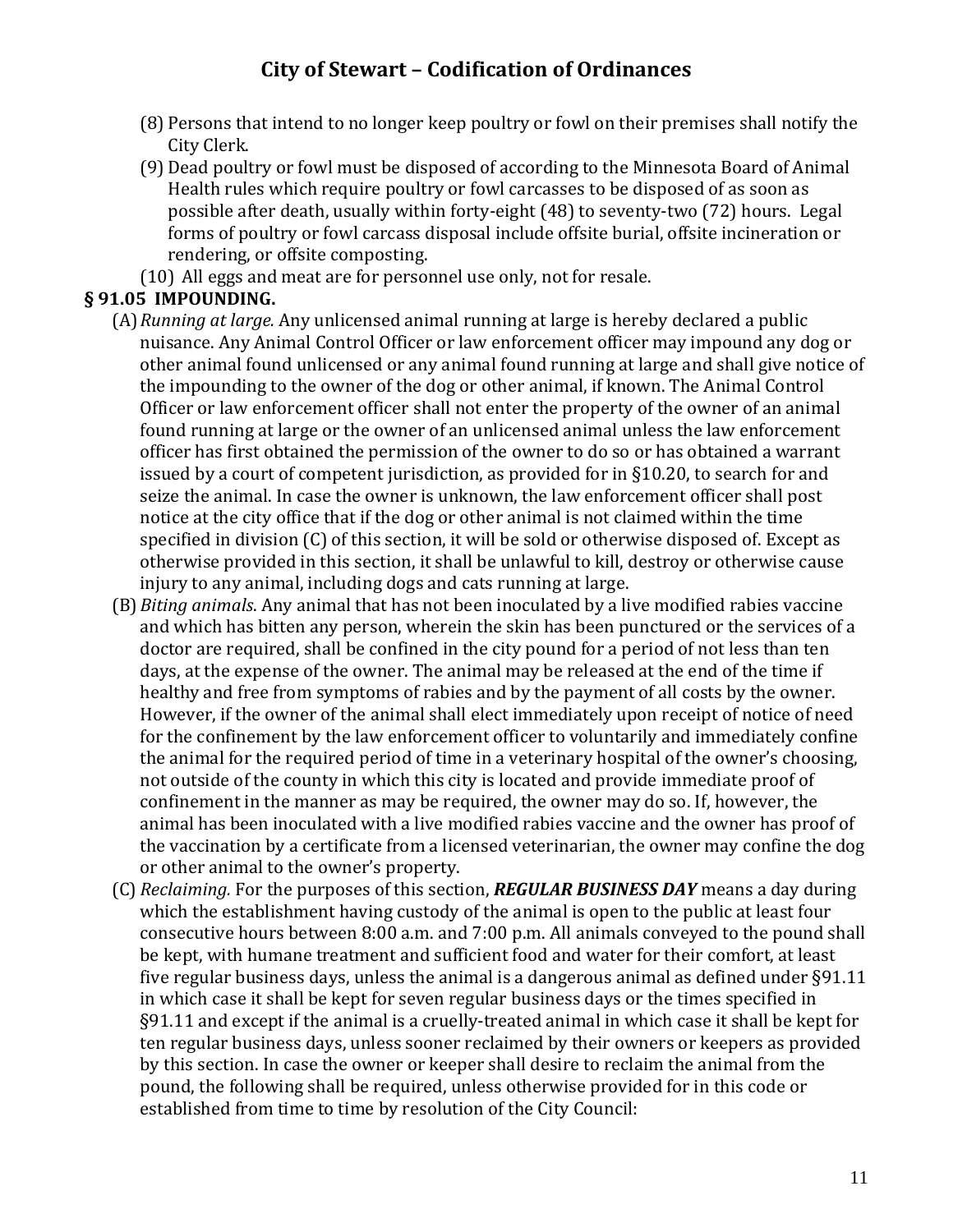- (1) Payment of the release fee and receipt of a release permit as established by the city;
- (2) Payment of maintenance costs, as provided by the pound, per day or any part of day while animal is in the pound; and
- (3)If a dog is unlicensed, payment of a regular license fee as established by the city and valid certificate of vaccination for rabies and distemper shots are required.
- *(D)Unclaimed animals.* At the expiration of the times established in division (C) of this section, if the animal has not been reclaimed in accordance with the provisions of this section, the law enforcement officer appointed to enforce this section may let any person claim the animal by complying with all provisions in this section or the law enforcement officer may sell the animal to the University of Minnesota or cause the animal to be destroyed in a proper and humane manner and shall properly dispose of the remains thereof. Any money collected under this section shall be payable to the City Clerk-Treasurer.

### **§ 91.06 NUMBER OF DOGS AND CATS IN ANY COMBINATION ON A SINGLE PROPERTY:**

- (A) The number of dogs or cats in any combination allowable on a single property is three (3).
- (B) An owner of more than three (3) dogs or cats in any combination must obtain a variance from the City Council for the allowance of each animal over the allowable three (3).
- (C) A variance will be granted to the dog or cat owner for the number of dogs or cats, not according to the name or species of the dog or cat.
- (D) The maximum amount of grandfathered or varianced dogs or cats is two (2).
- (E) A variance will be granted on a case to case basis.
- (F) The Council will grandfather in any licensed dog or cat in any combination to the current dog or cat owner, from the date of the passage of this Ordinance.
- (G) If a dog or cat dies, is sold or given away that has been granted a grandfather status or a variance has been granted to the owner, a new variance must be obtained from the City Council prior to any new dog or cat entering the property.
- (H)A variance fee is required for each dog or cat in any combination over the (3) three allowed. The variance fee will be stipulated in Title III, Chapter 33: Fee Schedule, Section 33.01: Fee Schedule, which may be amended from time to time.
- (I) If an issue arises with a dog or cat owner who has a dog or cat that has been grandfathered in or who received a variance the City Council may order that the grandfathered in status or variance is null and void and the dog or cat owner must remove any dog or cat over the allowable combination and may be fined.
- (J) The fine amount shall be stipulated in Title III, Chapter 33: Fee Schedule, Section 33.01: Fee Schedule, which may be amended from time to time
- (K) Any person, firm or corporation who violates this ordinance section shall, upon conviction, be guilty of a misdemeanor. The penalty which may be imposed shall be a sentence of no more than 90 days jail or a fine of no more than \$1,000.00, or both.

### **§ 91.07 NUISANCES.**

- (A)*Habitual barking.* It shall be unlawful for any person to keep or harbor a dog which habitually barks or cries. Habitual barking shall be defined as barking for repeated intervals of at least five minutes with less than one minute of interruption. The barking must also be audible off of the owner's or caretaker's premises.
- (B)*Damage to property.* It shall be unlawful for any person's dog or other animal to damage any lawn, garden or other property, whether or not the owner has knowledge of the damage.
- (C) *Cleaning up litter*. The owner of any animal or person having the custody or control of any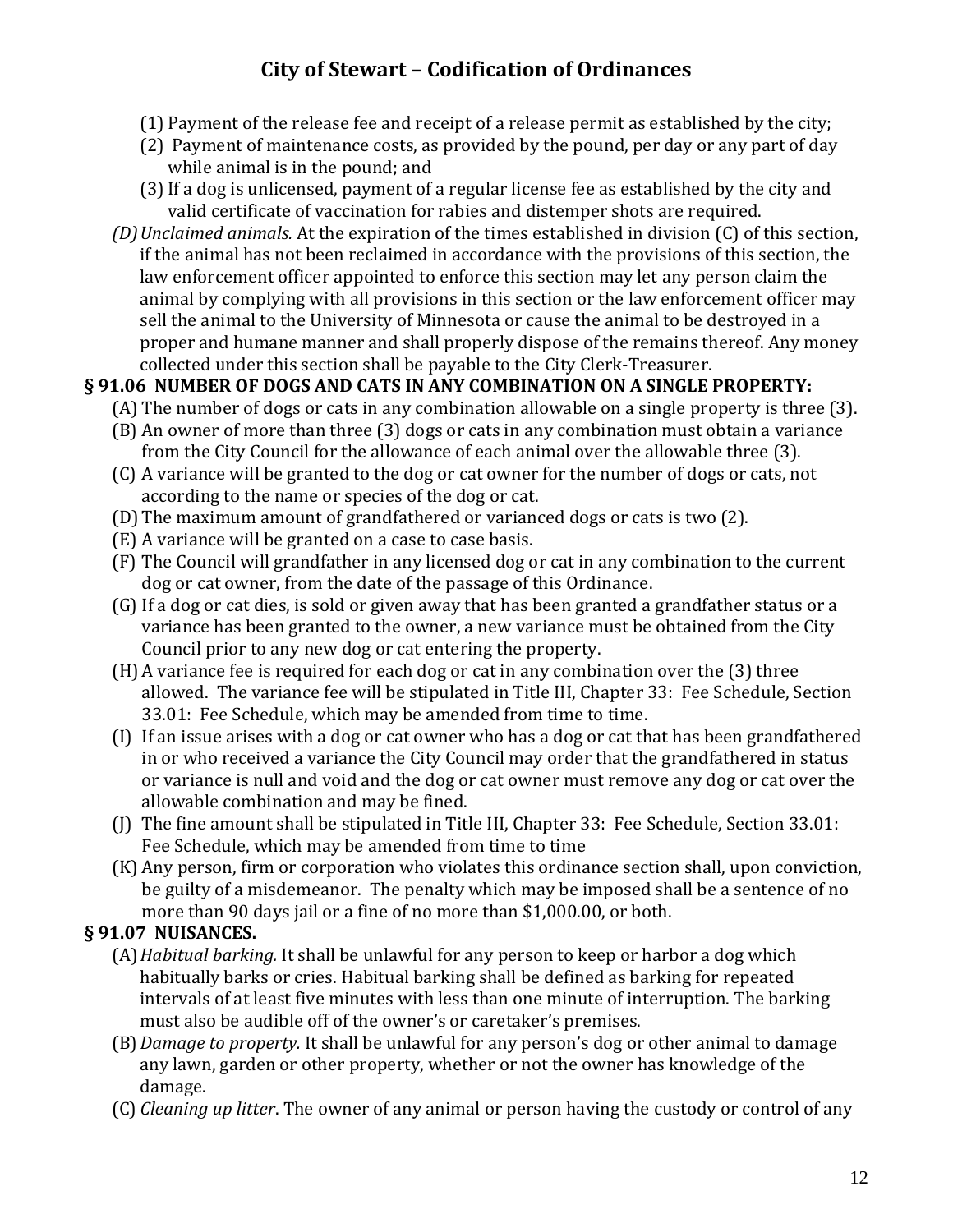animal shall be responsible for cleaning up any feces of the animal and disposing of the feces in a sanitary manner whether on their own property, on the property of others or on public property.

- (D)*Warrant required*. The Animal Control Officer or law enforcement officer shall not enter the property of the owner of an animal described in this section unless the law enforcement officer has first obtained the permission of the owner to do so or has obtained a warrant issued by a court of competent jurisdiction, as provided for in §10.20, to search for and seize the animal.
- (C) *Other*. Any animals kept contrary to this section are subject to impoundment as provided in §91.05.

### **§ 91.08 SEIZURE OF ANIMALS.**

Any law enforcement officer or Animal Control Officer may enter upon private property and seize any animal with the permission of the owner of the property, if that person is also the owner of the animal, provided that the following exist:

- (A)There is an identified complainant other than the law enforcement officer or Animal Control Officer making a contemporaneous complaint about the animal;
- (B)The law enforcement officer reasonably believes that the animal meets either the barking dog criteria set out in §91.07(A); the criteria for cruelty set out in §91.13; or the criteria for an at large animal set out in §91.02(A);
- (C) The law enforcement officer can demonstrate that there has been at least one previous complaint of a barking dog; inhumane treatment of the animal; or that the animal was at large at this address on a prior date;
- (D)The law enforcement officer has made a reasonable attempt to contact the owner of the animal and the property to be entered and those attempts have either failed or have been ignored;
- (E) The Animal Control Officer or law enforcement officer shall not enter the property of the owner of an animal described in this section unless the law enforcement officer has first obtained the permission of the owner to do so or has obtained a warrant issued by a court of competent jurisdiction, as provided for in §10.20, to search for and seize the animal. If the law enforcement officer has the permission of the owner, a property manager, landlord, innkeeper or other authorized person to enter the property or has obtained a pass key from a property manager, landlord, innkeeper or other authorized person to have that key shall not be considered unauthorized entry and a warrant to search for and seize the animal need not be obtained; and
- (F) Written notice of the seizure is left in a conspicuous place if personal contact with the owner of the animal is not possible.

### **§ 91.09 ANIMALS PRESENTING A DANGER TO HEALTH AND SAFETY OF CITY.**

If, in the reasonable belief of any person or the Animal Control Officer or law enforcement officer, an animal presents an immediate danger to the health and safety of any person or the animal is threatening imminent harm to any person or the animal is in the process of attacking any person, the person or law enforcement officer may destroy the animal in a proper and humane manner whether or not the animal is on the property of its owner. Otherwise, the person or law enforcement officer may apprehend the animal and deliver it to the pound for confinement under §91.05. If the animal is destroyed, the owner or keeper of the animal destroyed shall be liable to the city for the cost of maintaining and disposing of the animal, plus the costs of any veterinarian examination. If the animal is found not to be a danger to the health and safety of the city, it may be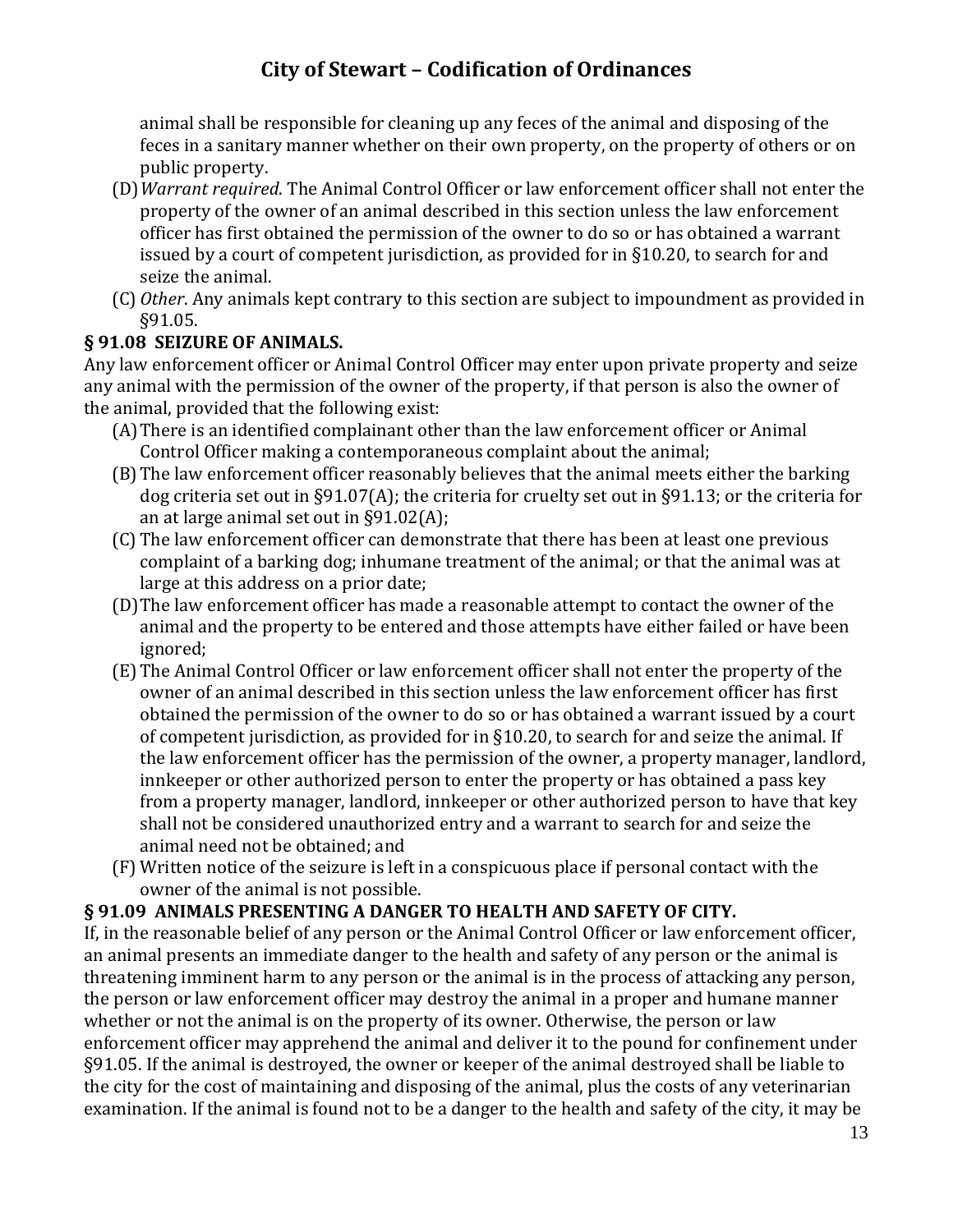released to the owner or keeper in accordance with §91.05(C).

### **§ 91.10 DISEASED ANIMALS.**

- (A)*Running at large.* No person shall keep or allow to be kept on his or her premises or on premises occupied by them, nor permit to run at large in the city, any animal which is diseased so as to be a danger to the health and safety of the city, even though the animal be properly licensed under this section and a warrant to search for and seize the animal is not required.
- (B)*Confinement.* Any animal reasonably suspected of being diseased and presenting a threat to the health and safety of the public, may be apprehended and confined in the pound by any person, the Animal Control Officer or a law enforcement officer. The law enforcement officer shall have a qualified veterinarian examine the animal. If the animal is found to be diseased in a manner so as to be a danger to the health and safety of the city, the law enforcement officer shall cause the animal to be painlessly killed and shall properly dispose of the remains. The owner or keeper of the animal killed under this section shall be liable to the city for the cost of maintaining and disposing of the animal, plus the costs of any veterinarian examinations.
- (A)*Release.* If the animal, upon examination, is not found to be diseased the animal shall be released to the owner or keeper free of charge.

### **§ 91.11 DANGEROUS AND POTENTIALLY DANGEROUS DOGS.**

- (A)*Adoption by reference*. Except as otherwise provided in this section, the regulatory and procedural provisions of M.S. §347.50 to 347.565 (commonly referred to as the "Dangerous Dog Regulations"), are adopted by reference.
- (B)*Definitions*. Definitions in this section shall have the following meanings:

#### *DANGEROUS DOG.* A dog that:

- (1) Has when unprovoked, inflicted substantial bodily harm on a human being on public or private property;
- (2) Has killed a domestic animal when unprovoked while off the owner's property;
- (3) Has attacked one or more persons on two or more occasions; or
- (4) Has been found to be potentially dangerous and after the owner has notice of the same, the dog aggressively bites, attacks or endangers the safety of humans or domestic animals.
- *DOG.* Both the male and female of the canine species, commonly accepted as domesticated household pets.
- *GREAT BODILY HARM.* Bodily injury which creates a high probability of death or which causes serious permanent disfigurement or which causes a permanent or protracted loss or impairment of the function of any bodily member or organ or other serious bodily harm.
- *OWNER.* Any person or persons, firm, corporation, organization, department or association owning, possessing, harboring, keeping, having an interest in or having care, custody or control of a dog.

*MAINTENANCE COSTS***.** Any costs incurred as a result of seizing an animal for impoundment, including, but not limited to, the capturing, impounding, keeping, treating, examining, securing, confining, feeding, destroying, boarding or maintaining

seize animals, whether these services are provided by the city or the pound.

#### *POTENTIALLY DANGEROUS DOG.* A dog that:

(1) Has when unprovoked, inflicted a bite on a human or domestic animal on public or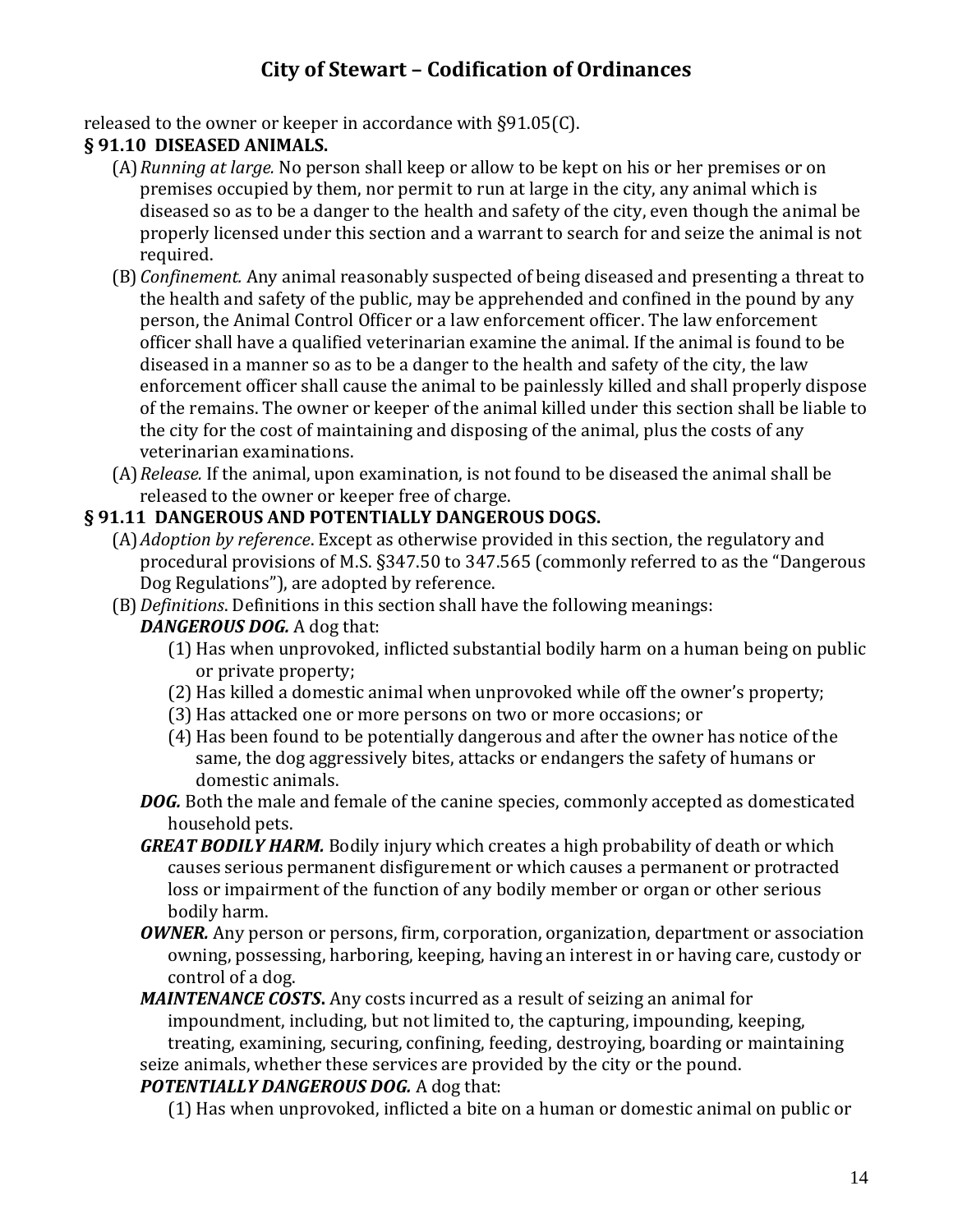private property;

- (2) Has when unprovoked, chased or approached a person, including a person on a bicycle, upon the streets, designated public sidewalks or any public or private property, other than the owner's property, in an apparent attitude of attack; or
- (3) Has a known propensity, tendency or disposition to attack unprovoked, causing injury or otherwise threatening the safety of humans or domestic animals.
- *PROPER ENCLOSURE.* Securely confined indoors or in a securely enclosed and locked pen or structure suitable to prevent the dog from escaping and to provide protection for the dog from the elements. A *PROPER ENCLOSURE* does not include a porch, patio or any part of a house, garage or other structure that would allow the dog to exit of its own volition or any house or structure in which windows are open or in which door or window screens are the only barriers which prevent the dog from exiting. The *ENCLOSURE* shall not allow the egress of the dog in any manner without human assistance. A pen or kennel shall meet the following minimum specifications:
	- (1) A minimum overall floor size of 32 square feet:
	- (2) Sidewalls shall have a minimum height of five feet and be constructed of 11-gauge or heavier wire. Openings in the wire shall not exceed two inches, support post shall be one and one-fourth inch or larger steel pipe buried in the ground 18 inches or more. When a concrete floor is not provided, the sidewalls shall be buried a minimum of 18 inches in the ground;
	- (3) A cover over the entire pen or kennel shall be provided. The cover shall be constructed of the same gauge wire or heavier as the sidewalls and openings in the wire shall not exceed two inches; and
	- (4) An entrance/exit gate shall be provided and be constructed of the same material as the sidewalls and openings in the wire shall not exceed two inches. The gate shall be self-closing and self-locking. The gate shall be locked at all times when the dog is in the pen or kennel.
- *SUBSTANTIAL BODILY HARM.* Bodily injury that involves a temporary, but substantial, disfigurement or that causes a temporary, but substantial, loss or impairment of the function of any bodily member or organ or that causes a fracture of any bodily member.
- *UNPROVOKED.* The condition in which the dog is not purposely excited, stimulated, agitated or disturbed.
- (C) *Declaration of dangerous or potentially dangerous dog.*
	- (1) A law enforcement officer, community service officer, animal control officer or other authorized city employee may declare a dog to be dangerous or potentially dangerous when the officer has probable cause to believe that a dog is dangerous or potentially dangerous. The following factors will be considered in determining a dangerous or potentially dangerous dog:
		- (a) Whether any injury or damage to a person by the dog was caused while the dog was protecting or defending a person or the dog's offspring within the immediate vicinity of the dog from an unjustified attack or assault;
		- (b) The size and strength of the dog, including jaw strength and the animal's propensity to bite humans or other domestic animals; and/or
		- (c) Whether the dog has wounds, scarring, is observed in a fight or has other indications that the dog has been or will be used, trained or encouraged to fight with another animal or whose owner is in possession of any training apparatus,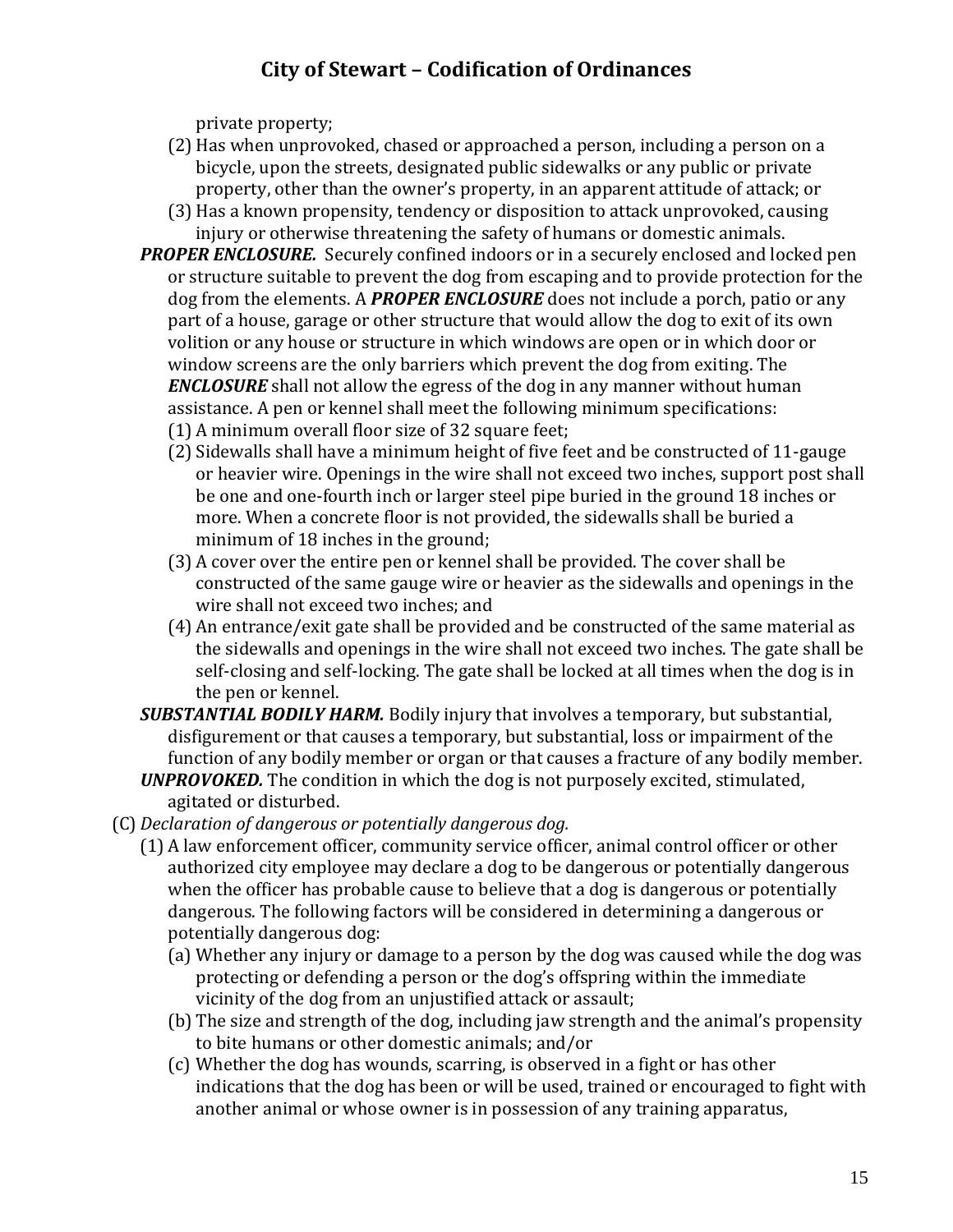paraphernalia or drugs used to prepare the dogs to fight with other animals.

- (2) Beginning six months after a dog is declared dangerous or potentially dangerous, an owner may request annually that the city review the designation. The owner must provide evidence that the dog's behavior has changed due to the dog's age, neutering, environment, completion of obedience training or other factors. If enough evidence is provided, the city may rescind the designation.
- (3) *Exceptions*.
	- (a) The provisions of this section do not apply to dogs used by law enforcement.
	- (b) Dogs may not be declared dangerous or potentially dangerous if the threat, injury or danger was sustained by a person who was:
		- (1)Committing a willful trespass or other tort upon the premises occupied by the owner of the dog;
		- (2)Provoking, tormenting, abusing or assaulting the dog or who can be shown to have a history of repeatedly provoking, tormenting, abusing or assaulting the dog; or
		- (3) Committing or attempting to commit a crime.
- (D)*License required.* The owner must annually license dangerous and potentially dangerous dogs with the city and must license a newly declared dangerous or potentially dangerous dog within 14 days after notice that a dog has been declared dangerous or potentially dangerous. Regardless of any appeal that may be requested, the owner must comply with the requirements of M.S. §347.52(a) and (c) regarding proper enclosures and notification to the city upon transfer or death of the dog, until and unless a hearing officer or court of law reverses the declaration.
	- (1) *Process for dangerous dogs.* The city will issue a license to the owner of a dangerous dog if the owner presents sufficient evidence that:
		- (a) There is a proper enclosure;
		- (b) Written proof that there is a surety bond by a surety company authorized to conduct business in the state in the sum of at least \$300,000, payable to any person injured by a dangerous dog or receipt of a copy of a policy of liability insurance issued by an insurance company authorized to do business in the state in the amount of at least \$300,000, insuring the owner for any personal injuries inflicted by the dangerous dog. The surety bond or insurance policy shall provide that no cancellation of the bond or policy will be made unless the city is notified in writing by the surety company or the insurance company at least ten days prior to the cancellation;
		- (c) The owner has paid the annual license fee for dangerous dogs as established by the city.
		- (d) The owner has had a microchip identification implanted in the dangerous dog. The name of the microchip manufacturer and identification number of the microchip must be provided to the city. If the microchip is not implanted by the owner, it may be implanted by the city at the owner's expense; and
		- (e) The owner provides proof that the dog has been sterilized. If the owner does not sterilize the dog within 30 days, the city may seize the dog and sterilize it at the owner's expense.
	- (2) *Process for potentially dangerous dogs.* The city will issue a license to the owner of a potentially dangerous dog if the owner presents sufficient evidence that:
		- (a) There is a proper enclosure;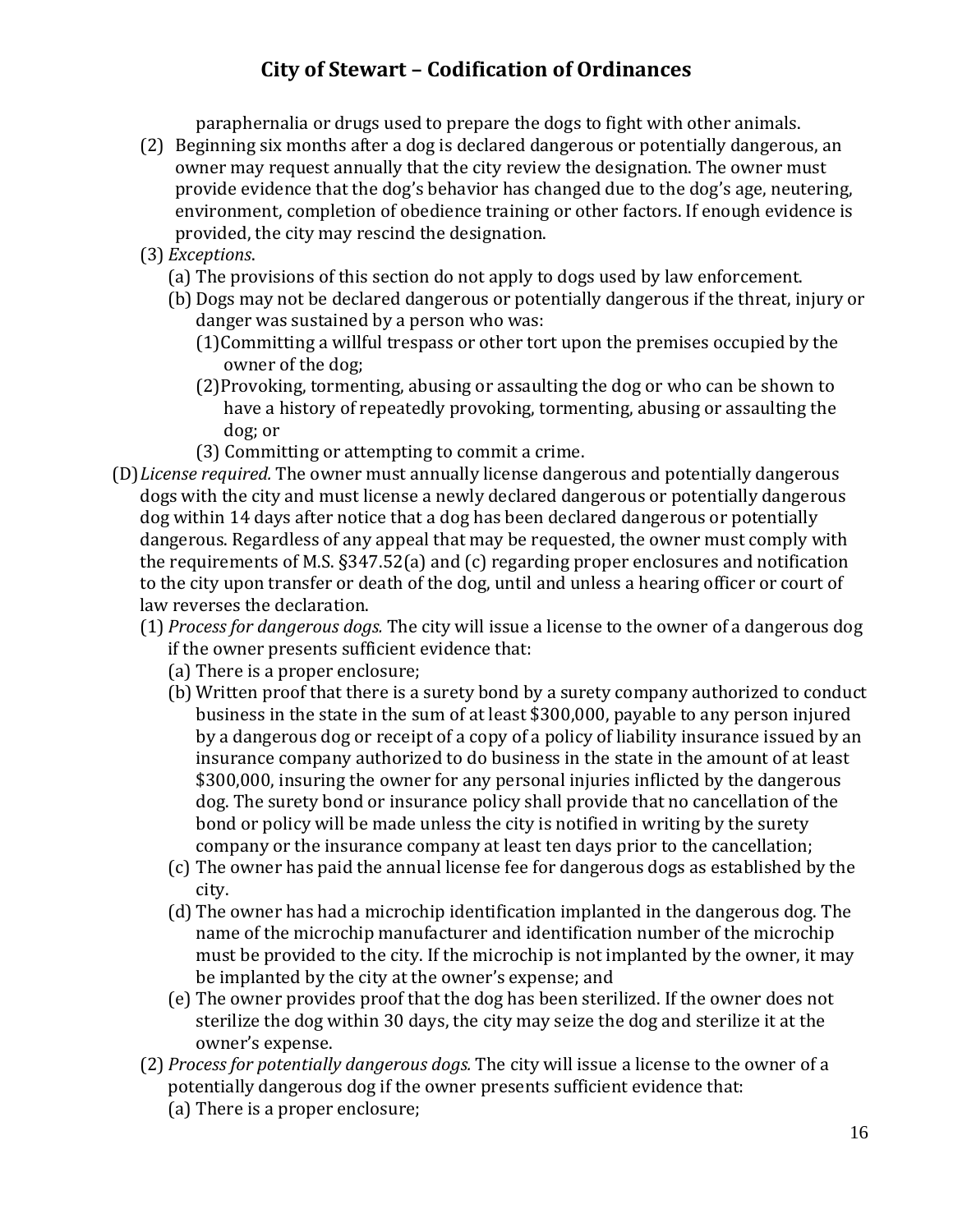- (b) The owner has paid the annual license fee;
- (c) The owner has had a microchip identification implanted in the potentially dangerous dog. The name of the microchip manufacturer and identification number of the microchip must be provided to the city. If the microchip is not implanted by the owner, it may be implanted by the city at the owner's expense.
- (3)*Inspection*. A pre-license inspection of the premises to ensure compliance with the city code is required. If the city issues a license to the owner of a dangerous or potentially dangerous dog, the city shall be allowed at any reasonable time to inspect the dog, the proper enclosure and all places where the animal is kept.
- (4) *Warning symbol.* The owner of a dangerous dog licensed under this section must post a sign with the uniform dangerous dog warning symbol on the property in order to inform children that there is a dangerous dog on the property. The sign will be provided by the city upon issuance of the license.
- (5) *Tags*. A dangerous dog licensed under this section must wear a standardized, easily identifiable tag at all times that contains the uniform dangerous dog symbol, identifying the dog as dangerous. The tag shall be provided by the city upon issuance of the license.
- (6) *License fee*. The city will charge the owner an annual license fee for a dangerous or potentially dangerous dog as established by the city.
- (E) *Properly restrained in proper enclosure or outside of proper enclosure.* While on the owner's property, an owner of a dangerous or potentially dangerous dog must keep it in a proper enclosure. Inside a residential home, there must be a secured area maintained where the dog will stay when persons other than family members are present. If the dog is outside the proper enclosure, the dog must be muzzled and restrained by a substantial chain or leash no longer than four feet and under the physical restraint of an adult. The muzzle must be made in a manner that will prevent the dog from biting any person or animal but that will not cause injury to the dog or interfere with its vision or respiration.
- (F) *Notification requirements to city.*
	- (1) *Relocation or death.* The owner of a dog that has been declared dangerous or potentially dangerous must notify the City Clerk-Treasurer in writing if the dog is to be relocated from its current address or if the dog has died. The notification must be given in writing within 30 days of the relocation or death. The notification must include the current owner's name and address and the new owner's name and the relocation address. If the relocation address is outside of the city, the city may notify the local law enforcement agency of the transfer of the dog into its jurisdiction.
	- (2) *Renter's obligations.* A person who owns or possess a dangerous or potentially dangerous dog and who will rent property from another where the dog will reside must disclose to the property owner prior to entering the lease agreement and at the time of any lease renewal periods that the person owns or possesses a dangerous or potentially dangerous dog that will reside at the property. A dog owner, who is currently renting property, must notify the property owner within 14 days of city notification if the owned dog is newly declared as dangerous or potentially dangerous and the owner keeps the dog on the property.
	- (3) *Transfer of ownership into the city.* No dog that has been previously determined to be dangerous or potentially dangerous by another jurisdiction shall be kept, owned or harbored in the city unless the dog's owner complies with the requirements of this section prior to bringing the dog into the city. Dogs in violation of this division are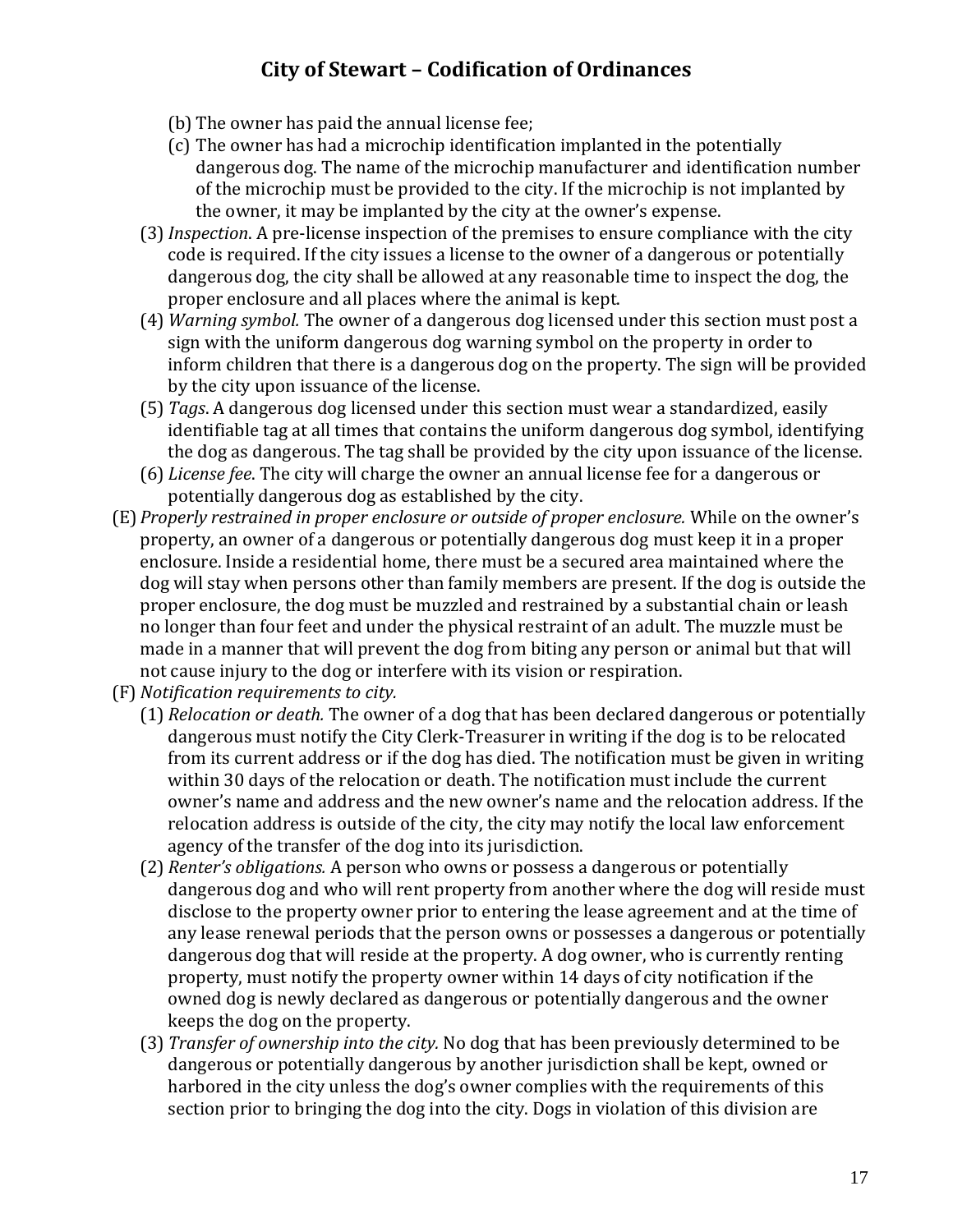subject to impoundment and destruction.

- (G) *Seizure*. Animal control may immediately seize any dangerous or potentially dangerous dog if:
	- (1) After 14 days after the owner has notice that the dog is declared dangerous or potentially dangerous, the dog is not validly licensed and no appeal has been filed;
	- (2) After 14 days after the owner has notice that the dog is dangerous, the owner does not secure the proper liability insurance or surety coverage as required or such required insurance is cancelled;
	- (3) The dog is not maintained in a proper enclosure;
	- (4) The dog is outside the proper enclosure and not under proper restraint, as required by §91.11(E);
	- (5) After 30 days after the owner has notice that the dog is dangerous, the dog is not sterilized, as required by §91.11(D)(1)(e); and/or
	- (6) The dog's microchip has been removed.
- (H)*Reclamation*. A dog seized under §91.11(G) may be reclaimed by the owner of the dog upon payment of maintenance costs and presenting proof to animal control that the requirements of this section have been met. A dog not reclaimed under this division within seven days may be disposed of and the owner will be liable to the city for maintenance costs. A person claiming an interest in a seized dog may prevent disposition of the dog by posting a security in an amount sufficient to provide for the dog's maintenance costs. The security must be posted with the city within seven days of the seizure inclusive of the date seized.
- (I) *Subsequent offenses: seizure.* If a person has been convicted of violating a provision of this section and the person is charged with a subsequent violation relating to the same dog, the dog may be seized. If the owner is convicted of the crime for which the dog was seized, the court may order that the dog be destroyed in a proper and humane manner and the owner pay the maintenance costs. If the owner is not convicted and the dog is not reclaimed by the owner within seven days after the owner has been notified that the dog may be reclaimed, the dog may be disposed of, used for research or destroyed.
- (J) *Notice, hearings.*
	- (1) *Notice*. After a dog has been declared dangerous or potentially dangerous or has been seized for destruction, the city shall give notice by delivering or mailing it to the owner of the dog or by posting a copy of it at the place where the dog is kept or by delivering it to a person residing on the property and telephoning, if possible. The notice shall include:
		- (a) A description of the seized dog; the authority for and purpose of the declaration and seizure; the time, place and circumstances under which the dog was declared; and the telephone number and contact person where the dog is kept;
		- (b) A statement that the owner of the dog may request a hearing concerning the declaration and that failure to do so within 14 days of the date of the notice will terminate the owner's right to a hearing;
		- (c) A statement that if an appeal request is made within 14 days of the notice, the owner must immediately comply with the requirements of M.S. § 347.52, paragraphs (a) and (c) regarding proper enclosures and notification to the city upon transfer or death of the dog, until such time as the hearing officer issues an opinion;
		- (d) A statement that if the hearing officer affirms the dangerous dog declaration, the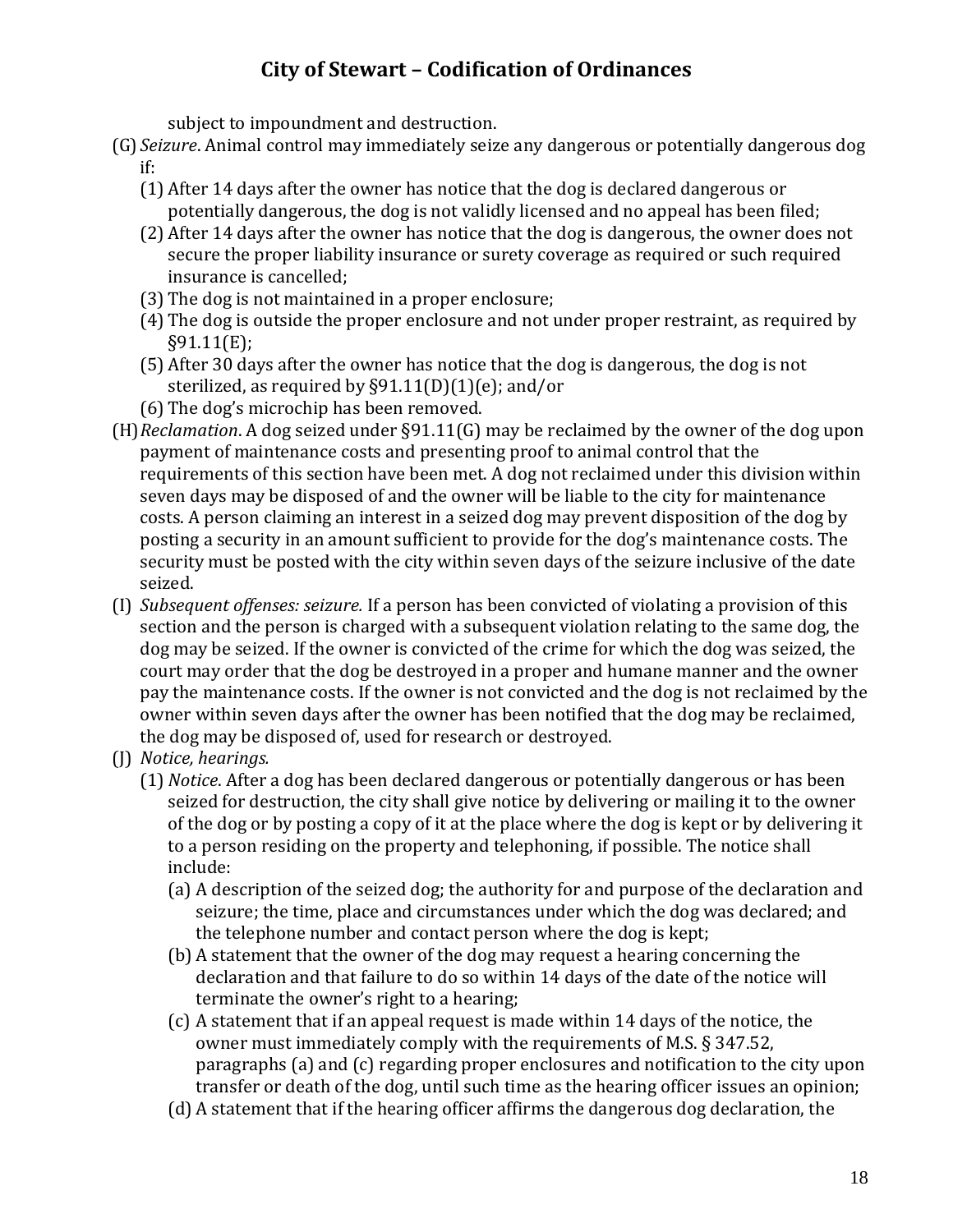owner will have 14 days from receipt of that decision to comply with all other requirements of M.S. §347.51, 347.515 and 347.52;

- (e) A form to request a hearing; and
- (f) A statement that if the dog has been seized, all maintenance costs of the care, keeping and disposition of the dog pending the outcome of the hearing are the responsibility of the owner, unless a court or hearing officer finds that the seizure or impoundment was not reasonably justified by law.
- (2) *Right to hearing.*
	- (a) After a dog has been declared dangerous, potentially dangerous or has been seized for destruction, the owner may appeal in writing to the city within 14 days after notice of the declaration or seizure. Failure to do so within 14 days of the date of the notice will terminate the owner's right to a hearing. The owner must pay a fee set by the city for an appeal hearing.
	- (b) The appeal hearing will be held within 14 days of the request. The hearing officer must be an impartial employee of the city or an impartial person retained by the city to conduct the hearing.
	- (c) If the declaration or destruction is upheld by the hearing officer, actual expenses of the hearing up to a maximum of \$1,000, as well as all maintenance costs will be the responsibility of the dog's owner. The hearing officer shall issue a decision on the matter within ten days after the hearing. The decision shall be delivered to the dog's owner by hand delivery or registered mail as soon as practical and a copy shall be provided to the city. The decision of the hearing officer is final.
- (K)*Destruction of certain dogs.* The hearing officer are authorized to order the destruction or other disposition of any dog, after proper notice is given pursuant to division (J) above and upon a finding that:
	- (1) The dog has habitually destroyed property or habitually trespassed in a damaging manner on property of persons other than the owner;
	- (2) The dog has been declared dangerous, the owner's right to appeal hereunder has been exhausted or expired and the owner has failed to comply with the provisions of this section;
	- (3)It is determined that the dog is infected with rabies;
	- (4) The dog inflicted substantial or great bodily harm on a human on public or private property without provocation;
	- (5) The dog inflicted multiple bites on a human on public or private property without provocation;
	- (6) The dog bit multiple human victims on public or private property in the same attack without provocation;
	- (7) The dog bit a human on public or private property without provocation in an attack where more than one dog participated in the attack; or
	- (8) The dog poses a danger to the public's health, safety or welfare. In determining whether the dog poses a danger to the public's health, safety or welfare, the following factors may be considered:
		- (a) The dog weighs more than 20 pounds;
		- (b) The strength of the dog, including jaw strength;
		- (c) The dog's tolerance for pain;
		- (d) The dog's tendency to refuse to terminate an attack;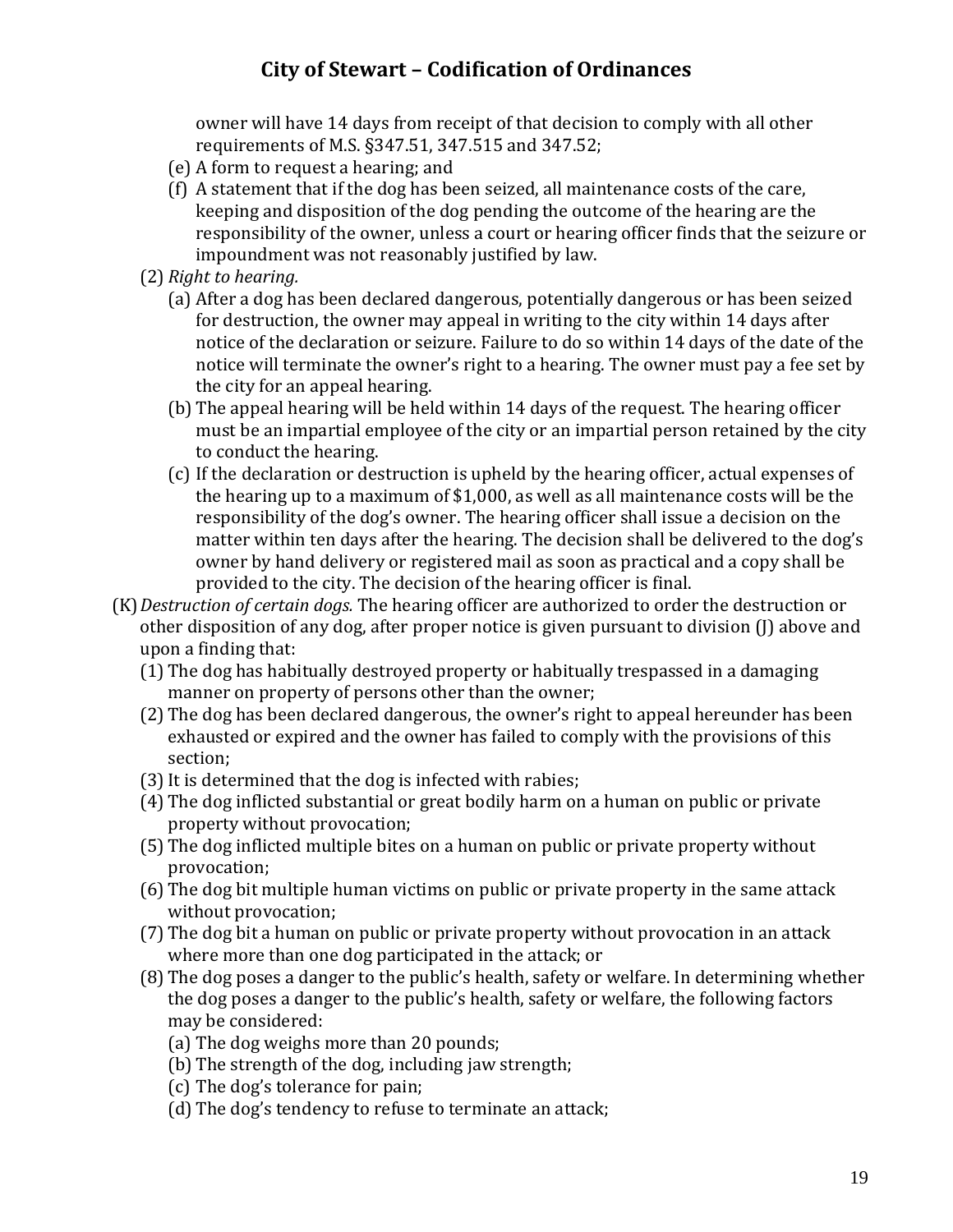- (e) The dog's propensity to bite humans or other domestic animals;
- (f) The dog's potential for unpredictable behavior;
- (g) The dog's aggressiveness; and
- (h) The likelihood that a bite by the dog will result in serious injury.
- (L) *Concealing of dogs.* No person may harbor, hide or conceal a dog that the city has the authority to seize or that has been ordered into custody for destruction or other proper disposition.

### (M)*Dog ownership prohibited.*

- (1) Except as provided below, a person shall not own a dog if the person has been:
	- (a) Convicted of a third or subsequent violation of §91.11(D), (E) or (F) or similar ordinance in another jurisdiction or M.S. §347.51, 347.515 or 347.52;
	- (b) Convicted of second degree manslaughter due to negligent or intentional use of a dog under M.S. §609.205(4); or
	- (c) Convicted of gross misdemeanor harm caused by a dog under M.S. §609.226(1).
- (2) Any person who owns a dangerous or potentially dangerous dog and is found to be in violation of any of the provisions of this section or had owned a dangerous or potentially dangerous dog but never achieved compliance with this section may be prohibited from ownership or custody of another dog for a period of five years after the original declaration. Any dog found to be in violation, may be impounded until due process is completed, pursuant to §91.11(J).
- (3) If any member of a household is prohibited from owning a dog in  $\S91.11(M)(1)$  or (2), unless specifically approved with or without restrictions by the city, no person in the household is permitted to own a dog.
- (N)*Dog ownership prohibition review.* Beginning three years after a conviction under  $\S91.11(M)(1)$  that prohibits a person from owning a dog and annually thereafter, the person may request in writing to the City Clerk that the city review the prohibition. The city may consider such facts as the seriousness of the violation or violations that led to the prohibition, any criminal convictions or other facts that the city deems appropriate. The city may rescind the prohibition entirely or rescind it with limitations. The city also may establish conditions a person must meet before the prohibition is rescinded, including, but not limited to, successfully completing dog training or dog handling courses. If the city rescinds a person's prohibition and the person subsequently fails to comply with any limitations imposed by the city or the person is convicted of any animal violation involving unprovoked bites or dog attacks, the city may permanently prohibit the person from owning a dog in this state.
- (O)*Penalties*.
	- (1) Unless stated otherwise, any person who violates a provision of this section is guilty of a misdemeanor.
	- (2) Any person who is convicted of a second or subsequent violation of any provision of §91.11(D), (E) or (F) is guilty of a gross misdemeanor.
	- (3) Any person who violates §91.11(M), whether an owner or household member, is guilty of a gross misdemeanor.

### **§ 91.12 DANGEROUS ANIMALS (EXCLUDING DOGS).**

(A)*Attack by an animal.* It shall be unlawful for any person's animal to inflict or attempt to inflict bodily injury to any person or other animal whether or not the owner is present. This section shall not apply to dogs as regulated by §91.11.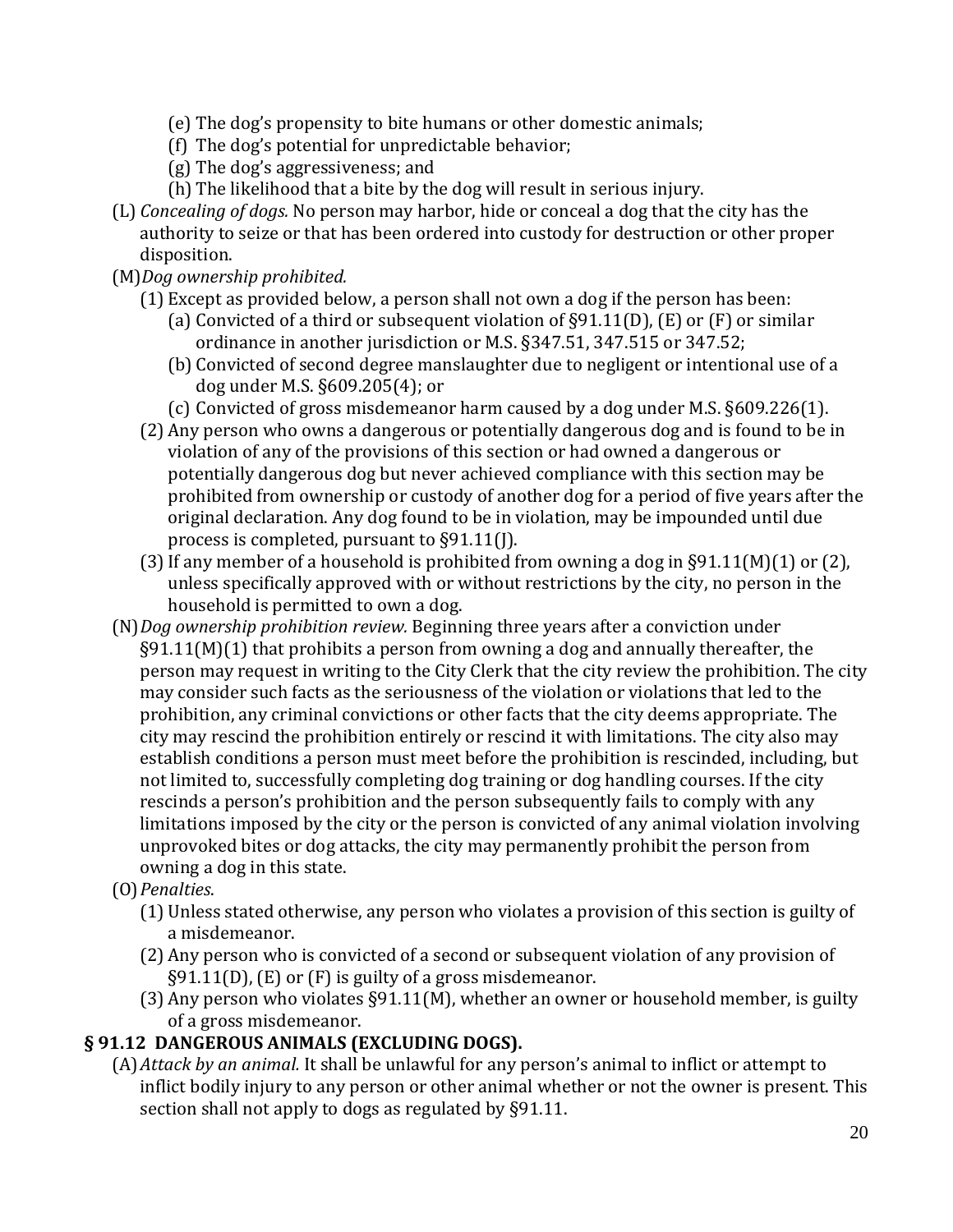- (B)*Destruction of dangerous animal.* The Animal Control Officer shall have the authority to order the destruction of dangerous animals in accordance with the terms established by this chapter.
- (C) *Definitions.* For the purpose of this division, the following definitions shall apply unless the context clearly indicates or requires a different meaning.

*DANGEROUS ANIMAL.* An animal which has:

- (1) Caused bodily injury or disfigurement to any person on public or private property;
- (2) Engaged in any attack on any person under circumstances which would indicate danger to personal safety;
- (3) Exhibited unusually aggressive behavior, such as an attack on another animal;
- (4) Bitten one or more persons on two or more occasions; or
- (5) Been found to be potentially dangerous and/or the owner has personal knowledge of the same, the animal aggressively bites, attacks or endangers the safety of humans or domestic animals.

### *POTENTIALLY DANGEROUS ANIMAL*. An animal which has:

- (1) Bitten a human or a domestic animal on public or private property;
- (2) When unprovoked, chased or approached a person upon the streets, designated public sidewalks or any public property in an apparent attitude of attack; or
- (3) Has engaged in unprovoked attacks causing injury or otherwise threatening the safety of humans or domestic animals.
- **PROPER ENCLOSURE**. Securely confined indoors or in a securely locked pen or structure suitable to prevent the animal from escaping and to provide protection for the animal from the elements. A *PROPER ENCLOSURE* does not include a porch, patio or any part of a house, garage or other structure that would allow the animal to exit of its own volition or any house or structure in which windows are open or in which door or window screens are the only barriers which prevent the animal from exiting. The *ENCLOSURE* shall not allow the egress of the animal in any manner without human assistance. A pen or kennel shall meet the following minimum specifications: (1) Have a minimum overall floor size of 32 square feet;
	- (2) Sidewalls shall have a minimum height of five feet and be constructed of
		- 11-gauge or heavier wire. Openings in the wire shall not exceed two inches, support posts shall be one and one-fourth inch or larger steel pipe buried in the ground 18 inches or more. When a concrete floor is not provided, the sidewalls shall be buried a minimum of 18 inches in the ground;
	- (3) A cover over the entire pen or kennel shall be provided. The cover shall be constructed of the same gauge wire or heavier as the sidewalls and shall also have no openings in the wire greater than two inches; and
	- (4) An entrance/exit gate shall be provided and be constructed of the same material as the sidewalls and shall also have no openings in the wire greater than two inches. The gate shall be equipped with a device capable of being locked and shall be locked at all times when the animal is in the pen or kennel.
- *UNPROVOKED.* The condition in which the animal is not purposely excited, stimulated, agitated or disturbed.
- (D)*Designation as potentially dangerous animal.* The Animal Control Officer shall designate any animal as a potentially dangerous animal upon receiving evidence that the potentially dangerous animal has, when unprovoked, then bitten, attacked or threatened the safety of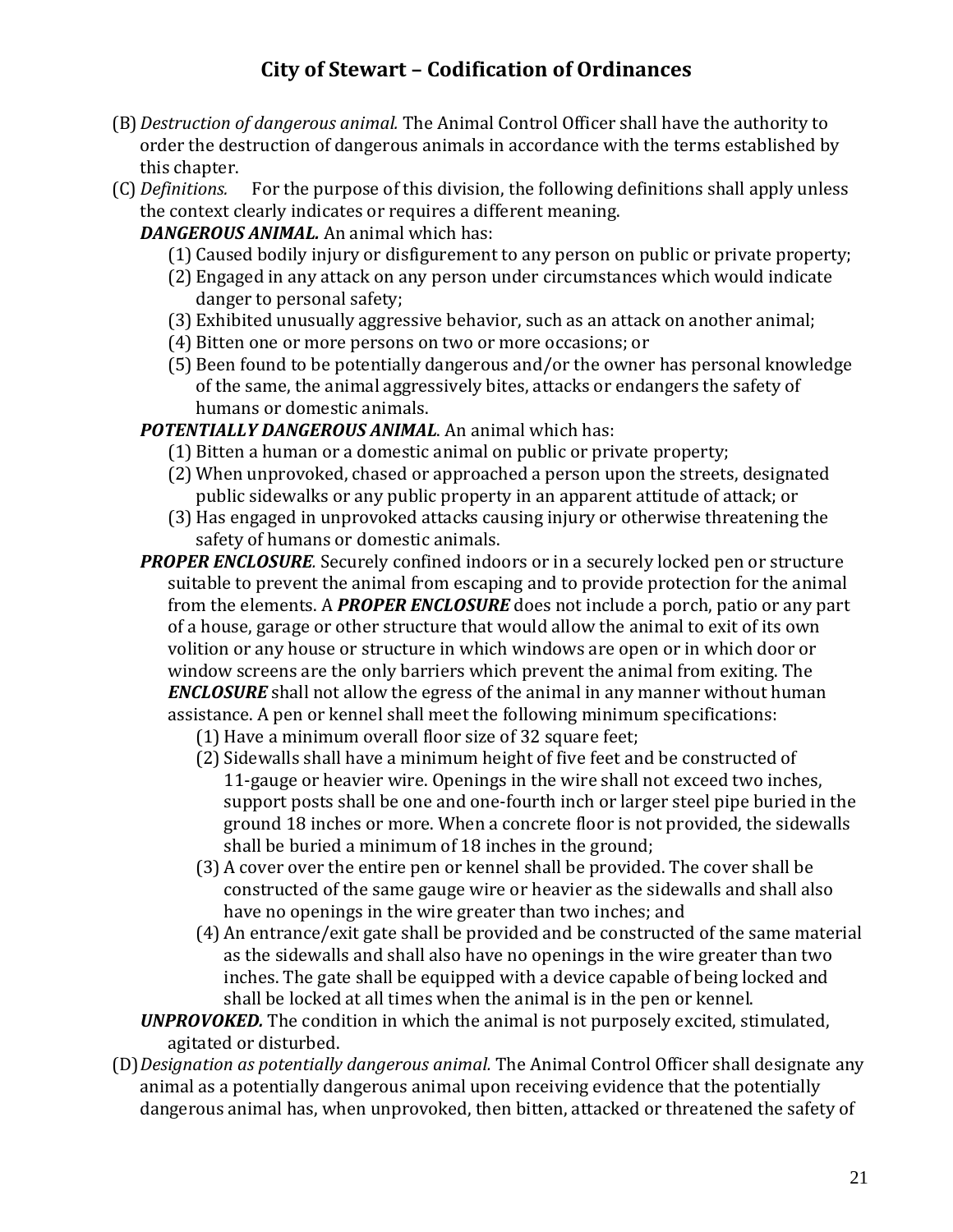a person or a domestic animal as stated in division (C)(2) above. When an animal is declared potentially dangerous, the Animal Control Officer shall cause one owner of the potentially dangerous animal to be notified in writing that the animal is potentially dangerous.

- (E) *Evidence justifying designation.* The Animal Control Officer shall have the authority to designate any animal as a dangerous animal upon receiving evidence of the following:
	- (1) The animal has, when unprovoked, bitten, attacked or threatened the safety of a person or domestic animal as stated in division (C)(1) above; and/or
	- (2) The animal has been declared potentially dangerous and the animal has then bitten, attacked or threatened the safety of a person or domestic animal as stated in division  $(C)(1)$ .
- (F) *Authority to order destruction.* The Animal Control Officer, upon finding that an animal is dangerous hereunder, is authorized to order, as part of the disposition of the case, that the animal be destroyed based on a written order containing one or more of the following findings of fact:
	- (1) The animal is dangerous as demonstrated by a vicious attack, an unprovoked attack, an attack without warning or multiple attacks; or
	- (2) The owner of the animal has demonstrated an inability or unwillingness to control the animal in order to prevent injury to persons or other animals.
- (G)*Procedure.* The Animal Control Officer, after having determined that an animal is dangerous, may proceed in the following manner: the Animal Control Officer shall cause one owner of the animal to be notified in writing or in person that the animal is dangerous and may order the animal seized or make orders as deemed proper. This owner shall be notified as to dates, times, places and parties bitten and shall be given 14 days to appeal this order by requesting a hearing before the City Council for a review of this determination.
	- (1)If no appeal is filed, the Animal Control Officer shall obtain an order or warrant authorizing the seizure and the destruction of the animal from a court of competent jurisdiction, unless the animal is already in custody or the owner consents to the seizure and destruction of the animal.
	- (2)If an owner requests a hearing for determination as to the dangerous nature of the animal, the hearing shall be held before the City Council, which shall set a date for hearing not more than three weeks after demand for the hearing. The records of the Animal Control or City Clerk-Treasurer's office shall be admissible for consideration by the Animal Control Officer without further foundation. After considering all evidence pertaining to the temperament of the animal, the City Council shall make an order as it deems proper. The City Council may order that the Animal Control Officer take the animal into custody for destruction, if the animal is not currently in custody. If the animal is ordered into custody for destruction, the owner shall immediately make the animal available to the Animal Control Officer. If the owner does not immediately make the animal available, the Animal Control Officer shall obtain an order or warrant authorizing the seizure and the destruction of the animal from a court of competent jurisdiction.
	- (3) No person shall harbor an animal after it has been found by to be dangerous and ordered into custody for destruction.
- (H)*Stopping an attack.* If any law enforcement officer or Animal Control Officer is witness to an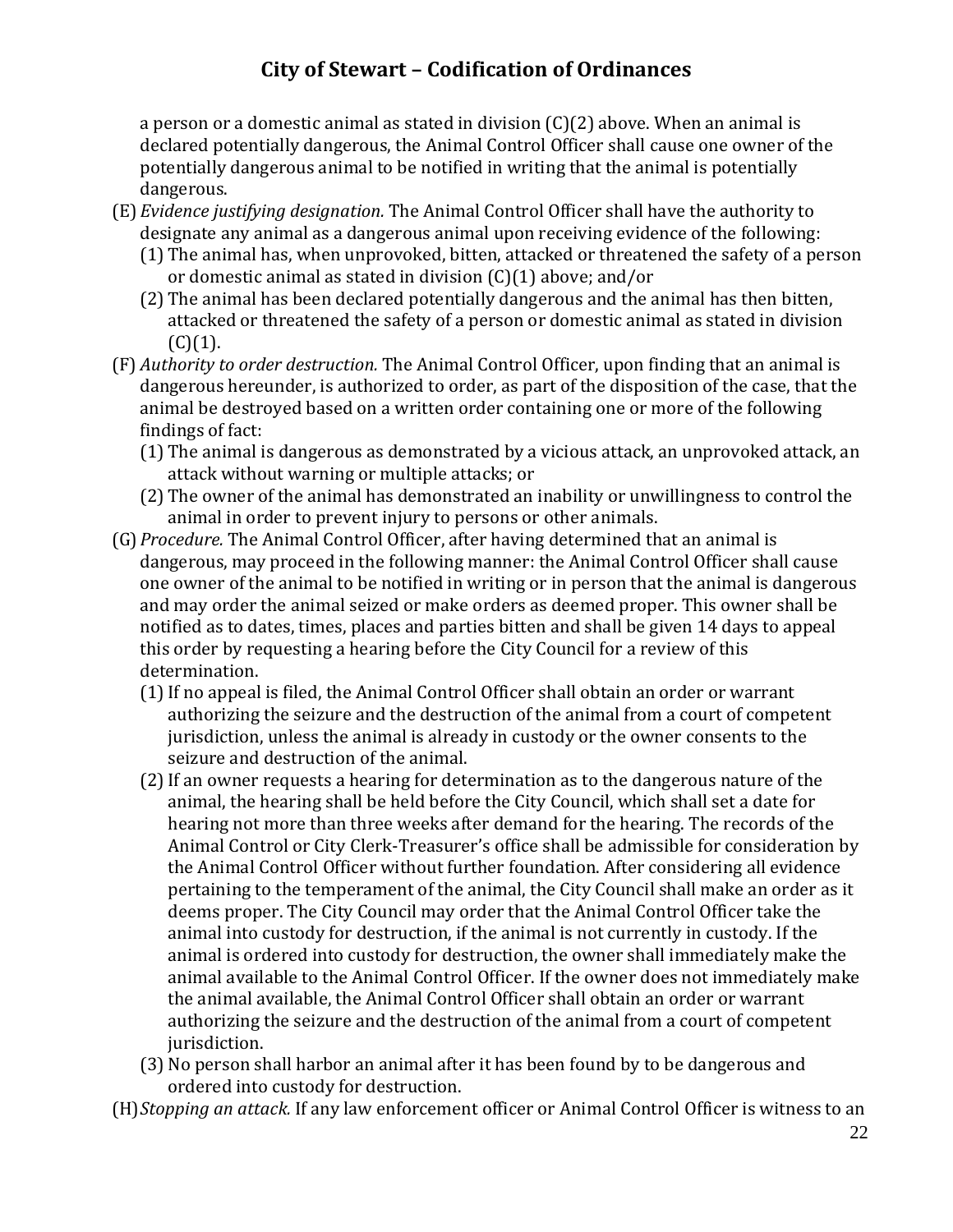attack by an animal upon a person or another animal, the officer may take whatever means the Officer deems appropriate to bring the attack to an end and prevent further injury to the victim.

- (I) *Notification of new address.* The owner of an animal which has been identified as dangerous or potentially dangerous shall notify the Animal Control Officer in writing if the animal is to be relocated from its current address or given or sold to another person. The notification shall be given in writing at least 14 days prior to the relocation or transfer of ownership. The notification shall include the current owner's name and address, the relocation address and the name of the new owner, if any.
- (J) *Dangerous animal requirements.*
	- (1) *Requirements.* If the City Council does not order the destruction of an animal that has been declared dangerous, the City Council may, as an alternative, order any or all of the following:
		- (a) The owner provide and maintain a proper enclosure for the dangerous animal as specified in §91.12(C)(3);
		- (b) Post the front and the rear of the premises with clearly visible warning signs, including a warning symbol to inform children, that there is a dangerous animal on the property;
		- (c) Provide and show proof annually of public liability insurance in the minimum amount of \$300,000;
		- (d)If the animal is outside the proper enclosure, the animal must be muzzled (if physically possible depending on the type of animal) and restrained by a substantial chain or leash (not to exceed six feet in length) and under the physical restraint of a person 16 years of age or older. The muzzle must be of a design as to prevent the animal from biting any person or animal, but will not cause injury to the animal or interfere with its vision or respiration;
		- (e) The animal shall have a microchip implant as provided by M.S. §347.515, as it may be amended from time to time;
		- (f) All animals deemed dangerous by the Animal Control Officer shall be registered with the county in which this city is located within 14 days after the date the animal was so deemed and provide satisfactory proof thereof to the Animal Control Officer; and/or
		- (g) If the animal is a cat or ferret, it must be up to date with rabies vaccination.
	- (2) *Seizure.* As authorized by M.S. §347.54, as it may be amended from time to time, the Animal Control Officer shall immediately seize any dangerous animal if the owner does not meet each of the above requirements within 14 days after the date notice is sent to the owner that the animal is dangerous. Seizure may be appealed to district court by serving a summons and petition upon the city and filing it with the district court.
	- (3) *Reclaiming animals.* A dangerous animal seized under §91.12(J)(2), may be reclaimed by the owner of the animal upon payment of impounding and boarding fees and presenting proof to animal control that each of the requirements under §91.12(J)(1), is fulfilled. An animal not reclaimed under this section within 14 days may be disposed of as provided under §91.12(F) and the owner is liable to the city for costs incurred in confining and impounding the animal.
- (K)*Subsequent offenses.* If an owner of an animal has subsequently violated the provisions under §91.12 with the same animal, the animal must be seized by animal control. The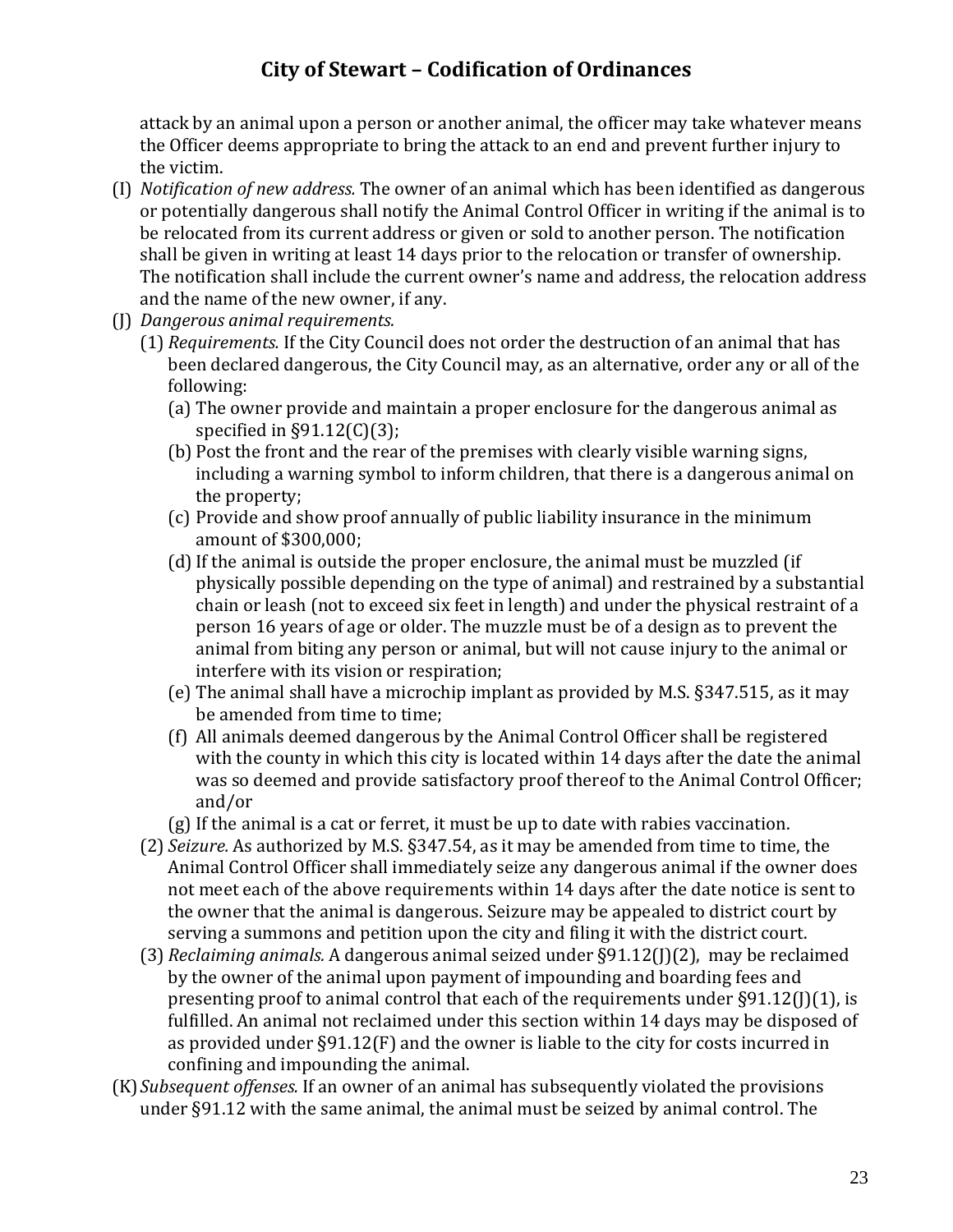owner may request a hearing as defined in §91.12(G). If the owner is found to have violated the provisions for which the animal was seized, the Animal Control Officer shall order the animal destroyed in a proper and humane manner and the owner shall pay the costs of confining the animal. If the person is found not to have violated the provisions for which the animal was seized, the owner may reclaim the animal under the provisions of §91.12(J)(3). If the animal is not yet reclaimed by the owner within 14 days after the date the owner is notified that the animal may be reclaimed, the animal may be disposed of as provided under §91.12(F) and the owner is liable to the animal control for the costs incurred in confining, impounding and disposing of the animal.

#### **§ 91.13 BASIC CARE.**

- (A)*General.* All animals shall receive from their owners or keepers kind treatment, housing in the winter and sufficient food and water for their comfort. Any person not treating their pet in a humane manner will be subject to the penalties provided in this section.
- (B)*Dogs and cats.* Dogs and cats must be provided the following basic care.
	- (1) *Food*. Dogs and cats must be provided with food of sufficient quantity and quality to allow for normal growth or the maintenance of body weight. Feed standards shall be those recommended by the National Research Council.
	- (2) *Water*. Dogs and cats must be provided with clean, potable water in sufficient quantity to satisfy the animal's needs or supplied by free choice. Snow or ice is not an adequate water source.
	- (3) *Transportation and shipment.* When dogs or cats are transported in crates or containers, the crates or containers must be constructed of nonabrasive wire or a smooth, durable material suitable for the animals. Crates and containers must be clean, adequately ventilated, contain sufficient space to allow the animals to turn around and provide maximum safety and protection to the animals. Exercise for 20 to 30 minutes and water must be provided at least once every eight hours. Food must be provided at least once every 12 hours or more often, if necessary, to maintain the health and condition of the animals.
	- (4) *Shelter size.* A confinement area must provide sufficient space to allow each animal to turn about freely and to easily stand, sit and lie in a normal position. Each confined animal must be provided a minimum square footage of floor space as measured from the tip of its nose to the base of its tail, plus 25%, expressed in square feet. The formula for computing minimum square footage is: (length of animal plus 25%) times (length of animal plus 25%), divided by 144. A shaded area must be provided sufficient to protect the animal from the direct rays of the sun at all times during the months of May to October.
	- (5) *Exercise*. All dogs and cats must be provided the opportunity for periodic exercise, either through free choice or through a forced work program, unless exercise is restricted by a licensed veterinarian.
	- (6) *Group housing and breeding.* Animals housed together must be kept in compatible groups. Animals must not be bred so often as to endanger their health.
	- (7) *Temperature*. Confinement areas must be maintained at a temperature suitable for the animal involved.
	- (8) *Ventilation*. An indoor confinement area must be ventilated. Drafts, odors and moisture condensation must be minimized. Auxiliary ventilation, such as exhaust fans, vents and air conditioning, must be used when the ambient temperature rises to a level that may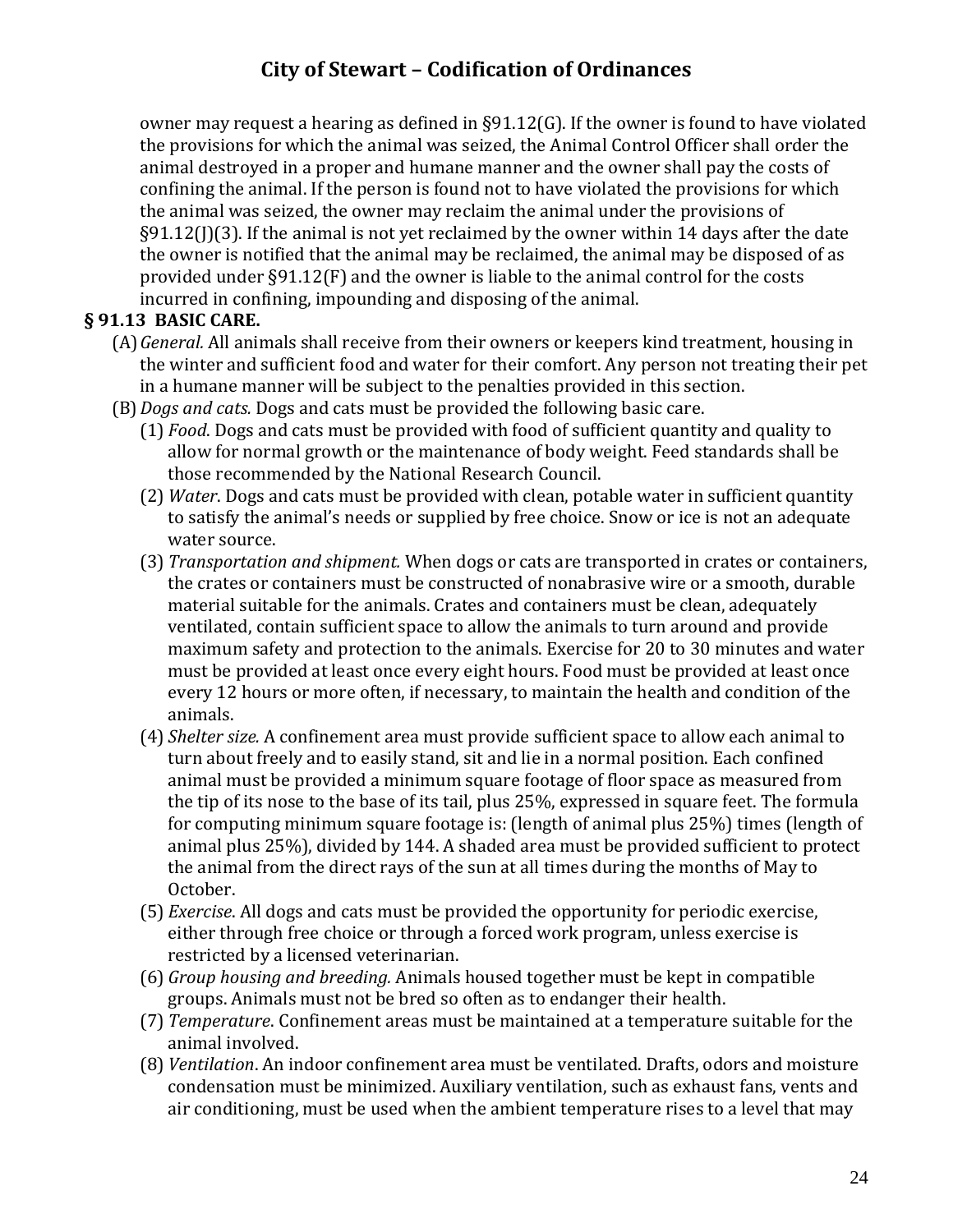endanger the health of the animal.

- (9) *Lighting*. An indoor confinement area must have at least eight hours of illumination sufficient to permit routine inspection and cleaning.
- (10) *Confinement and exercise area surfaces.* Where applicable, the interior surfaces of confinement and exercise areas, including crates or containers, must be constructed and maintained so that they are substantially impervious to moisture and may be readily cleaned. They must protect the animal from injury and be kept in good repair.
- (11) *Drainage*. Where applicable, a suitable method must be used to rapidly eliminate excess fluids from confinement areas.
- (12) *Sanitation*. Food and water receptacles must be accessible to each animal and located so as to minimize contamination by excreta. Feeding and water receptacles must be kept clean. Disposable food receptacles must be discarded when soiled. Measures must be taken to protect animals from being contaminated with water, wastes and harmful chemicals. Wastes must be disposed of properly. Where applicable, flushing methods and a disinfectant must be used periodically. Bedding, if used, must be kept clean and dry. Outdoor enclosures must be kept clean and base material replaced as necessary.
- (C)*Birds, rodent other animals.* Basic care provided to pet and companion animal birds, rodents and other shall be consistent with M.S. §346.40, 346.41 and 346.42, as those statutes may be amended from time to time.
- (D)*Dogs and cats in motor vehicles.*
	- (1) *Unattended dogs or cats.* A person may not leave a dog or a cat unattended in a standing or parked motor vehicle in a manner that endangers the dog's or cat's health or safety.
	- (2) *Removal of dogs or cats.* A law enforcement officer, as defined in M.S. §626.84, as it may be amended from time to time, a humane agent, a dog warden or a volunteer or professional member of a fire or rescue department of the city may use reasonable force to enter a motor vehicle and remove a dog or cat which has been left in the vehicle in violation of (D)(1) above. A person removing a dog or a cat under this division shall use reasonable means to contact the owner of the dog or cat to arrange for its return home. If the person is unable to contact the owner, the person may take the dog or cat to an animal shelter.
- (E)*Dog houses.* A person in charge or control of any dog which is kept outdoors or in an unheated enclosure shall provide the dog with shelter and bedding as prescribed in this section as a minimum.
	- (1) *Building specifications.* The shelter shall include a moisture proof and windproof structure of suitable size to accommodate the dog and allow retention of body heat. It shall be made of durable material with a solid, moisture proof floor or a floor raised at least two inches from the ground. Between November  $1<sup>st</sup>$  and March  $31<sup>st</sup>$  the structure must have a windbreak at the entrance. The structure shall be provided with a sufficient quantity of suitable bedding material consisting of hay, straw, cedar shavings, blankets or the equivalent, to provide insulation and protection against cold and dampness and promote retention of body heat.
	- (2) *Shade*. Shade from the direct rays of the sun, during the months of May to October shall be provided.
	- (3) *Farm dogs.* In lieu of the requirements of divisions (E)(1) and (E)(2), a dog kept on a farm may be provided with access to a barn with a sufficient quantity of loose hay or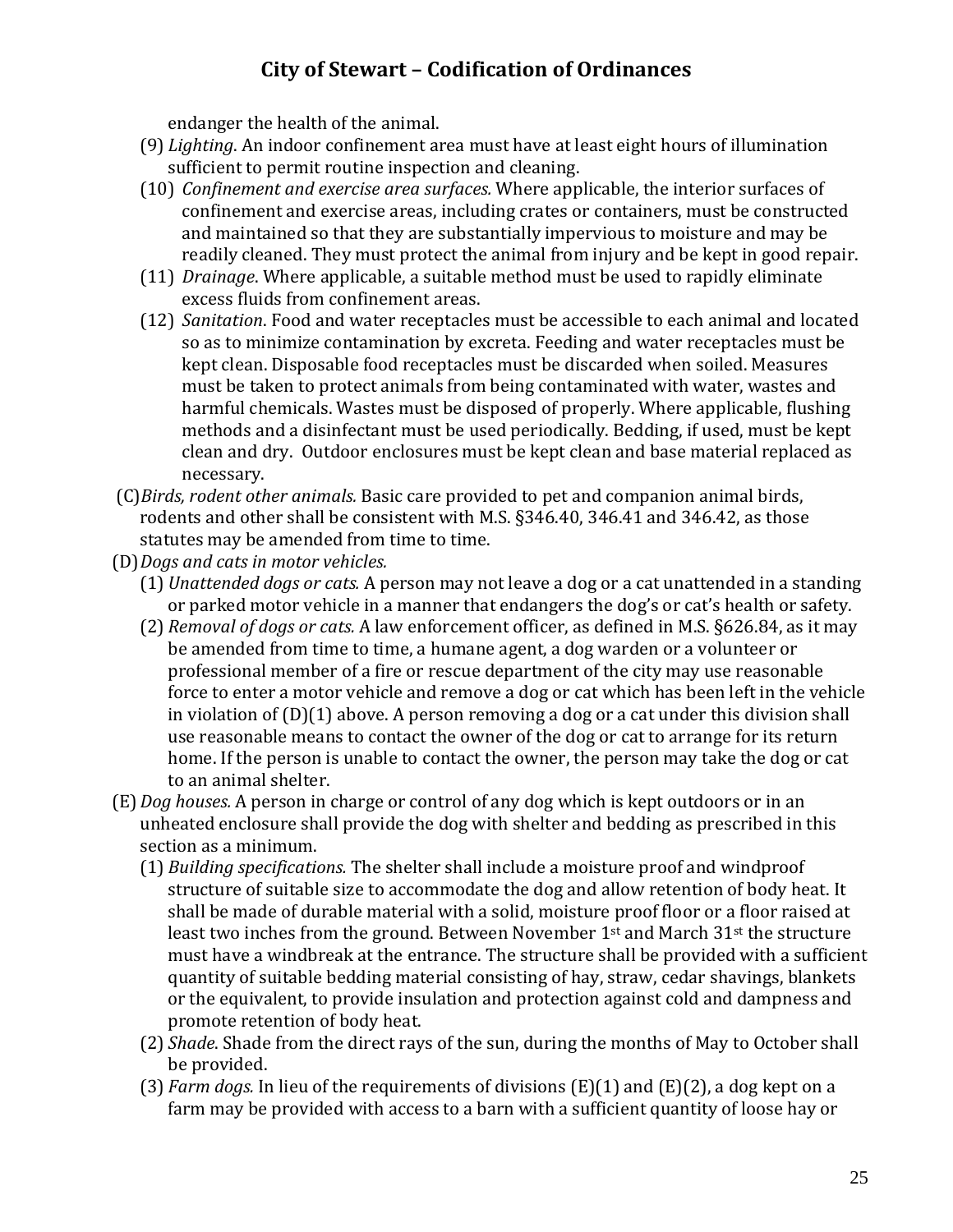bedding to protect against cold and dampness.

### **§ 91.14 BREEDING MORATORIUM.**

Every female dog or female cat in heat shall be confined in a building or other enclosure in a manner that it cannot come in contact with another dog or cat except for planned breeding. Upon capture and failure to reclaim the animal, every dog or cat shall be neutered or spayed prior to being transferred to a new owner.

### **§ 91.15 ENFORCING OFFICER.**

The Council is hereby authorized to appoint an animal control officer(s) to enforce the provisions of this section. In the officer's duty of enforcing the provisions of this section, he or she may from time to time, with the consent of the City Council or designate assistants.

### **§ 91.16 POUND.**

Every year the Council shall designate an official pound to which animals found in violation of this chapter shall be taken for safe treatment and if necessary, for destruction.

### **§ 91.17 INTERFERENCE WITH OFFICERS.**

No person shall in any manner molest, hinder or interfere with any person authorized by the City Council to capture dogs, cats or other animals and convey them to the pound while engaged in that operation. Nor shall any unauthorized person break open the pound or attempt to do so or take or attempt to take from any agent any animal taken up by him or her in compliance with this chapter or in any other manner to interfere with or hinder the officer in the discharge of his or her duties under this chapter.

#### Penalty, see §91.99

#### **§ 91.18 FIGHTING ANIMALS.**

- (A)The provisions of M.S. §343.31, as it may be amended from time to time, are adopted herein by reference.
- (B)No person shall:
	- (1) Promote, engage in or be employed in the activity of cockfighting, dogfighting or violent pitting of one pet or companion animal as defined in M.S. §346.36(6), as it may be amended from time to time, against another of the same or a different kind;
	- (2) Receive money for the admission of a person to a place used or about to be used, for that activity;
	- (3) Willfully permit a person to enter or use, for that activity, premises of which the permitter is the owner, agent or occupant;
	- (4) Use, train or possess a dog or other animal for the purpose of participating in, engaging in or promoting that activity; or
	- (5) Purchase a ticket of admission or otherwise gain admission to the activity of cockfighting, dogfighting or violent pitting of one pet or companion animal against another of the same or a different kind.

### **§ 91.19 FEEDING STRAY CATS AND DOGS.**

- (A)*Definitions.* For the purpose of this section, the following definitions shall apply unless the context clearly indicates or requires a different meaning.
	- *FEED* or **FEEDING**. The placing of dog or cat food or similar food products or consumable materials attractive to dogs and cats, which may result in dogs and cats congregating thereon on a regular basis, placed on the ground, in an obviously intended feeder or in a feeder at a height accessible to cats and dogs.
	- *STRAY.* An unlicensed domestic or feral dog or cat running at large and unaccompanied or controlled by an owner.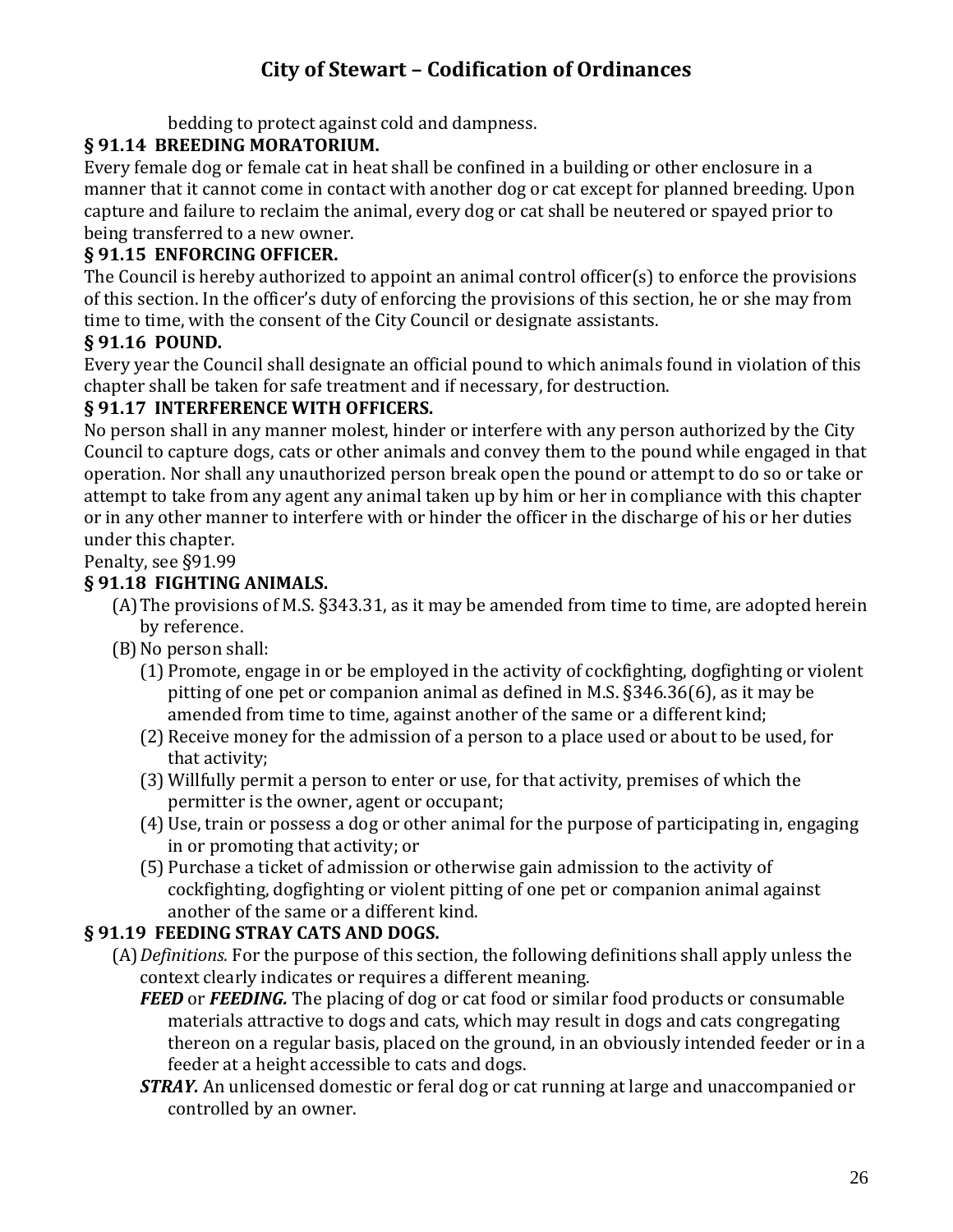- (B)*Policy and purpose.* High populations of stray dogs and cats pose a hazard to human health and safety, as the animals provide a fruitful breeding ground for infectious disease, including, but not limited to, rabies and distemper and may otherwise bite or attack humans and domestic animals. In addition, food provided for stray animals is often attractive to wild animals such as raccoons and rodents and may create nuisance conditions such as a rat harborage or other wild animal infestation.
- (C) *Prohibition.* No person shall feed or allow the feeding of any stray cat or dog within the city.
- (D)*Exceptions*. Veterinarians and persons who, acting within the scope of their employment with any governmental entity non-profit or humane society has custody of or manages stray dogs and cats are not subject to the prohibitions of this section.

#### **§ 91.99 PENALTY.**

- (A)Each day a violation of this chapter is committed or permitted to continue shall constitute a separate offense and shall be punishable under this section.
- (B)Unless otherwise provided, violation of this chapter shall constitute a misdemeanor punishable as provided in §10.99.
- (C)(1)Any person, owner or keeper failing to license a dog or cat as required in §91.02 shall be guilty of a petty misdemeanor.
	- (2) Any person violating any other provision of §91.02, 91.06 shall be guilty of a misdemeanor.
- (D)Violations of §91.07, 91.13 and 91.14 are petty misdemeanors punishable as provided in §10.99.

(Ord. No. 86, passed 11-12-1991, Ord. 139 No. , passed 5-14-2013, Ord No. 145, passed 11-12- 2013, Ord No. 171 – Voided, Ord No. 172, passed 2-11-2019; Ord. No. 175, passed 04-08-2019) Penalty, see §91.99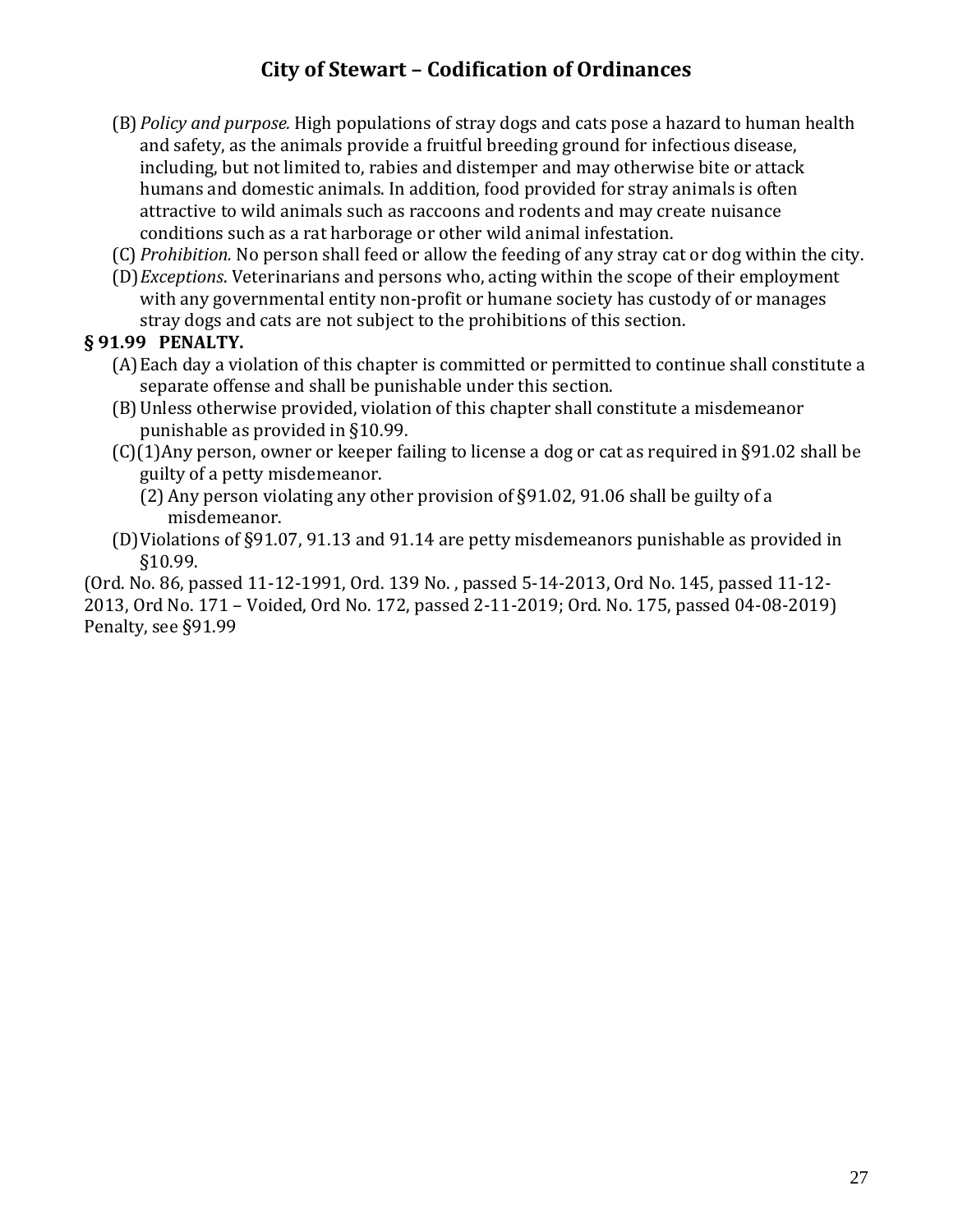#### **CHAPTER 92: HEALTH AND SAFETY; NUISANCES**

Section

#### *General Provisions*

- 92.01 Designation of a Public Sidewalk Route
- 92.02 Assessable current services
- 92.03 Tree diseases and shade tree pest control

#### *Nuisances*

- 92.15 Public nuisance
- 92.16 Public nuisances affecting health
- 92.17 Public nuisances affecting morals and decency
- 92.18 Public nuisances affecting peace and safety
- 92.19 Nuisance parking and storage
- 92.20 Inoperable motor vehicles
- 92.21 Building maintenance and appearance
- 92.22 Filing a Complaint
- 92.23 Duties of city officers
- 92.24 Abatement
- 92.25 Recovery of cost
- 92.26 Unclaimed Property; Disposal

#### *Weeds*

- 92.35 Short title
- 92.36 Iurisdiction
- 92.37 Definitions; exclusions
- 92.38 Owners responsible for trimming, removal and the like
- 92.39 Filing complaint
- 92.40 Notice of violations
- 92.41 Appeals
- 92.42 Abatement by city
- 92.43 Liability

#### *Open Burning*

- 92.60 Definitions
- 92.61 Prohibited materials
- 92.62 Permit required for open burning
- 92.63 Purposes allowed for open burning
- 92.64 Permit application for open burning; permit fees
- 92.65 Permit process for open burning
- 92.66 Permit holder responsibility
- 92.67 Revocation of open burning permit
- 92.68 Denial of open burning permit
- 92.69 Burning ban or air quality alert
- 92.70 Rules and laws adopted by reference
- 92.71 External solid fuel-fired heating devices (outdoor wood burning stoves)
- 92.72 Recreational fires
- 92.99 Penalty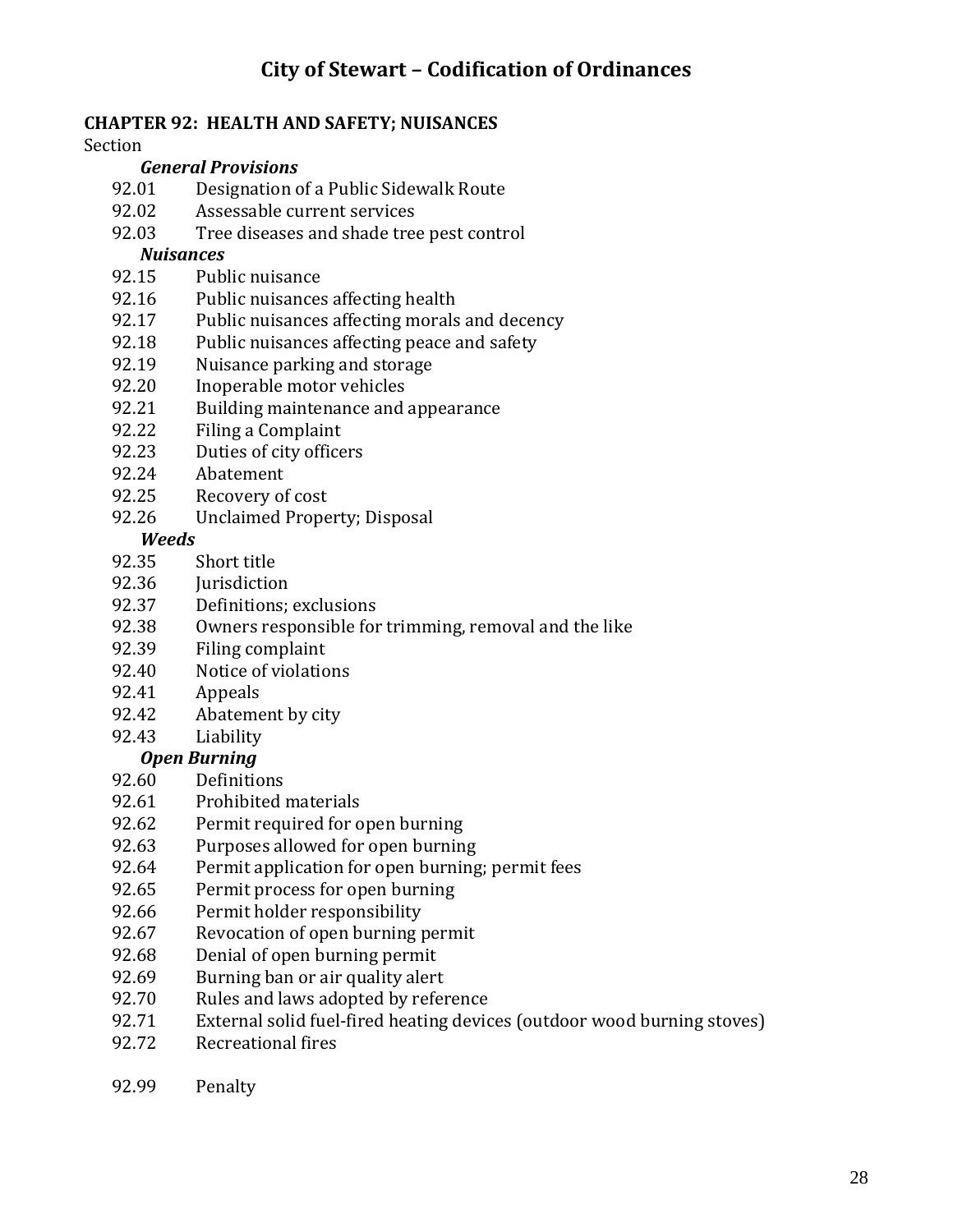#### *GENERAL PROVISIONS*

#### **§ 92.01 DESIGNATION OF A DESIGNATED PUBLIC SIDEWALK ROUTE.**

- (A)North side of Main Street from Prior Street east to the intersection of Hall Street
- (B)West side of Prior Street from Martha Street south to the beginning of 210 Prior Street
- (C) North side of Croyden Street from the alley east of Grove Street to Bowman Street
- (D)West side of Bowman Street from Croyden Street to Powers Street
- (E)North side of Powers Street from the 805 Powers Street driveway east to Prior Street
- (F) North side of Hall Street from 811 Hall Street east to Prior Street
- (G)South side of Main Street from Prior Street to Mowbray Street
- (H)East side of Prior Street from Main Street to Hall Street
- (I) North side of Hall Street from Prior Street to Mowbray Street
- (J) West side of Mowbray Street from Hall Street north to Main Street
- (K) North side of Croyden Street from Herbert Street to the east side of the property known as 351 Croyden Street
- (L) North side of Powers Street mid-block from Prior Street west to Bowman Street

#### **§ 92.02 ASSESSABLE CURRENT SERVICES.**

- (A)*Definition*. For the purpose of this section, the following definition shall apply unless the context clearly indicates or requires a different meaning.
	- *CURRENT SERVICE***.** One or more of the following: snow, ice, or rubbish removal from designated public sidewalks; weed elimination from street grass plots adjacent to designated public sidewalks or from private property; removal or elimination of public health or safety hazards from private property, excluding any hazardous building included in M.S. §463.15 through 463.26 as they may amended from time to time; installation or repair of water or sewer service lines; street sprinkling, street flushing, light street oiling or other dust treatment of streets; repair of designated public sidewalks and alleys; trimming and care of trees and removal of unsound and insectinfected trees from the public streets or private property; and the operation of a street lighting system.
- (B) *Snow, ice, dirt, and rubbish.*
	- (1) *Duty of owners and occupants*. The owner and the occupant of any property adjacent to a designated public sidewalk route shall use diligence to keep the walk safe for pedestrians. No owner or occupant shall allow snow, ice, dirt, or rubbish to remain on the walk longer than 24 hours after its deposit thereon. Failure to comply with this section shall constitute a violation.
		- (a) In the event the City experiences a year of excessive snowfall, by Council vote of approval reserves the right to extend the time frame for removal from 24 hours to 48 hours
	- (2) *Removal by city*. The City Clerk-Treasurer or other person designated by the City Council may cause removal from all designated public sidewalk route all snow, ice, dirt, and rubbish as soon as possible beginning 24 hours after any matter has been deposited thereon. The City Clerk-Treasurer or other designated person shall keep a record showing the cost of removal adjacent to each separate lot and parcel.
		- (a) In the event the City experiences a year of excessive snowfall, by Council vote of approval reserves the right to extend the time frame for removal from 24 hours to 48 hours
- (C) *Public health and safety hazards*. When the city removes or eliminates public health or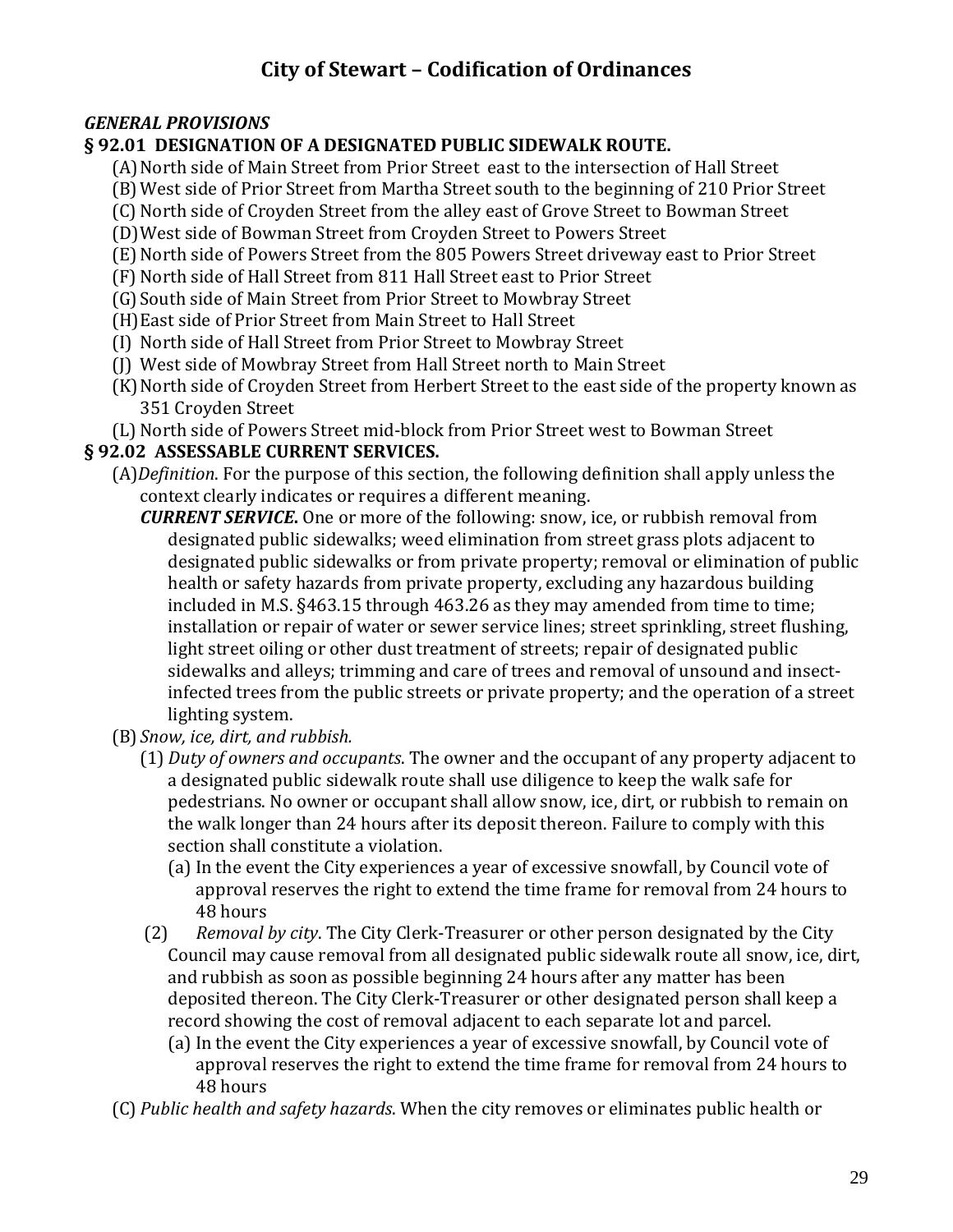safety hazards from private property under the following provisions of this chapter, the administrative officer responsible for doing the work shall keep a record of the cost of the removal or elimination against each parcel of property affected and deliver that information to the City Clerk-Treasurer.

- (D)*Installation and repair of water service lines*. Whenever the city installs or repairs water service lines serving private property under Chapter 52 of this code, the City Clerk-Treasurer shall keep a record of the total cost of the installation or repair against the property.
- (E) *Repair of sidewalks and alleys.*
	- (1) *Duty of owner*. The owner of any property within the city abutting a designated public sidewalk or alley shall keep the designated public sidewalk or alley in repair and safe for pedestrians. All repairs shall be made by the City in accordance with the standard specifications approved by the City Council and on file in the office of the City Clerk-Treasurer.
	- (2)*Inspections; notice*. The City Council or its designee may make inspections as are necessary to determine that the designated public sidewalks and alleys within the city are kept in repair and safe for pedestrians or vehicles. If it is found that any designated public sidewalk or alley abutting on private property is unsafe and in need of repairs, the City Council will repair the designated public sidewalk route or alley at no expense to the resident. Any sidewalk that is not located on the designated public sidewalk route will be the sole and complete responsibility of the resident.
- (F)*Damage to public property*. Any person driving any vehicle, equipment, object or contrivance upon any street, road, highway, designated public sidewalk, alley or structure shall be liable for all damages which the surface or structure thereof may sustain as a result of any illegal operation or driving or moving of the vehicle, equipment or object or contrivance; or as a result of operating, driving or moving any vehicle, equipment, object or contrivance weighing in excess of the maximum weight permitted by statute or this code. When the driver is not the owner of the vehicle, equipment, object or contrivance, but is operating, driving or moving it with the express or implied permission of the owner, then the owner and the driver shall be jointly and severally liable for any damage. Any person who willfully acts or fails to exercise due care and by that act damages any public property shall be liable for the amount thereof, which amount shall be collectable by action or as a lien under M.S. §514.67, as it may be amended from time to time.
- *(G)Assessment*. the City Clerk-Treasurer shall list the total unpaid charges for each type of current service and charges under this section against each separate lot or parcel to which they are attributable under this section. The City Council may then spread the charges against property benefitted as a special assessment under the authority of M.S. §429.101 as it may be amended from time to time and other pertinent statutes for certification to the County Auditor and collection along with current taxes the following year or in annual installments, not exceeding ten, as the City Council may determine in each case.

#### **§ 92.03 TREE DISEASES AND SHADE TREE PEST CONTROL.**

(A)*Declaration of policy.* The health of the trees in the city is threatened by shade tree pests and the loss or ill health of trees growing upon public and private property substantially depreciates the value of property within the city and impairs the safety, good order, general welfare and convenience of the public. In addition to and in accordance with M.S. §89.001, 89.01 and 89.51 through 89.64, as those sections may be amended from time to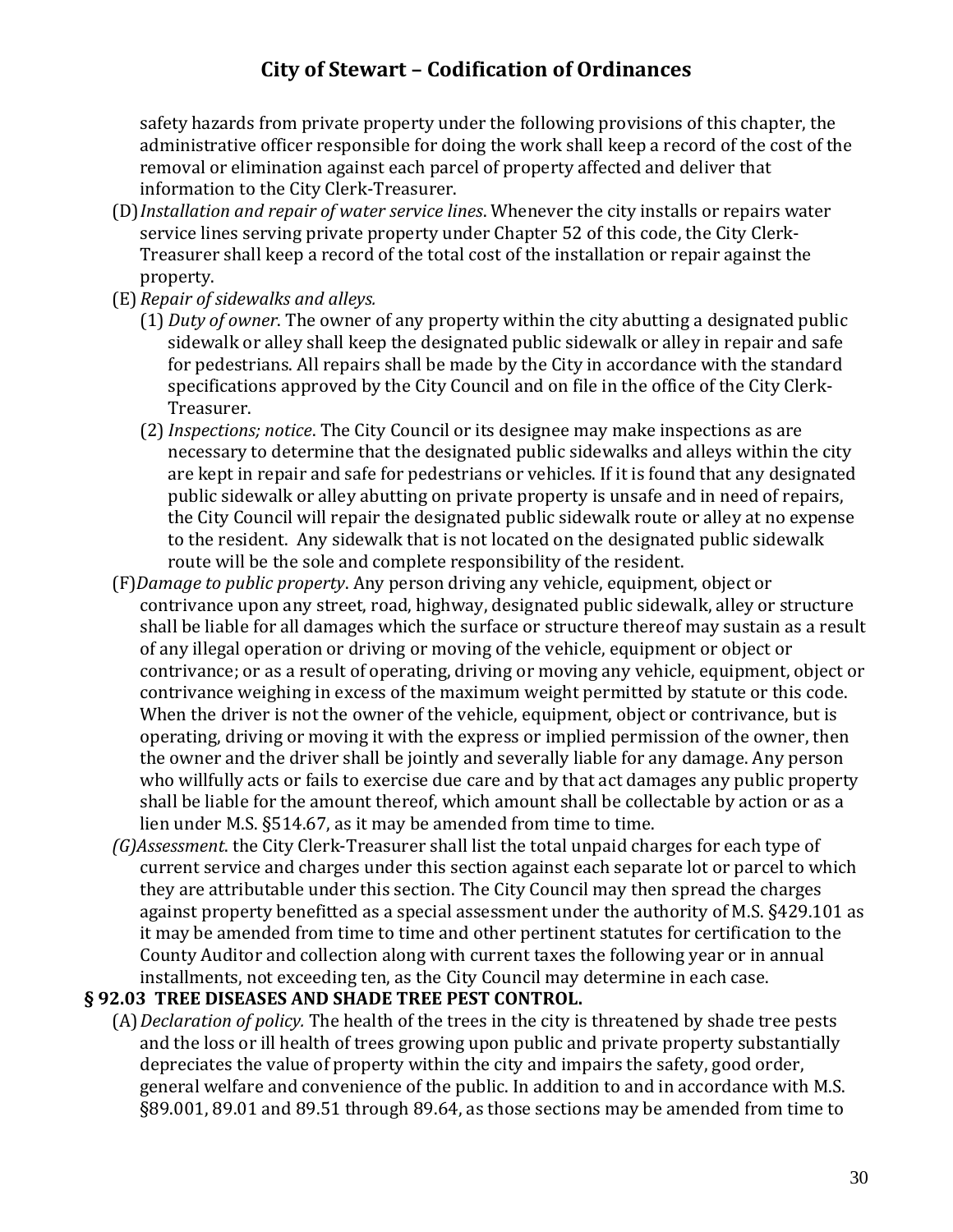time, the provisions of this section are adopted to attempt to control and prevent the spread of these shade tree pests.

- (B)*Jurisdiction*. The city shall have control of all street trees, shrubs and other plantings now or hereafter in any street, park, public right-of-way or easement or other public place within the city limits and shall have the power to plant, care for, maintain, remove and replace the trees, shrubs and other plantings.
- (C) *Declaration of a shade tree pest.* The Council may declare any vertebrate or invertebrate animal, plant pathogen or plant threatening to cause significant damage to a shade tree or community forest in the community, to be a shade tree pest and prescribe control measures to effectively eradicate, control or manage the shade tree pest including necessary timelines for action.
- (D)*Public nuisances declared.* A shade tree pest declared by Council occurring within a declared control zone is a public nuisance.
- (E) *Shade tree pest nuisances are unlawful.* It is unlawful for any person to permit any public nuisance, as defined in this section, to remain on any premises the person owns or controls within the city. The nuisance may be abated as provided in this section.
- (F) *Definition of control areas.* Upon declaring a shade tree pest, the Council may define one or more locations within the geographic boundaries of the city to be within a shade tree pest control area provided the locations are characterized by biologic, composition, environmental and size factors favorable to successful application of the control measures prescribed by Council.
- (G)*Tree Inspector.* The Council may appoint a Tree Inspector to coordinate the activities of the city relating to the control and prevention of damage by shade tree pests. The Tree Inspector will recommend to the Council the details of any program for the declaration, control and prevention of shade tree pests. The Tree Inspector is authorized to enforce or cause to be enforced the duties incident to such a program adopted by the Council. The term *TREE INSPECTOR* includes any person designated by Council or the Tree Inspector to carry out activities authorized in this section.
- (H)*Abatement of shade tree pest nuisances.*
	- $(1)$  In abating a nuisance declared by ordinance under divisions  $(B)$  and  $(C)$  above, the organism, condition or plant and any tree, wood or material identified as injurious to the health of shade trees shall be removed or effectively treated so as to destroy and prevent as fully as possible the spread of the shade tree pest. The abatement procedures shall be carried out in accordance with the control measures and areas prescribed by ordinance according to divisions  $(C)$  above and  $(K)$  and  $(0)$  below.
	- $(2)$  In addition, should the appropriate abatement procedure be removal and the tree $(s)$ and/or hedge(s) are within the limits of a highway in a rural area within the city's jurisdiction, M.S. §160.22, as it may be amended from time to time, shall be complied with as necessary.
- (I) *Reporting discovery of shade tree pest.* Any owner or occupier of land or any person engaged in tree trimming or removal who becomes aware of the existence of public nuisance caused by a shade tree pest as defined under division (C) above shall report the same to the city.
- (J) *Registration of tree care firms.* Any person, firm or corporation that provides tree care, tree trimming or removal of trees, limbs, branches, brush or shrubs for hire must be registered with the State Commissioner of Agriculture under M.S. §18G.07, as it may be amended from time to time.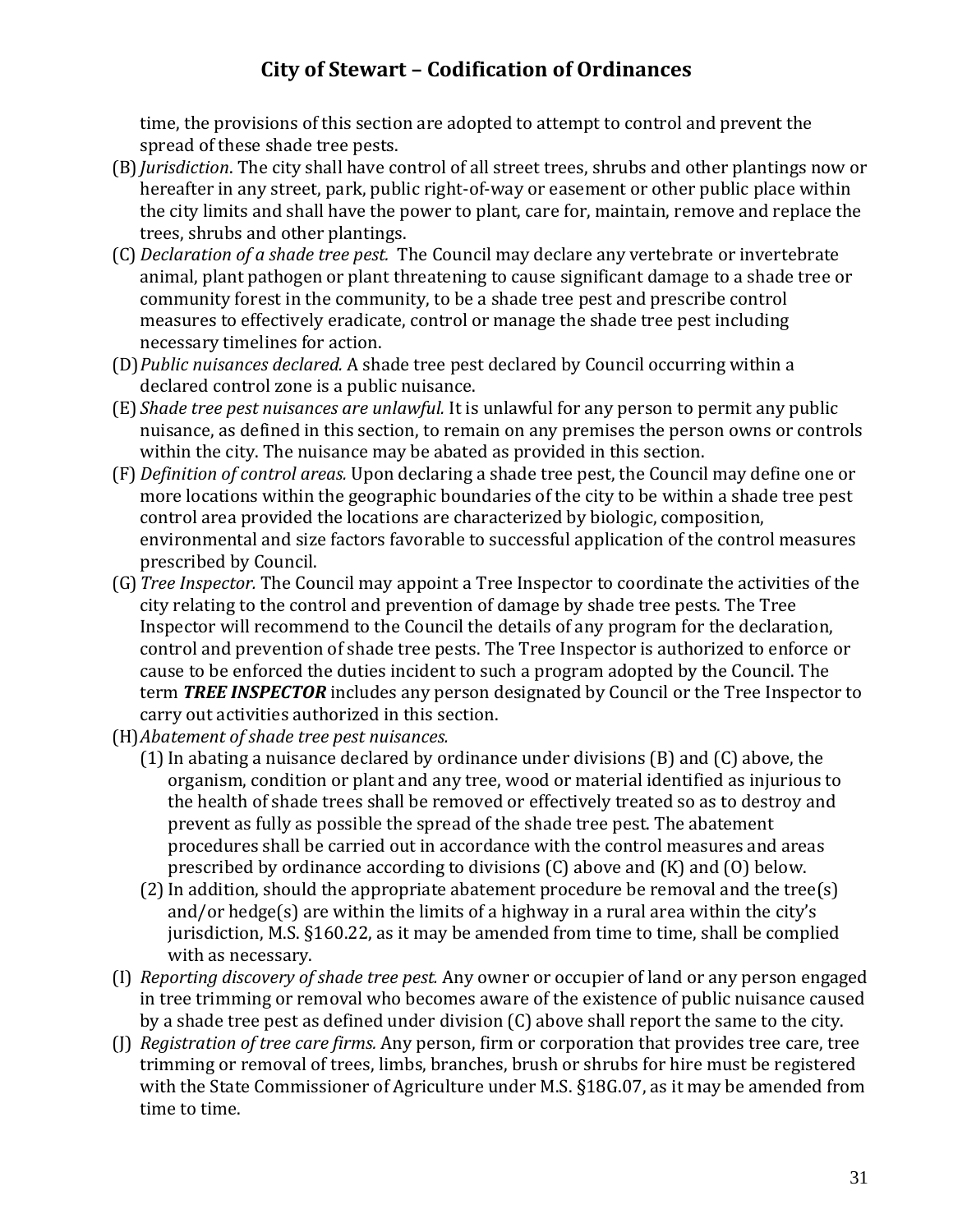- (K)*Inspection and application of control measures.*
	- (1) The Tree Inspector is authorized to cause premises and places within the city to be inspected to determine whether shade tree pests exist thereon and to investigate all reported incidents of shade tree pests. The Tree Inspector shall have the power to take all reasonable precautions to prevent the maintenance of public nuisances and may enforce the provisions relating to abatement in this section. Diagnosis of shade tree pests may be by the presence of commonly recognized symptoms or by tests as may be recommended by the Commissioner of the State Department of Agriculture or the Commissioner of the State Department of Natural Resources.
	- (2) Except in situations of imminent danger to human life and safety, the Tree Inspector shall not enter private property for the purpose of inspecting or preventing maintenance of public nuisances without the permission of the owner, resident or other person in control of the property, unless the Tree Inspector has obtained a warrant or order from a court of competent jurisdiction authorizing the entry.
	- (3) No person, firm or corporation shall interfere with the Tree Inspector acting under his or her authority while engaged in activities authorized by this section.
- (L) *Standard abatement procedure.* Except as provided in divisions (M) and (O) below, whenever a Tree Inspector determines with reasonable certainty that a public nuisance as described by this section is being maintained or exists on premises in the city, the Tree Inspector is authorized to abate a public nuisance according to the following procedure.
	- (1) The Tree Inspector will notify in writing the owner of record or occupant of the premises of such fact and order that the nuisance be terminated or abated. The notice must be given in person or by certified mail. Failure of any party to receive the mail does not invalidate the service of the notice. A copy of the notice shall be filed with the City Clerk-Treasurer.
	- (2) The notice of abatement shall state that unless the public nuisance is abated by the owner or occupant, it will be abated by the city at the expense of the owner or occupant. The notice shall specify the control measures to be taken to abate the nuisance and provide a reasonable amount of time to abate the nuisance. The notice will also state that the owner or occupant has the right to appeal the determination that a public nuisance exists by submitting a request in writing to the City Clerk-Treasurer within seven days after service of the notice or before the date by which abatement must be completed, whichever comes first.
	- (3)If no timely appeal is submitted and the notice of abatement and its prescribed control measures are not complied with within the time provided by the notice or any additional time granted, the Tree Inspector or designated person shall have the authority to obtain permission or an administrative search warrant, enter the property and carry out abatement in accordance with the notice of abatement.
- (M)*High cost abatement.* If the Tree Inspector determines that the cost of abating a nuisance will exceed \$5,000 based on a reasonable, good faith estimate, the written notice referred to in division (L) above must provide that if the nuisance is not abated within the reasonable amount of time provided, the matter will be referred to the City Council for a hearing. The date, time and location of the hearing must be provided in the notice.
- (N)*Appeal procedure.* If the City Clerk-Treasurer receives a written request for a hearing on the question of whether a public nuisance in fact exists, the City Council shall hold a hearing within seven calendar days following receipt by the Clerk-Treasurer of the written request.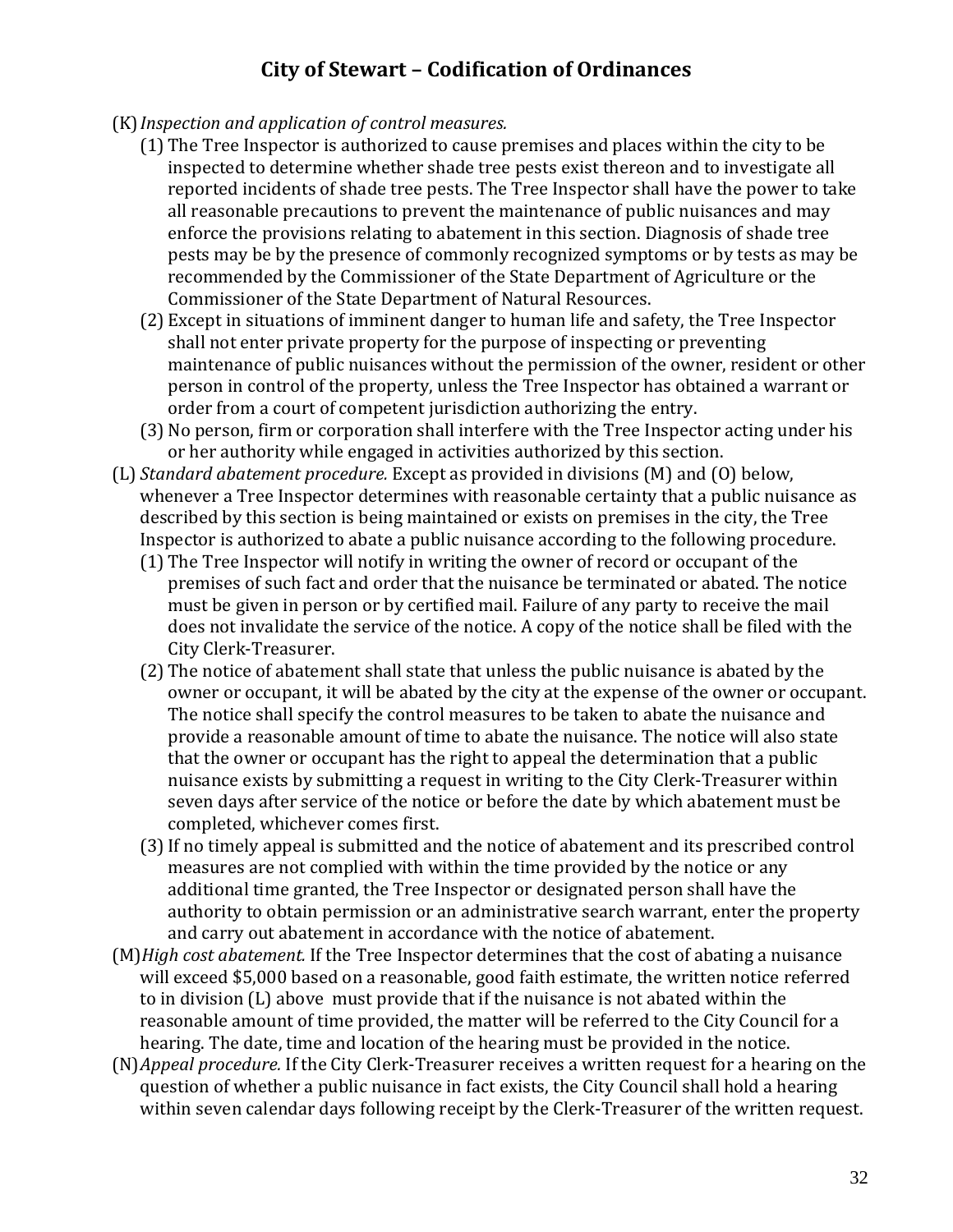At least three days' notice shall be given to the individual who made the written request for the hearing. The Council may modify the abatement notice or extend the time by which abatement must be completed. Each owner, agent of the owner, occupant and lienholder of the subject property or properties in attendance, if any, shall be given the opportunity to present evidence at the hearing. After holding the hearing, the City Council may issue an order requiring abatement of the nuisance.

- (O)*Abatement procedure in event of imminent danger.*
	- (1) If the Tree Inspector determines that the danger of infestation to other shade trees is imminent and delay in control measures may put public health, safety or welfare in immediate danger, the Tree Inspector may provide for abatement without following divisions (L) or (M) above. The Tree Inspector must reasonably attempt to notify the owner or occupant of the affected property of the intended action and the right to appeal the abatement and any cost recovery at the next regularly scheduled City Council meeting.
	- (2)*Immediate Abatement.* Nothing in this section shall prevent the city, without notice or other process, from immediately abating any condition which poses an imminent and serious hazard to human life or safety.
- (P) *Recovery of cost of abatement; liability and assessment.*
	- (1) The owner of premises on which a nuisance has been abated by the city shall be personally liable for the cost to the city of the abatement, including administrative costs. As soon as the work has been completed and the cost determined, the City Clerk-Treasurer or other official shall prepare a bill for the cost and mail it to the owner. Thereupon the amount shall be immediately due and payable at the office of the City Clerk-Treasurer.
	- (2) After notice and hearing as provided in M.S. §429.061, as it may be amended from time to time, the City Clerk-Treasurer may list the total unpaid charges along with all other charges as well as other charges for current services to be assessed under M.S. §429.101 against each separate lot or parcel to which the charges are attributable. The City Council may then certify the charges against the property under that statute and other pertinent statutes to the County Auditor for collection along with current taxes the following year or in annual installments as the City Council may determine in each case.
- (Q)*Penalty*.
	- (1) Any person, firm or corporation who violates any provision of this section shall, upon conviction, be guilty of a misdemeanor. The penalty which may be imposed for any crime which is a misdemeanor under this section, including state statutes specifically adopted by reference, shall be a sentence of not more than 90 days or a fine of not more than \$1,000 or both.
	- (2) Upon conviction of a misdemeanor, the costs of prosecution may be added. A separate offense shall be deemed committed upon each day during which a violation occurs or continues.
	- (3) The failure of any officer or employee of the city to perform any official duty imposed by this section shall not subject the officer or employee to the penalty imposed for a violation.
	- (4)In addition to any penalties provided for in this section, if any person, firm or corporation fails to comply with any provision of this section, the City Council or any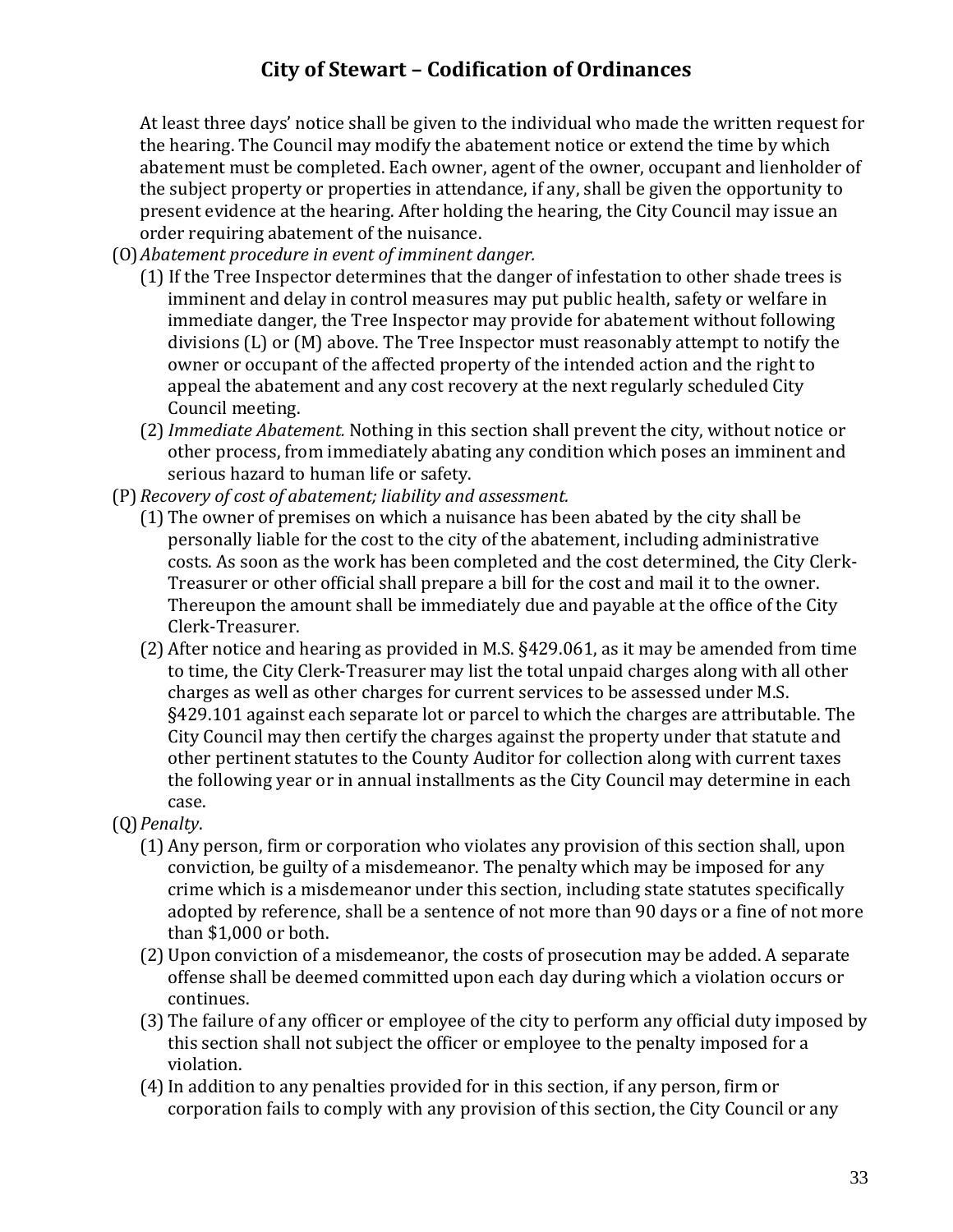official designated by it may institute appropriate proceedings at law or at equity to restrain, correct or abate the violation.

- (R)*Declared shade tree pests, control measures and control areas.*
	- (1) *Oak Wilt.* Oak Wilt is declared a shade tree pest and is defined as any living or dead tree, log, firewood, limb, branch, stump or other portion of a tree from any species of the genus Quercus existing within the control area defined that has bark attached and that exceeds three inches in diameter or ten inches in circumference and contains to any degree any spore or reproductive structures of the fungus Ceratocystis fagacaarum. Control measures prescribed for abating Oak Wilt Disease are:
		- (a) *Installation of a root graft barrier.* A root graft barrier can be ordered installed to prevent the underground spread of Oak Wilt Disease. The city will mark the location of the root graft barrier. The barrier disrupts transmission of the fungus within the shared vascular systems of root grafted trees. The barrier is created by excavating or vibratory plowing a line at least 42 inches deep between any oak tree infected with Oak Wilt Disease and each nearby and apparently healthy oak tree within 50 feet of the infected tree.
		- (b) *Removal and disposal of trees on property zoned for residential and commercial use.* On property that is zoned residential and commercial the city may mark for removal trees that have the potential to produce spores of the fungus Ceratocvstis fagacearum. After and in no case before the installation of the root graft barrier and no later than May 1 of the year following infection all marked trees must be felled. The stump from the felled trees must not extend more than three inches above the ground or, if taller, must be completely debarked. If, however, after the city prescribes the location for a root graft barrier, the city determines that installation of the barrier is impossible because of the presence of pavement or obstructions such as a septic system or utility line, the city may mark for removal all oak trees whether living or dead, infected or not and located between an infected tree and the marked barrier location. These marked trees must be felled and disposed of no later than May 1 of the year following infection. The stump from such felled trees must not extend more than three inches above the ground or, if taller, must be completely debarked.
		- (c) *Removal and disposal of trees on all other property.* On all other property the city may mark for removal all oak trees whether living or dead, infected or not and located between an infected tree and the marked barrier location. These marked trees must be felled and disposed of no later than May  $1<sup>st</sup>$  of the year following infection. The stump from the felled trees must not extend more than three inches above the ground or, if taller, must be completely debarked.
		- (d) *Wood disposal.* All wood more than three inches in diameter or ten inches in circumference from the felled trees must be disposed of by burying or debarking or chipping or sawing into wane-free lumber or by splitting into firewood, stacking the firewood and immediately covering the woodpile with unbroken four-mil or thicker plastic sheeting that is sealed into the ground until October 1st of the calendar year following the calendar year in which the tree was felled or by burning before May  $1^{st}$ of the year following infection. Wood chips from infected trees may be stockpiled or immediately used in the landscape.
		- (e) *Control area.* The control area for Oak Wilt Disease is defined as all lands within the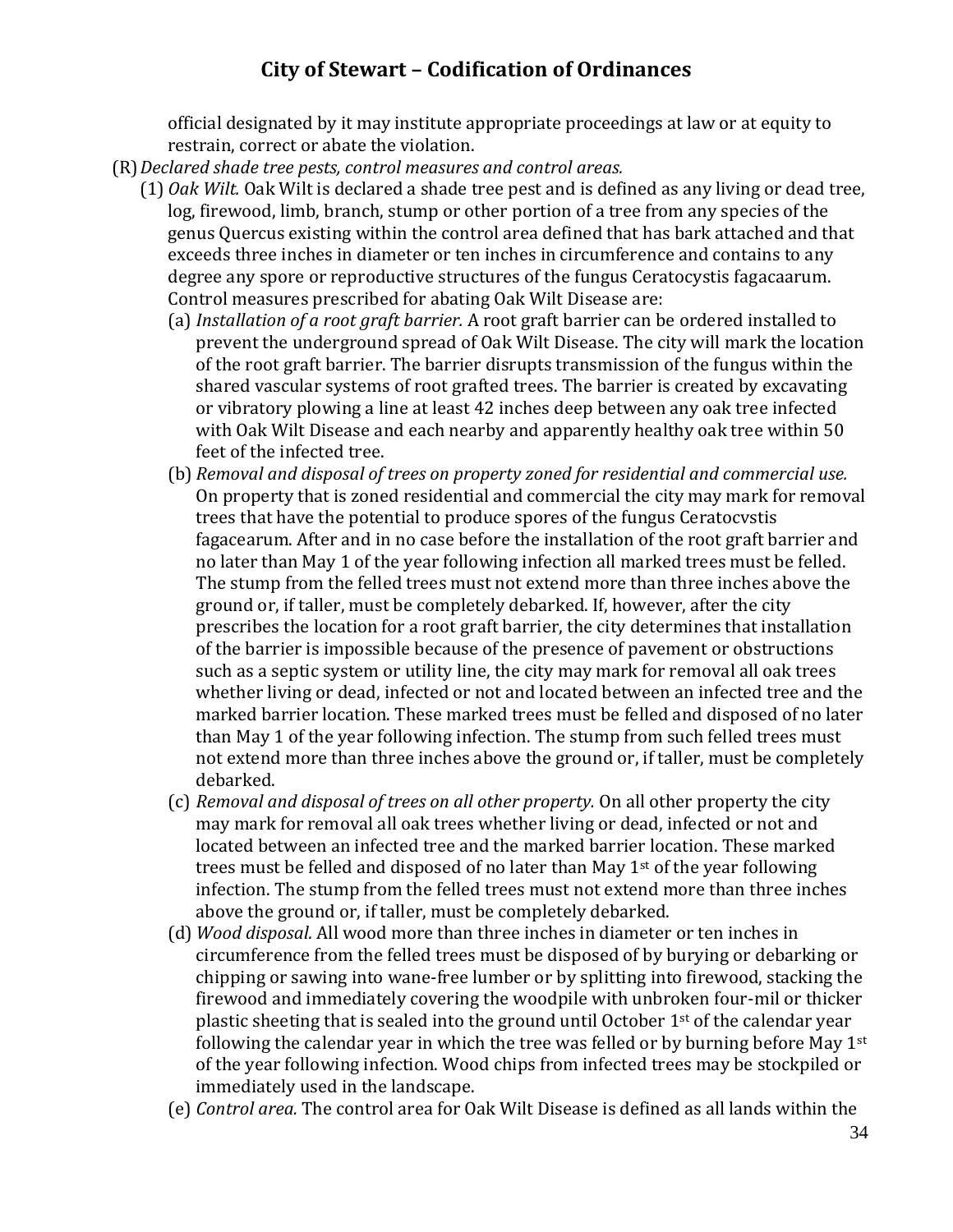boundaries of the city.

- (2) *Emerald Ash Borer.* Emerald Ash Borer is declared a shade tree pest and is defined as an insect that attacks and kills ash trees. The adults are small, iridescent green beetles that live outside of trees during the summer months. The larvae are grub or worm-like and live underneath the bark of ash trees.
	- (a) Control measures prescribed for abating Emerald Ash Borer are those provided in the document, *Minnesota Emerald Ash Borer Science Advisory Group Recommendations on Preparing for Emerald Ash Borer in Minnesota*.
	- (b) The control area for Emerald Ash Borer is defined as all lands within the boundaries of the city.
- (3) *Dutch Elm Disease.* Dutch Elm Disease is declared a shade tree pest and is defined as a disease of elm trees caused by the fungus Ophiostoma ulmi or Ophiostoma novo-ulmi and includes any living or dead tree, log, firewood, limb, branch, stump or other portion of a tree from any species of the genus Ulmus existing within the control area defined that has bark attached and that exceeds three inches in diameter or ten inches in circumference and could contain bark beetles or any spore or reproductive structures of the fungus Ophiostoma ulmi or Ophiostoma novo-ulmi.
	- (a) Control measures prescribed for abating Dutch Elm Disease are:
		- (1) *Use of fungicide.* Fungicides may be effective in preventing Dutch elm disease when injected into living trees that do not already show symptoms of Dutch elm disease. Fungicide injections on private lands are optional and, if performed, are at the landowner's expense.
		- (2)*Removal and disposal of trees.* Prompt removal of diseased trees or branches reduces breeding sites for elm bark beetles and eliminates the source of Dutch elm disease fungus. Trees that wilt before July 15th must be removed within 20 days of detection [alternative: 30 days]. Trees that wilt after July 15th must be removed by April 1 of the following year. Diseased trees not promptly removed will be removed by the city at the landowner's expense. Wood may be retained for use as firewood or sawlogs if it is de-barked or covered from April 15th to October 15th with 4mm plastic. The edges of the cover must be buried or scaled to the ground.
	- (b) The control area for Dutch Elm Disease is defined as all lands within the boundaries of the city.

### *NUISANCES*

#### **§ 92.15 PUBLIC NUISANCE.**

Whoever, by his or her act or failure to perform a legal duty, intentionally does any of the following is guilty of maintaining a public nuisance, which is a misdemeanor:

- (A)Maintains or permits a condition which unreasonably annoys, injures or endangers the safety, health, morals, comfort or repose of any considerable number of members of the public;
- (B)Interferes with, obstructs or renders dangerous for passage any public highway or right-ofway or waters used by the public; or
- (C)Is guilty of any other act or omission declared by law or §92.16, 92.17 or 92.18 or any other part of this code to be a public nuisance and for which no sentence is specifically provided.

#### **§ 92.16 PUBLIC NUISANCES AFFECTING HEALTH.**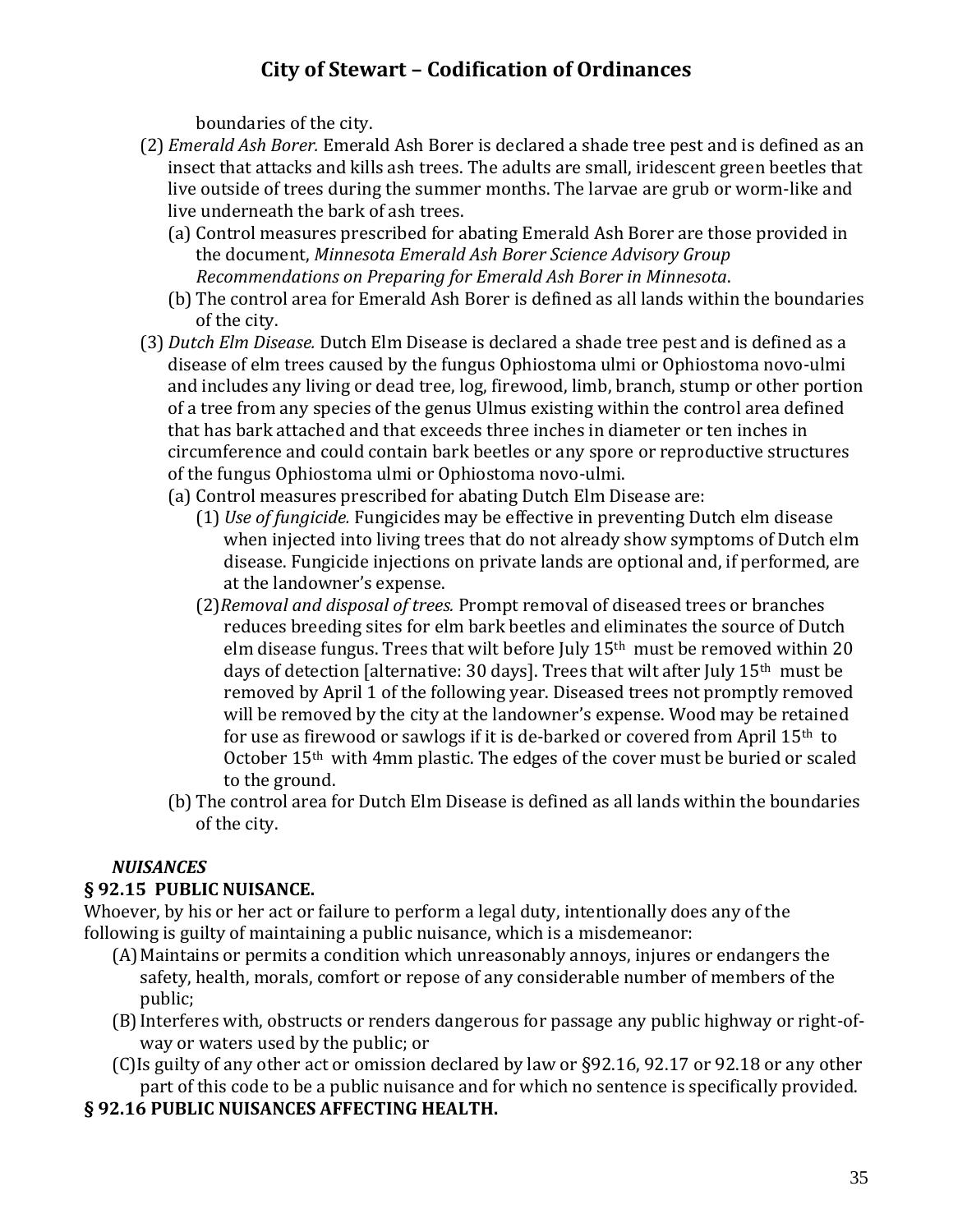The following are hereby declared to be nuisances affecting health:

- (A)Exposed accumulation of decayed or unwholesome food or vegetable matter;
- (B)All diseased animals running at large;
- (C) All ponds or pools of stagnant water;
- (D)Carcasses of animals not buried or destroyed within 24 hours after death;
- (E) Accumulations of manure, refuse or other debris;
- (F) Privy vaults and garbage cans which are not rodent-free or fly-tight or which are so maintained as to constitute a health hazard or to emit foul and disagreeable odors;
- (G)The pollution of any public well or cistern, stream or lake, canal or body of water by sewage, industrial waste or other substances;
- (H)All noxious weeds and other rank growths of vegetation upon public or private property;
- (I) Dense smoke, noxious fumes, gas and soot or cinders, in unreasonable quantities;
- (J) All public exposure of people having a contagious disease;
- (K)Any offensive trade or business as defined by statute not operating under local license; and
- (L) All unnecessary and annoying vibrations.

#### **§ 92.17 PUBLIC NUISANCES AFFECTING MORALS AND DECENCY.**

The following are hereby declared to be nuisances affecting public morals and decency:

- (A)All gambling devices, slot machines and punch boards, except as otherwise authorized by federal, state or local law;
- (B) Betting, bookmaking and all apparatus used in those occupations;
- (C) All houses kept for the purpose of prostitution or promiscuous sexual intercourse, gambling houses, houses of ill fame and bawdy houses;
- (D)All places where intoxicating liquor is manufactured or disposed of in violation of law or where, in violation of law, people are permitted to resort for the purpose of drinking intoxicating liquor or where intoxicating liquor is kept for sale or other disposition in violation of law and all liquor and other property used for maintaining that place. For the purposes of this section, *INTOXICATING LIQUOR* shall mean any ethyl alcohol, distilled, fermented, spirituous, vinous or malt beverage containing more than 0.5% alcohol by volume; and
- (E)Any vehicle used for the unlawful transportation of intoxicating liquor or for promiscuous sexual intercourse or any other immoral or illegal purpose.

#### **§ 92.18 PUBLIC NUISANCES AFFECTING PEACE AND SAFETY.**

The following are declared to be nuisances affecting public peace and safety:

- (A)All snow and ice, not removed from designated public sidewalks 24 hours after the snow or other precipitation causing the condition has ceased to fall;
	- (1) In the event the City experiences a year of excessive snowfall, by Council vote of approval reserves the right to extend the time frame for removal from 24 hours to 48 hours
- (B)All trees, hedges, billboards or other obstructions which prevent people from having a clear view of all traffic approaching an intersection;
- (C) All wires and limbs of trees which are so close to the surface of a designated public sidewalk or street as to constitute a danger to pedestrians or vehicles;
- (D)All obnoxious noises in violation of Minn. Rules Ch. 7030, as they may be amended from time to time which are hereby incorporated by reference into this code;
- (E) The discharging of the exhaust or permitting the discharging of the exhaust of any stationary internal combustion engine, motor boat, motor vehicle, motorcycle, all-terrain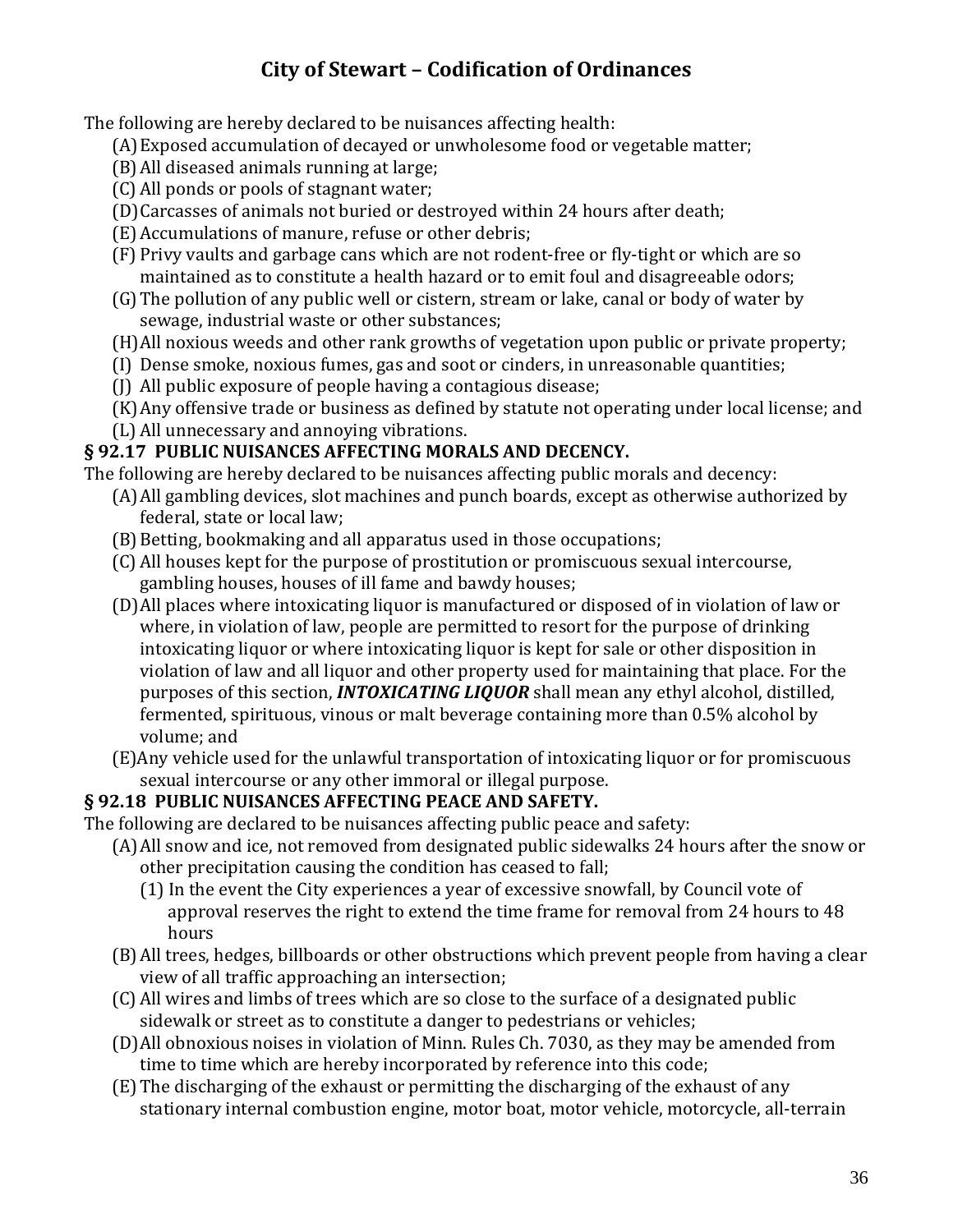vehicle, snowmobile or any recreational device except through a muffler or other device that effectively prevents loud or explosive noises therefrom and complies with all applicable state laws and regulations;

- (F) It is unlawful for any person, whether in a public or private place, to play or permit to be played any AM/FM radio receiving set, tape player, stereo, or phonograph producing or reproducing amplified sound from which sound emanates. It is prima facie evidence that the amplified sound is offensive if it can be clearly heard from a distance of 50 feet. The owner or person in charge of the sound producing device shall immediately abate the sound when ordered to do so by a law enforcement officer;
- (G)No person shall participate in any party or other gathering of people giving rise to noise, unreasonably disturbing the peace, quiet or repose of another person. When a law enforcement officer determines that a gathering is creating such a noise disturbance, the officer may order all persons present, other than the owner or tenant of the premises where the disturbance is occurring, to disperse immediately. No person shall refuse to leave after being ordered by a law enforcement officer to do so. Every owner or tenant of such premises who has knowledge of the disturbance shall make every reasonable effort to see that the disturbance is stopped;
- (H)Obstructions and excavations affecting the ordinary public use of streets, alleys, designated public sidewalks or public grounds except under conditions as are permitted by this code or other applicable law;
- (I) Radio aerials or television antennae erected or maintained in a dangerous manner;
- (J) Any use of property abutting on a public street or designated public sidewalk or any use of a public street or designated public sidewalk which causes large crowds of people to gather, obstructing traffic and the free use of the street or designated public sidewalk;
- (K)All hanging signs, awnings and other similar structures over streets and designated public sidewalks, so situated so as to endanger public safety or not constructed and maintained as provided by ordinance;
- (L) The allowing of rain water, ice or snow to fall from any building or structure upon any street or designated public sidewalk or to flow across any public sidewalk;
- (M)Any barbed wire fence less than six feet above the ground and within three feet of a designated public sidewalk or way;
- (N)All dangerous, unguarded machinery in any public place or so situated or operated on private property as to attract the public;
- (O)Waste water cast upon or permitted to flow upon streets or other public properties;
- (P) Accumulations in the open of discarded or disused machinery, household appliances, automobile bodies or other material in a manner conducive to the harboring of rats, mice, snakes or vermin or the rank growth of vegetation among the items so accumulated or in a manner creating fire, health or safety hazards from accumulation;
- (Q)Any well, hole or similar excavation which is left uncovered or in another condition as to constitute a hazard to any child or other person coming on the premises where it is located;
- (R)Obstruction to the free flow of water in a natural waterway or a public street drain, gutter or ditch with trash of other materials;
- (S) The placing or throwing on any street, designated public sidewalk or other public property of any glass, tacks, nails, bottles or other substance which may injure any person or animal or damage any pneumatic tire when passing over the substance;
- (T)The depositing of garbage or refuse on a public right-of-way or on adjacent private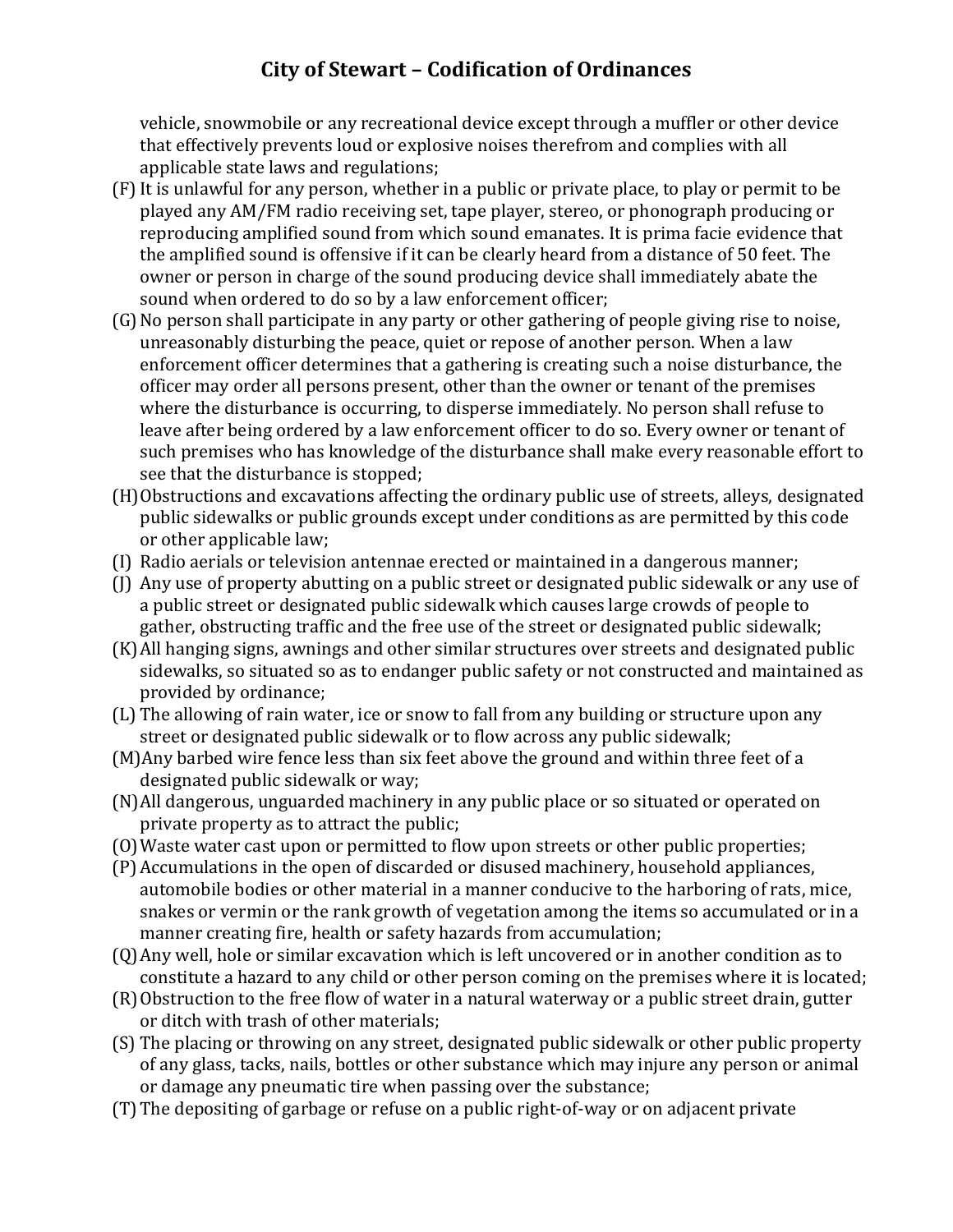property;

- (U)All other conditions or things which are likely to cause injury to the person or property of anyone.
- (V)Any structure which because of fire, wind or other natural disaster, or physical deterioration is no longer habitable as a dwelling or useful for any other purpose for which it may have been intended.
- (W)Any vacant dwelling, garage or other out-building, unless such buildings are kept securely locked, window kept glazed or neatly boarded up and otherwise protected to prevent entrance thereto by vandals or rodents.
- (X)(1) *Noises prohibited*.
	- (a) *General prohibition*. No person shall make or cause to be made any distinctly and loudly audible noise that unreasonably annoys, disturbs, injures or endangers the comfort, repose, health, peace, safety or welfare of any person or precludes their enjoyment of property or affects their property's value. This general prohibition is not limited by the specific restrictions of this section.
	- (b) *Defective vehicles or loads*. No person shall use any vehicle so out of repair or so loaded as to create loud and unnecessary grating, grinding, rattling or other noise.
	- (c) *Loading, unloading, unpacking*. No person shall create loud or excessive noise in loading, unloading or unpacking any vehicle.
	- (d) *Radios, phonographs, paging systems and the like*. No person shall use or operate or permit the use or operation of any radio receiving set, musical instrument, phonograph, paging system, machine or other device for the production or reproduction of sound in a distinct and loudly audible manner as to unreasonably disturb the peace, quiet and comfort of any person nearby. Operation of any set, instrument, phonograph, machine or other device between the hours of 10:00 p.m. and 7:00 a.m. in a manner as to be plainly audible at the property line of the structure or building in which it is located, in the hallway or apartment adjacent or at a distance of 50 feet if the source is located outside a structure or building, shall be prima facie evidence of a violation of this section.
	- (e) *Schools, churches, hospitals and the like*. No person shall create any excessive noise on a street, alley or public grounds adjacent to any school, institution of learning, church or hospital when the noise unreasonably interferes with the working of the institution or disturbs or unduly annoys its occupants or residents and when conspicuous signs indicate the presence of the institution.
	- (2) *Hourly restriction of certain operations*
		- (a) *Domestic power equipment*. No person shall operate a power lawn mower, power hedge clipper, chain saw, mulcher, garden tiller, edger, drill or other similar domestic power maintenance equipment except between the hours of 7:00 a.m. and 10:00 p.m. on any weekday or between the hours of 9:00 a.m. and 9:00 p.m. on any weekend or holiday. Snow removal equipment is exempt from this provision
		- (b) *Refuse hauling*. No person shall collect or remove garbage or refuse in any residential district except between the hours of 6:00 a.m. and 10:00 p.m. on any weekday or between the hours of 9:00 a.m. and 9:00 p.m. on any weekend or holiday.
		- (c) *Construction activities*. No person shall engage in or permit construction activities involving the use of any kind of electric, diesel or gas-powered machine or other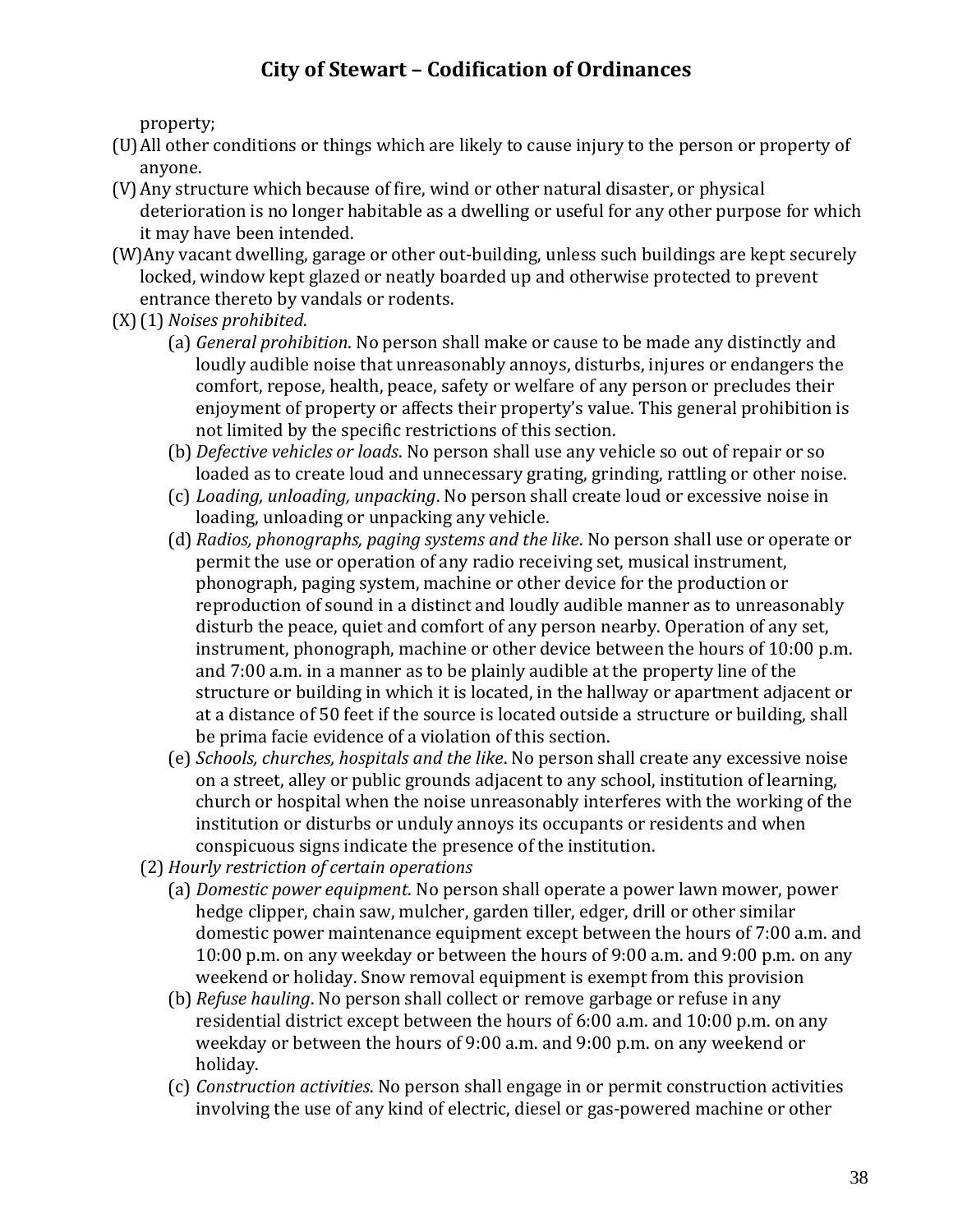power equipment except between the hours of 7:00 a.m. and 10:00 p.m. on any weekday or between the hours of 9:00 a.m. and 9:00 p.m. on any weekend or holiday.

- (3) *Noise impact statements*. The Council may require any person applying for a change in zoning classification or a permit or license for any structure, operation, process, installation or alteration or project that may be considered a potential noise source to submit a noise impact statement on a form prescribed by the Council. It shall evaluate each statement and take its evaluation into account in approving or disapproving the license or permit applied for or the zoning change requested.
- (Y)Reflected glare or light from private exterior lighting exceeding 0.5 footcandles as measured on the property line of the property where the lighting is located when abutting any residential parcel and one footcandle when abutting any commercial or industrial parcel

### **§ 92.19 NUISANCE PARKING AND STORAGE.**

- (A)*Declaration of nuisance*. The outside parking and storage on residentially-zoned property of large numbers of vehicles and vehicles, materials, supplies or equipment not customarily used for residential purposes in violation of the requirements set forth below is declared to be a public nuisance because it:
	- (1) Obstructs views on streets and private property;
	- (2) Creates cluttered and otherwise unsightly areas;
	- (3) Prevents the full use of residential streets for residential parking;
	- (4)Introduces commercial advertising signs into areas where commercial advertising signs are otherwise prohibited;
	- (5) Decreases adjoining landowners' and occupants' enjoyment of their property and neighborhood; and
	- (6) Otherwise adversely affects property values and neighborhood patterns.
- (B)*Unlawful parking and storage.*
	- (1) A person must not place, store or allow the placement or storage of ice fish houses, skateboard ramps, playhouses or other similar non-permanent structures outside continuously for longer than 24 hours in the front-yard area of residential property unless more than 100 feet back from the front property line.
	- (2) A person must not place, store or allow the placement or storage of pipe, lumber, forms, steel, machinery or similar materials, including all materials used in connection with a business, outside on residential property, unless shielded from public view by an opaque cover or fence.
	- (3) A person must not cause, undertake, permit or allow the outside parking and storage of vehicles on residential property unless it complies with the following requirements.
		- (a) No more than four vehicles per lawful dwelling unit may be parked or stored anywhere outside on residential property, except as otherwise permitted or required by the city because of nonresidential characteristics of the property. This maximum number does not include vehicles of occasional guests who do not reside on the property.
		- (b) Vehicles that are parked or stored outside in the front-yard area must be on a paved or graveled parking or driveway area.
		- (c) Vehicles, watercraft and other articles stored outside on residential property must be owned by a person who resides on that property. Students who are away at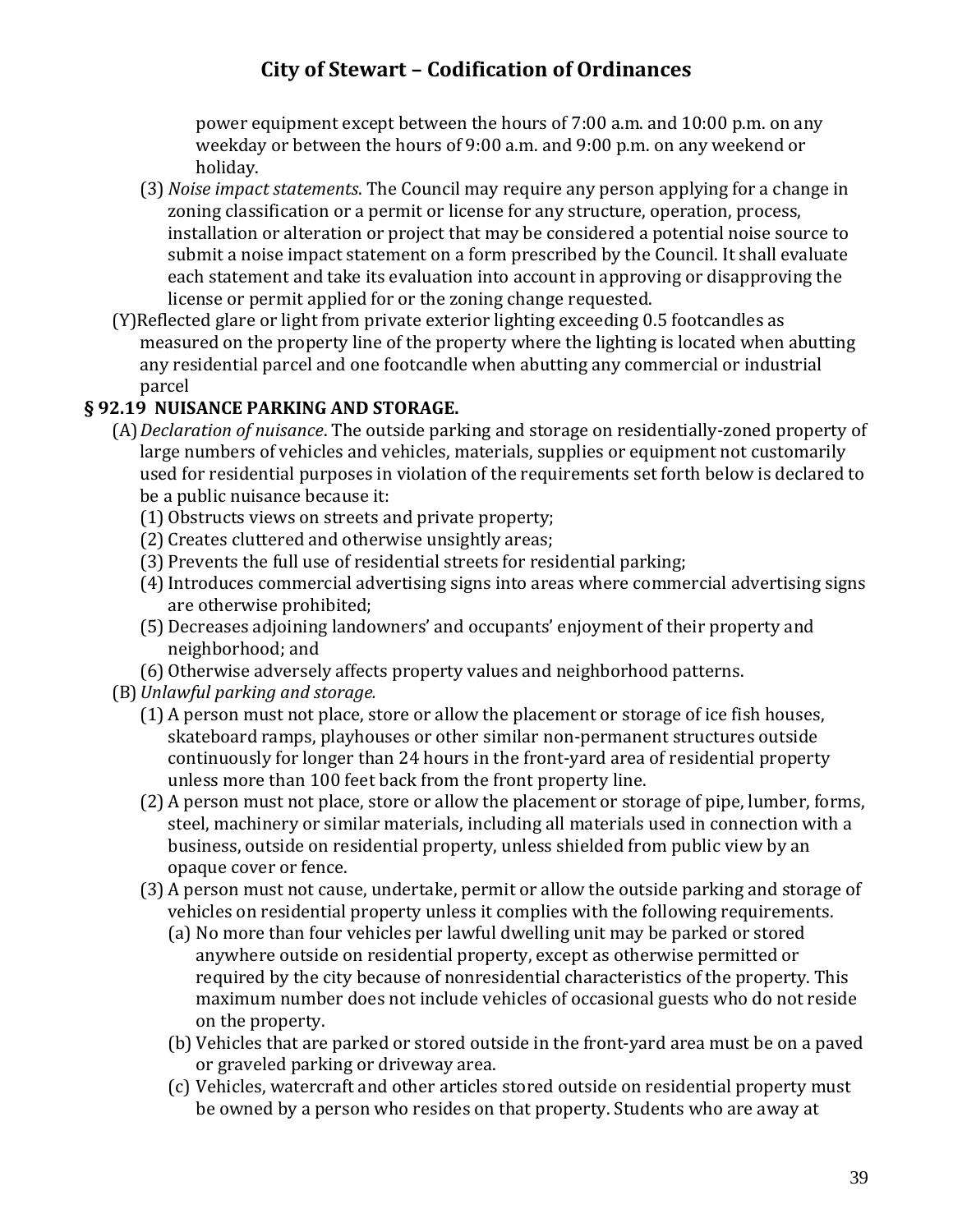school for periods of time but still claim the property as their legal residence will be considered residents on the property.

#### **§ 92.20 INOPERABLE MOTOR VEHICLES.**

- (A)It shall be unlawful to keep, park, store or abandon any motor vehicle which is not in operating condition, partially dismantled, used for repair of parts or as a source of repair or replacement parts for other vehicles, kept for scrapping, dismantling or salvage of any kind or which is not properly licensed for operation with the state, pursuant to M.S. §168B.011(3), as it may be amended from time to time.
- (B)This section does not apply to a motor vehicle enclosed in a building and/or kept out of view from any street, road or alley and which does not foster complaint from a resident of the city. A privacy fence is permissible.
- (C) Any motor vehicles described in this section constitute a hazard to the health and welfare of the residents of the community in that such vehicles can harbor noxious diseases, furnish a shelter and breeding place for vermin and present physical danger to the safety and wellbeing of children and citizens; and vehicles containing fluids which, if released into the environment, can and do cause significant health risks to the community.

### **§ 92.21 BUILDING MAINTENANCE AND APPEARANCE.**

- (A)*Declaration of nuisance*. Buildings, fences and other structures that have been so poorly maintained that their physical condition and appearance detract from the surrounding neighborhood are declared to be public nuisances because they:
	- (1) Are unsightly;
	- (2) Decrease adjoining landowners and occupants' enjoyment of their property and neighborhood; and
	- (3) Adversely affect property values and neighborhood patterns.
- (B) *Standards*. A building, fence or other structure is a public nuisance if it does not comply with the following requirements.
	- (1) No part of any exterior surface may have deterioration, holes, breaks, gaps, loose or rotting boards or timbers.
	- (2) Every exterior surface that has had a surface finish such as paint applied must be maintained to avoid noticeable deterioration of the finish. No wall or other exterior surface may have peeling, cracked, chipped or otherwise deteriorated surface finish on more than 20% of:
		- (a) Any one wall or other flat surface; or
		- (b) All door and window moldings, eaves, gutters and similar projections on any one side or surface.
	- (3) No glass, including windows and exterior light fixtures, may be broken or cracked and no screens may be torn or separated from moldings.
	- (4) Exterior doors and shutters must be hung properly and have an operable mechanism to keep them securely shut or in place.
	- (5) Cornices, moldings, lintels, sills, bay or dormer windows and similar projections must be kept in good repair and free from cracks and defects that make them hazardous or unsightly.
	- (6) Roof surfaces must be tight and have no defects that admit water. All roof drainage systems must be secured and hung properly.
	- (7) Chimneys, antennae, air vents and other similar projections must be structurally sound and in good repair. These projections must be secured properly, where applicable, to an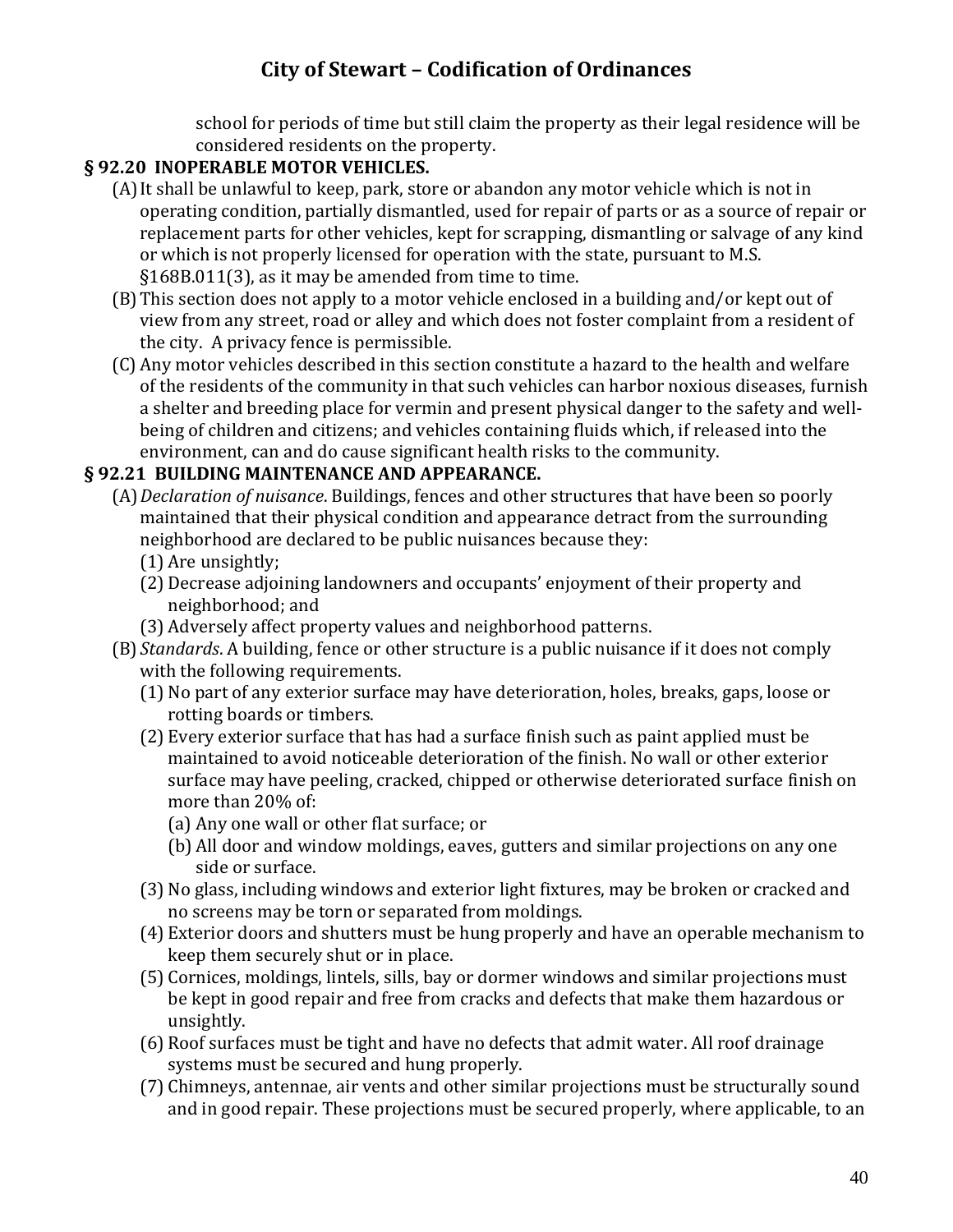exterior wall or exterior roof.

(8) Foundations must be structurally sound and in good repair.

### **§ 92.22 FILING COMPLAINT.**

Any person, including the city, who believes there is property located within the corporate limits of the city which has nuisances, shall make a written complaint signed, dated and filed with the City Clerk-Treasurer. If the city makes the complaint, an employee, law enforcement officer or Council member of the city shall file the complaint in all respects as set out above.

### **§ 92.23 DUTIES OF CITY OFFICERS.**

For purposes of §92.23 and 92.24, the Sheriff or person designated by the City Council under §10.20, if the city has at the time no Police Department, may enforce the provisions relating to nuisances. Any law enforcement officer or designated person shall have the power to inspect private premises and take all reasonable precautions to prevent the commission and maintenance of public nuisances. Except in emergency situations of imminent danger to human life and safety, no law enforcement officer or designated person shall enter private property for the purpose of inspecting or preventing public nuisances without the permission of the owner, resident or other person in control of the property, unless the law enforcement officer or person designated has obtained a warrant or order from a court of competent jurisdiction authorizing the entry, as provided in §10.20.

## **§ 92.24 ABATEMENT.**

- (A)*Notice*. Written notice of the City Council order to remove, or eliminate the causes of blight or blighting factor from the property within ten days after the mailing or personal presentation of the notice of violation;
	- (1) *Notice of violation*. Written notice of violation shall be served on the owner of record and occupant of the premises either in person or by certified registered mail. If the premise is not occupied, the owner of record is unknown or the owner of record or occupant refuses to accept notice of violation, notice of violation shall be served by posting it on the premises.
	- (2) *Notice of City Council order*. Except for those cases determined by the city to require summary enforcement, written notice of any City Council order shall be made as provided in M.S. §463.17 (Hazardous and Substandard Building Act), as it may be amended from time to time.
	- *(3)Notice of motion for summary enforcement*. Written notice of any motion for summary enforcement shall be made as provided for in M.S. §463.17 (Hazardous and Substandard Building Act), as it may be amended from time to time.
- (B)*Procedure*. Whenever a law enforcement officer or designated person determines that a public nuisance is being maintained or exists on the premises in the city, the City Clerk shall notify in writing the owner of record and occupant of the premises of the fact and order that the nuisance be terminated or abated. The notice of violation shall specify the steps to be taken to abate the nuisance and the time within which the nuisance is to be abated. If the notice of violation is not complied with within the time specified, the law enforcement officer or designated person shall report that fact forthwith to the City Clerk. Thereafter, the City Council may, after notice to the owner and occupant and an opportunity to be heard, determine that the condition identified in the notice of violation is a nuisance and further order that if the nuisance is not abated within the time prescribed by the City Council, the city may seek injunctive relief by serving a copy of the City Council order and notice of motion for summary enforcement or obtain an administrative search and seizure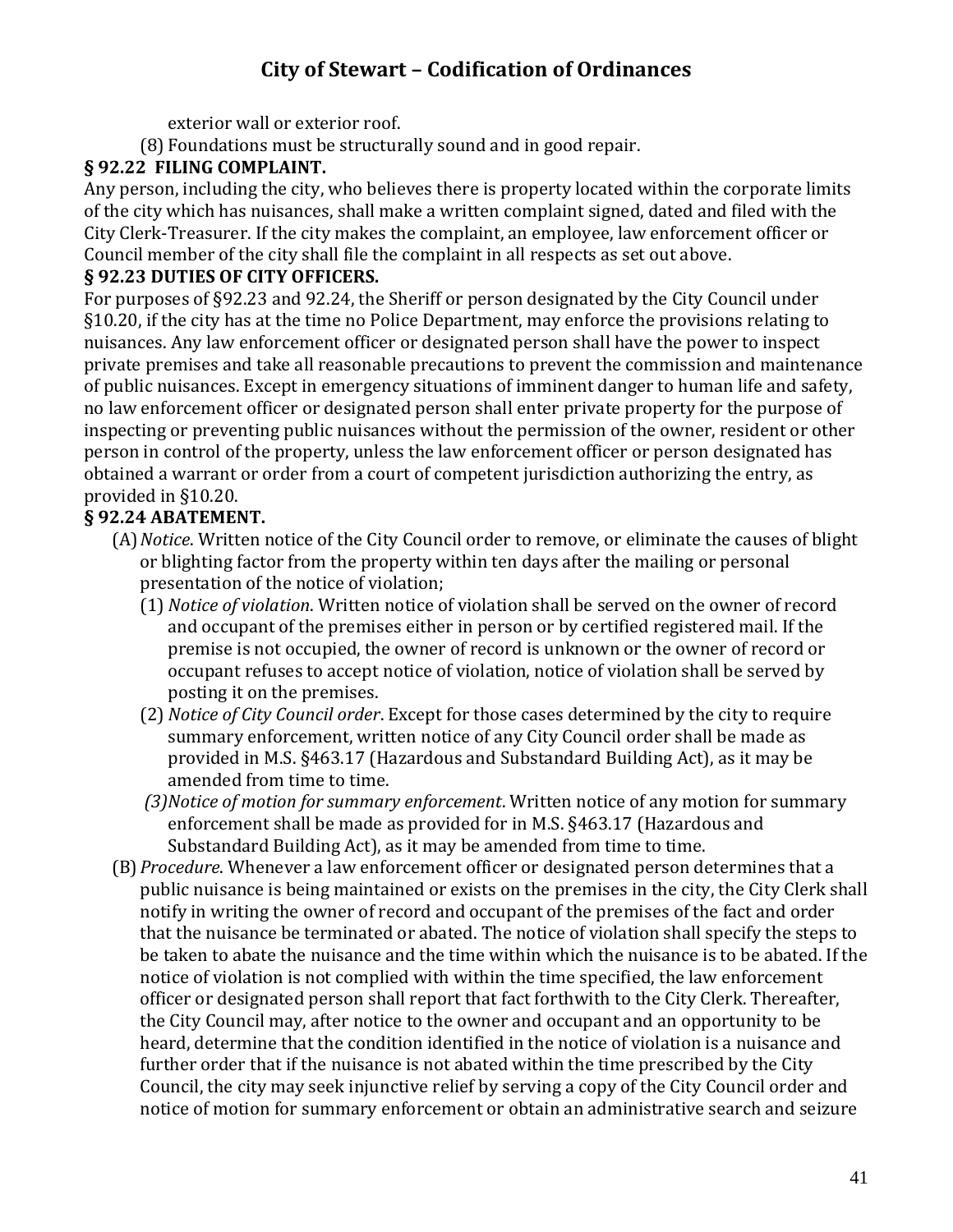warrant and abate the nuisance.

- (C)*Emergency procedure; summary enforcement*. In cases of emergency, where delay in abatement required to complete the notice and procedure requirements set forth in divisions (A) and (B) of this section will permit a continuing nuisance to unreasonably endanger public health safety or welfare, the City Council may order summary enforcement and abate the nuisance. To proceed with summary enforcement, the law enforcement officer or designated person shall determine that a public nuisance exists or is being maintained on premises in the city and that delay in abatement of the nuisance will unreasonably endanger public health, safety or welfare. The law enforcement officer or designated person shall notify in writing the owner and occupant of the premises of the nature of the nuisance and of the city's intention to seek summary enforcement and the time and place of the City Council meeting to consider the question of summary enforcement. The City Council shall determine whether or not the condition identified in the notice to the owner and occupant is a nuisance, whether public health, safety or welfare will be unreasonably endangered by delay in abatement required to complete the procedure set forth in division (A) of this section and may order that the nuisance be immediately terminated or abated. If the nuisance is not immediately terminated or abated, the City Council may order summary enforcement and abate the nuisance.
- (D)*Immediate abatement*. Nothing in this section shall prevent the city, without notice or other process, from immediately abating any condition which poses an imminent and serious hazard to human life or safety.

#### **§ 92.25 RECOVERY OF COST.**

- (A)*Personal liability*. The owner of premises on which a nuisance has been abated by the city or a person who has caused a public nuisance on a property not owned by that person shall be personally liable for the cost to the city of the abatement, including administrative costs and storage costs. As soon as the work has been completed and the cost determined, the City Clerk-Treasurer or other official shall prepare a bill for the cost and mail it to the owner. Thereupon the amount shall be immediately due and payable at the office of the City Clerk-Treasurer.
- (B)*Assessment*. After notice and hearing as provided in M.S. §429.061, as it may be amended from time to time, if the nuisance is a public health or safety hazard on private property, the accumulation of snow and ice, on designated public sidewalks, the growth of weeds on private property or outside the traveled portion of streets or unsound or insect-infected trees, the City Clerk-Treasurer shall, following abatement of the nuisance, list the total unpaid charges along with all other charges as well as other charges for current services to be assessed under M.S. §429.101 against each separate lot or parcel to which the charges are attributable. The City Council may then spread the charges against the property under that statute and other pertinent statutes for certification to the County Auditor and collection along with current taxes the following year or in annual installments, not exceeding ten, as the City Council may determine in each case.

#### **§ 92.26 UNCLAIMED PROPERTY; DISPOSAL**

- (A) *Purpose.* The purpose of this ordinance is to provide for the custody and disposal of property lawfully coming into the City's possession in the course of municipal operations and remaining unclaimed by the owner. The source of this authority is found in part in Minnesota Statutes Section 471.195.
- (B)*Custody.* Property lawfully coming into the City's possession in the course of municipal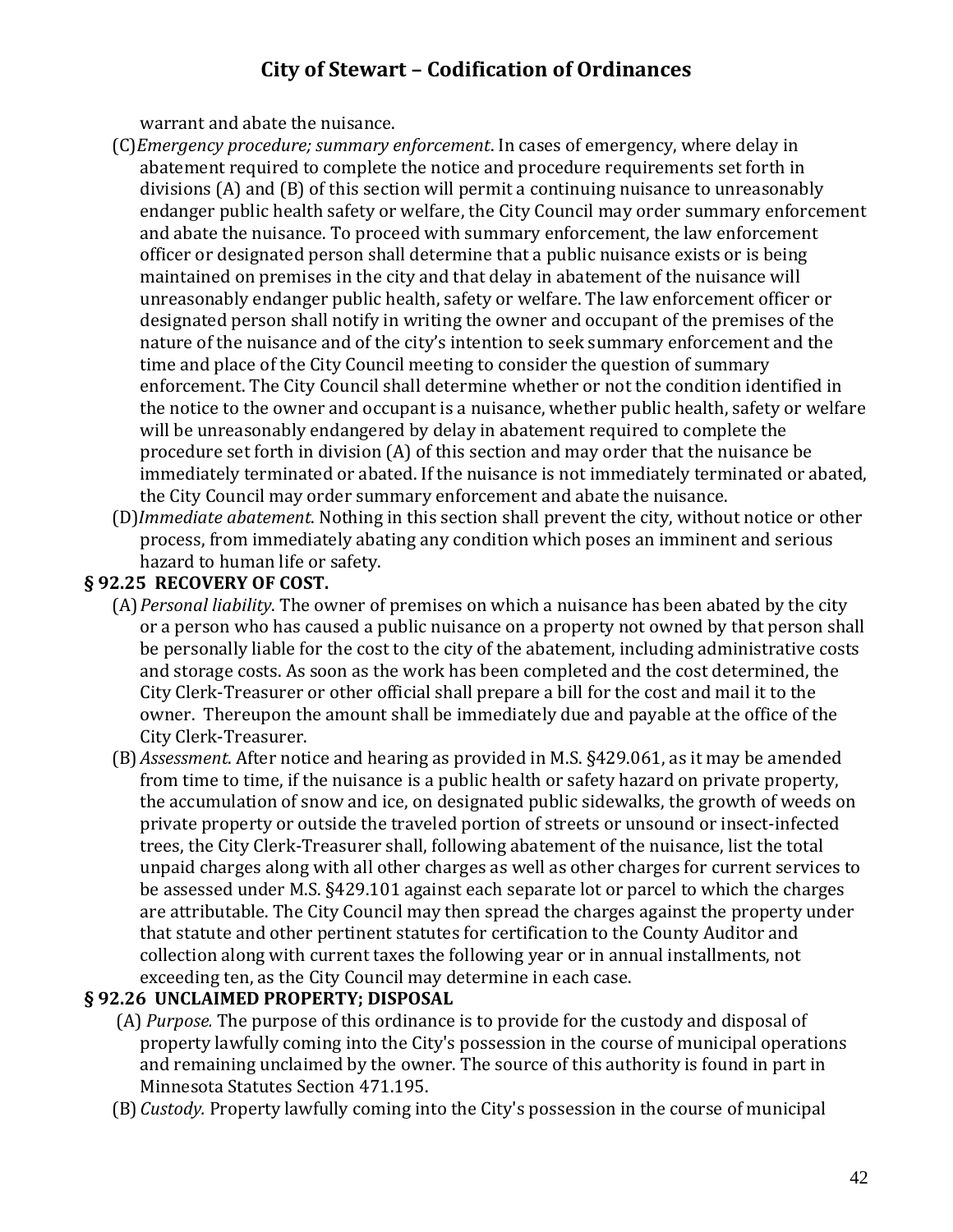operations will be retained by the City or its agent for a period of 60 days. Reasonable effort will be made to identify the owner and notify the owner that the property is in the custody of the City.

- (C) *Storage.* The city acquiring possession of the property shall arrange for its storage. If city facilities are unavailable or inadequate, the department may arrange for storage at a privately-owned facility.
- (D)*Disposal.* Property that remains unclaimed for a period of more than 60 days may be sold to the highest bidder at public auction or sale following reasonable published notice. In the alternative unclaimed property may be donated to a non-profit charitable corporation. In the alternative unclaimed property may be destroyed if it is found to be unusable or damaged beyond repair. The City will keep detailed records of the sold, donated or destroyed items.
- (E) *Proceeds.* The proceeds received from any sale, after deducting the costs of the sale, costs to the city of the abatement, administrative costs and storage costs, will be placed in the general fund.
- (F) *Owners Right to Redemption.* In the event that the owner of property sold pursuant to this ordinance makes application to the City Clerk within six months of the sale and provides satisfactory proof of ownership, the owner will be reimbursed the net proceeds from the sale, if any. If no application is made within six months, the net proceeds will become the absolute property of the City.
- (G)*Other Statutes or Authority.* This ordinance does not supersede the provisions of other statutes that govern the disposal of specific items of property (i.e. abandoned motor vehicles)

#### *WEEDS*

### **§ 92.35 SHORT TITLE.**

This subchapter shall be cited as the "Weed Ordinance".

### **§ 92.36 JURISDICTION.**

This subchapter shall be in addition to any state statute or regulation or county ordinance presently in effect, subsequently added, amended or repealed.

### **§ 92.37 DEFINITIONS; EXCLUSIONS.**

- (A)For the purpose of this subchapter, the following definitions shall apply unless the context clearly indicates or requires a different meaning.
	- *DESTRUCTION ORDER*. The notice served by the City Council or designated city official, in cases of appeal, on the property owner of the ordinance violation that shall conform to M.S. §18.83(2), as it may be amended from time to time.
	- *MEADOW VEGETATION*. Grasses and flowering broad-leaf plants that are native to or adapted to the state and that are commonly found in meadow and prairie plant communities, except weeds as defined herein.
	- **PROPERTY OWNER**. The person occupying the property, the holder of legal title or a person having control over the property of another, such as a right-of-way, easement, license or lease.

*WEEDS, GRASSES* and *RANK VEGETATION*. Includes but is not limited to the following:

(a) Noxious weeds and rank vegetation shall include but not be limited to: alum (allium), Buckthorn, Bur Cucumber, Canada Thistle, Corncockle, Cressleaf Groundsel, Curly Dock, Dodder, Field Bindweed, French Weed, Hairy Whitetop,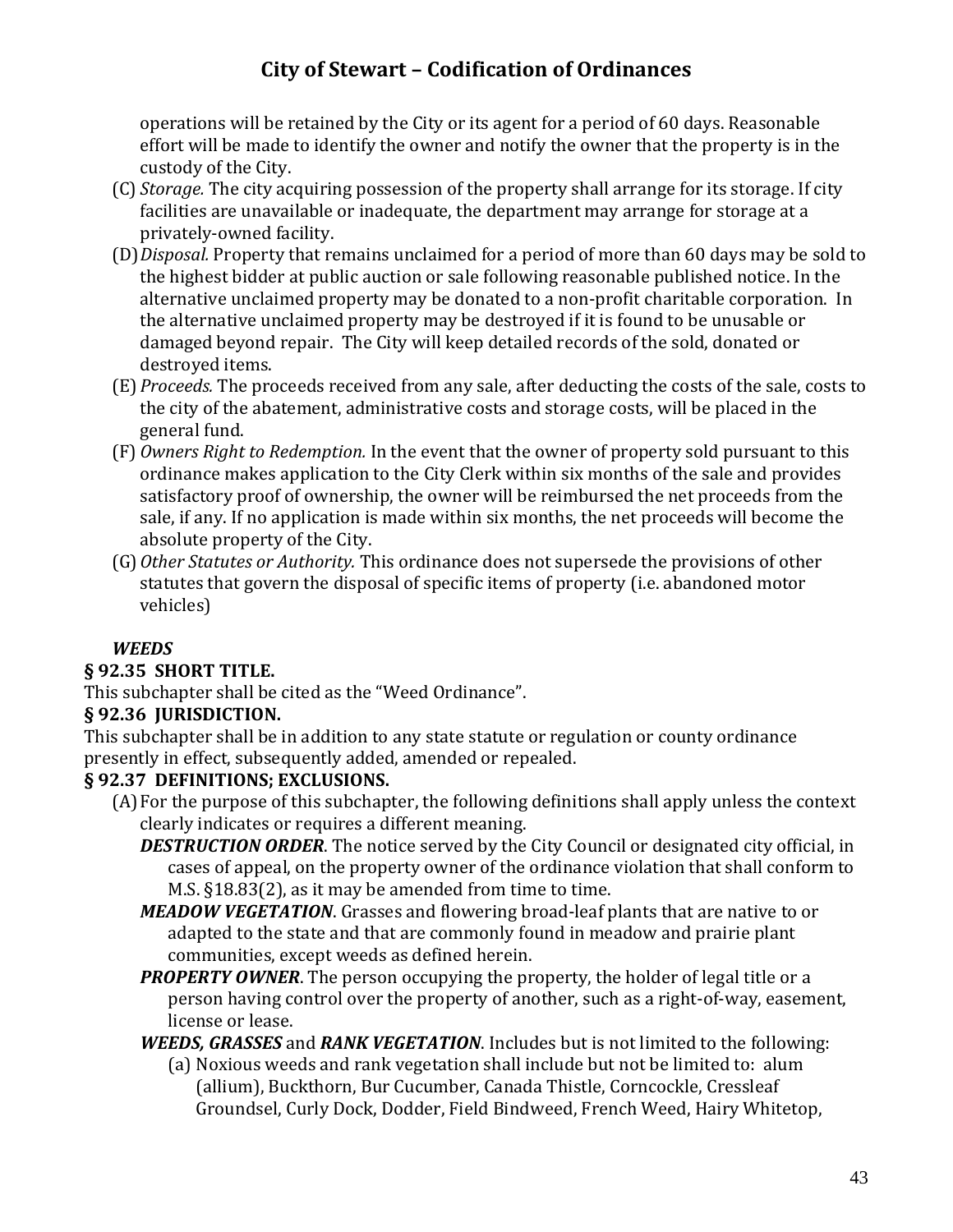Hedge Bindweed, Hoary Cress, Horsenettle, Johnsongrass, Leafy Spurge, Mile-A-Minute Weed, Musk Thistle, Oxeye Daisy, Perennial Sowthistle, Poison Hemlock, Purple Loosestrife, Quackgrass, Russian Knapweed, Russian Thistle, Serrated Tussock, Shatter Cane, Sorghum, Wild Carrot, Wild Garlic, Wild Mustard, Wild Onion, Wild Parsnip;

- (b) Grapevines when growing in groups of 100 or more and not pruned, sprayed, cultivated or otherwise maintained for two consecutive years;
- (c) Bushes of the species of tall, common or European barberry, further known as *berberis vulgaris* or its horticultural varieties;
- (d) Any weeds, grass or plants, other than trees, bushes, flowers or other ornamental plants, growing to a height exceeding 6 inches;
- (e) Rank vegetation includes the uncontrolled, uncultivated growth of annuals and perennial plants;
- (f) The term *WEEDS* does not include shrubs, trees, cultivated plants or crops; and
- (g) Any other weed designated by M.S. §18.77(8), Minn. Rules §1505.0730, 1505.0732 or 1505.0750, as they may be amended from time to time, as noxious.
- (B)In no event shall cultivated plants or crops include plants which have been defined by state statute or administrative rule as being noxious or detrimental plants.

### **§ 92.38 OWNERS RESPONSIBLE FOR TRIMMING, REMOVAL AND THE LIKE.**

- (A)All property owners shall be responsible for the removal, cutting or disposal and elimination of weeds, grasses and rank vegetation or other uncontrolled plant growth on their property, which at the time of notice, is in excess of 6 inches in height.
- (B)These provisions shall not apply to an area established with meadow vegetation if:
	- (1) The prior vegetation is eliminated and the meadow vegetation is planted through transplanting or seed by human or mechanical means; and
	- (2) A sign is posted on the property in a location likely to be seen by the public, advising that a meadow or prairie is being established. This sign must be no smaller than ten inches square, no larger than one square foot and no higher than three feet tall.

### **§ 92.39 FILING COMPLAINT.**

Any person, including the city, who believes there is property located within the corporate limits of the city which has growing plant matter in violation of this subchapter shall make a written complaint signed, dated and filed with the City Clerk-Treasurer. If the city makes the complaint, an employee, law enforcement officer or Council member of the city shall file the complaint in all respects as set out above.

### **§ 92.40 NOTICE OF VIOLATIONS.**

(A)Upon receiving notice of the probable existence of weeds in violation of this subchapter, a person designated by the City Council shall make an inspection and prepare a written report to the City Clerk regarding the condition. The City Clerk along with the Blight Inspector, upon concluding that there is a probable belief that this subchapter has been violated, shall forward written notification in the form of a "destruction order" to the property owner or the person occupying the property as that information is contained within the records of the City Clerk-Treasurer or any other city agency. The notice shall be posted upon the property. The notice shall provide that within five days after the posting of the notice that the designated violation shall be removed by the property owner or person occupying the property or the City Maintenance Department will remove the blight and bill the property owner or person occupying the property on the properties utility billing per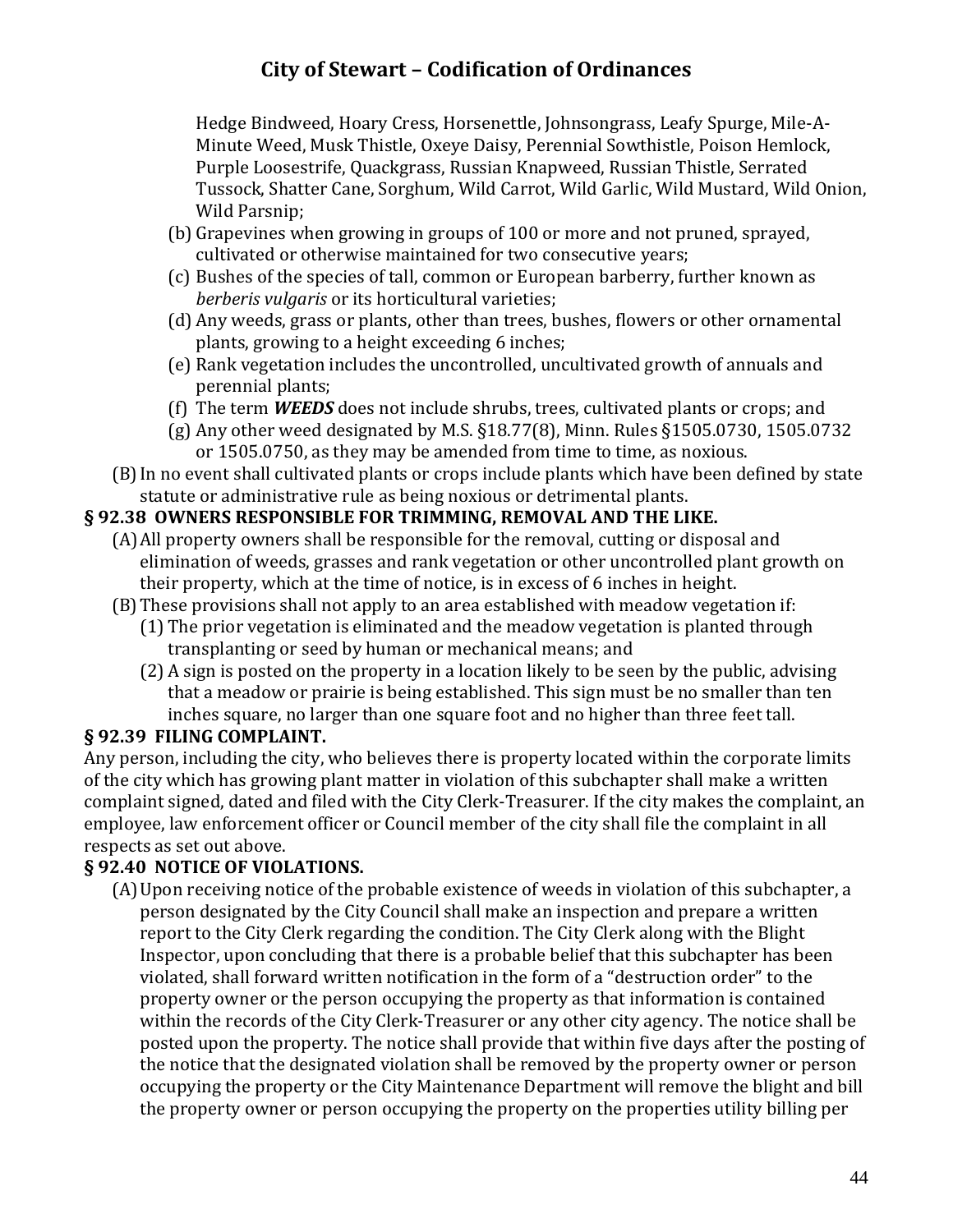the Fee Schedule.

- (B)(1) All notices are to be in writing and all filings are to be with the City Clerk-Treasurer.
	- (2) Certified mailing to the City Clerk-Treasurer or others is deemed filed on the date of posting to the United States Postal Service.

# **§ 92.41 APPEALS.**

- (A)The property owner may appeal by filing written notice of objections with the City Council within 48 hours of the notice, excluding weekends and holidays, if the property owner contests the finding of the City Council. It is the property owner's responsibility to demonstrate that the matter in question is shrubs, trees, cultivated plants or crops or is not otherwise in violation of this subchapter and should not be subject to destruction under the subchapter.
- (B)An appeal by the property owner shall be brought before the City Council and shall be decided by a majority vote of the Council members in attendance and being at a regularly scheduled or special meeting of the City Council.

## **§ 92.42 ABATEMENT BY CITY.**

In the event that the property owner shall fail to comply with the "destruction order" within five days and has not filed a notice within 48 hours to the City Clerk-Treasurer of an intent to appeal, the City Council may employ the services of city employees or outside contractors and remove the weeds or grass to conform to this subchapter by all lawful means.

## **§ 92.43 LIABILITY.**

- (A)The property owner is liable for all costs of removal, cutting or destruction of weeds or grass as defined by this subchapter.
- (B)The property owner is responsible for all collection costs associated with weed or grass destruction, including but not limited to court costs, attorney's fees and interest on any unpaid amounts incurred by the city. If the city uses municipal employees, it shall set and assign an appropriate per hour rate for employees, equipment, supplies and chemicals which may be used.
- (C) All sums payable by the property owner will be placed upon the utility billing and are to be paid to the City Clerk-Treasurer and to be deposited in a general fund as compensation for expenses and costs incurred by the city.
- (D)All sums payable by the property owner may be collected as a special assessment as provided by M.S. §429.101, as it may be amended from time to time.

## *OPEN BURNING*

## **§ 92.60 DEFINITIONS.**

For the purpose of this subchapter, the following definitions shall apply unless the context clearly indicates or requires a different meaning.

- *FIRE CHIEF, FIRE MARSHAL* and *ASSISTANT FIRE MARSHALS***.** The Fire Chief, Fire Marshal and Assistant Fire Marshals of the Fire Department which provides fire protection services to the city.
- *OPEN BURNING*. The burning of any matter if the resultant combustion products are emitted directly to the atmosphere without passing through a stack, duct or chimney, except a "recreational fire" as defined herein. Mobile cooking devices such as manufactured hibachis, charcoal grills, wood smokers and propane or natural gas devices are not defined as *OPEN BURNING*.

*RECREATIONAL FIRE***.** A fire set with approved starter fuel no more than three feet in height,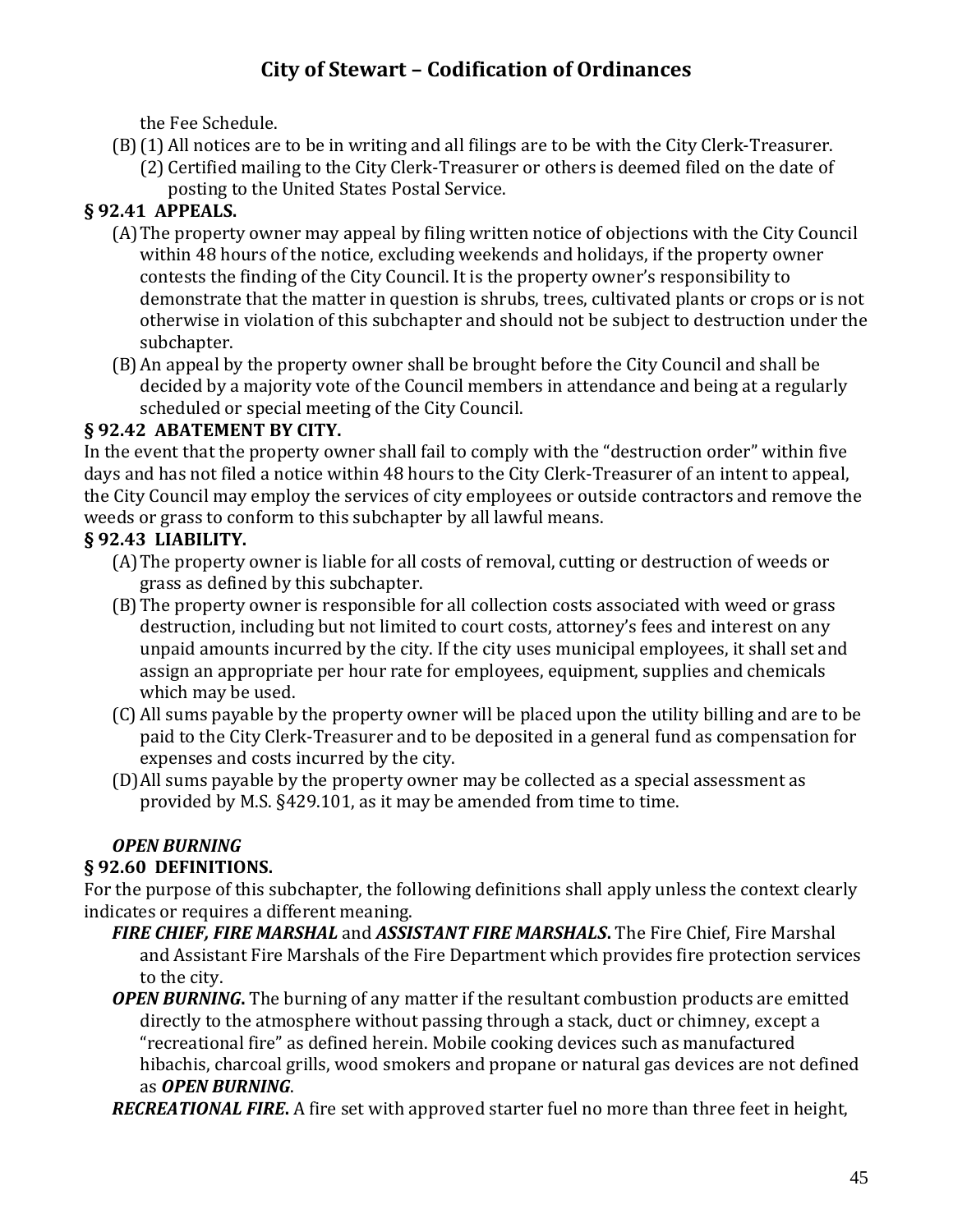contained within the border of a "recreational fire site" using dry, clean wood; producing little detectable smoke, odor or soot beyond the property line; conducted with an adult tending the fire at all times; for recreational, ceremonial, food preparation for social purposes; extinguished completely before quitting the occasion; and respecting weather conditions, neighbors, burning bans and air quality so that nuisance, health or safety hazards will not be created. No more than one recreational fire is allowed on any property at one time.

- *RECREATIONAL FIRE SITE***.** An area of no more than a three foot diameter circle (measured from the inside of the fire ring or border); completely surrounded by non-combustible and non-smoke or odor producing material, either of natural rock, cement, brick, tile or blocks or ferrous metal only an which area is depressed below ground, on the ground or on a raised bed. Included are permanent outdoor wood burning fireplaces. Burning barrels are not a *RECREATION FIRE SITE*, as defined herein. Recreational fire sites shall not be located closer than 25 feet to any structure.
- *RUNNING FIRE***.** An attended fire allowed to spread through surface vegetative matter under controlled conditions for the purpose of vegetative management, forest management, game habitat management or agricultural improvement.
- *STARTER FUELS***.** Dry, untreated, unpainted, kindling, branches, cardboard or charcoal fire starter. Paraffin candles and alcohols are permitted as starter fuels and as aids to ignition only. Propane gas torches or other clean gas burning devices causing minimal pollution must be used to start an open burn.
- *VEGETATIVE MATERIALS***.** Dry leaves, dry grass clippings, twigs, branches, tree limbs, untreated or unpainted wood that contains no glues or resins and other similar materials. Paper and cardboard are not considered *VEGETATIVE MATERIALS*.
- *WOOD***.** Dry, clean fuel only such as twigs, branches, limbs, "presto logs", charcoal, cord wood or untreated dimensional lumber. The term does not include wood that is green with leaves or needles, rotten, wet, oil soaked or treated with paint, glue or preservatives. Clean pallets may be used for recreational fires when cut into three foot lengths.

#### **§ 92.61 PROHIBITED MATERIALS.**

- (A)No person shall conduct, cause or permit open burning oils, petro fuels, rubber, plastics, chemically treated materials or other materials which produce excessive or noxious smoke such as tires, railroad ties, treated, painted or glued wood composite shingles, tar paper, insulation, composition board, sheet rock, wiring, paint or paint fillers.
- (B)No person shall conduct, cause or permit open burning of hazardous waste or salvage operations, open burning of solid waste generated from an industrial or manufacturing process or from a service or commercial establishment or building material generated from demolition of commercial or institutional structures.
- (C)No person shall conduct, cause or permit open burning of discarded material resulting from the handling, processing, storage, preparation, serving or consumption of food.
- (D)No person shall conduct, cause or permit open burning of any leaves or grass clippings.

### **§ 92.62 PERMIT REQUIRED FOR OPEN BURNING.**

No person shall start or allow any open burning on any property in the city without first having obtained an open burn permit, except that a permit is not required for any fire which is a recreational fire as defined in §92.60.

Penalty, see §92.99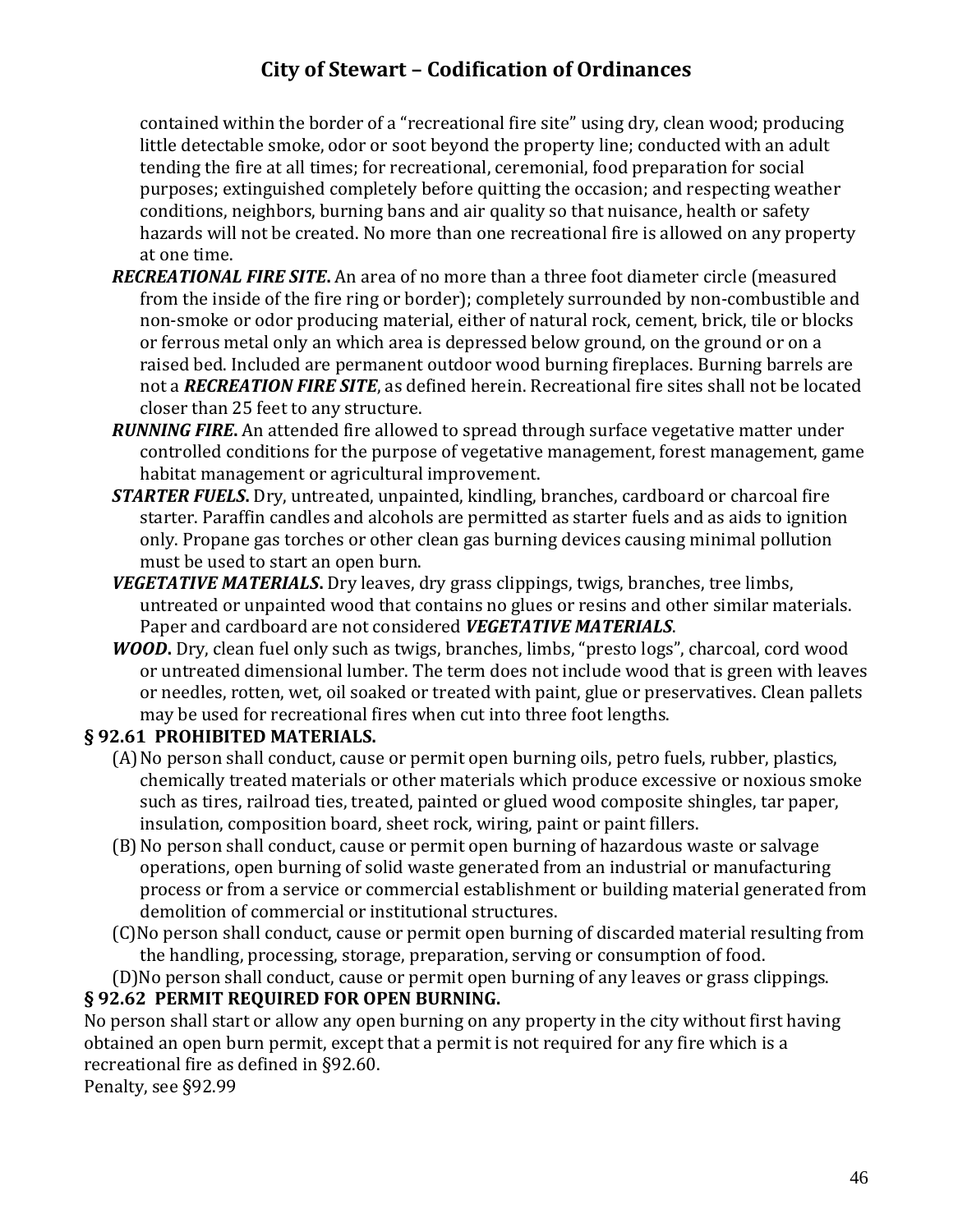#### **§ 92.63 PURPOSES ALLOWED FOR OPEN BURNING.**

(A)Open burn permits may be issued only for the following purposes:

- (1) Elimination of fire of health hazard that cannot be abated by other practical means;
- (2) Ground thawing for utility repair and construction;
- (3) Disposal of vegetative matter for managing forest, prairie or wildlife habitat and in the development and maintenance of land and rights-of-way where chipping, composting, land spreading or other alternative methods are not practical;
- (4) Disposal of diseased trees generated on-site, diseased or infected nursery stock, diseased bee hives;
- (5) Disposal of unpainted, untreated, non-glued lumber and wood shakes generated from construction, where recycling, reuse, removal or other alternative disposal methods are not practical; and/or
- (6) Running fires.
- (B)Fire training permits can only issued by the State Department of Natural Resources.
- (C) Permits for the operation of permanent tree and brush burning sites may only be issued by the State Department of Natural Resources (DNR).

#### **§ 92.64 PERMIT APPLICATION FOR OPEN BURNING; PERMIT FEES.**

- (A)Open burning permits shall be obtained by making application on a form prescribed the Department of Natural Resources (DNR) and adopted by the Fire Department. The permit application shall be presented to the Fire Chief, Fire Marshal and Assistant Fire Marshals for reviewing and processing those applications.
- (B)An open burning permit shall require the payment of a fee. Permit fees shall be in the amount established by the city.

#### **§ 92.65 PERMIT PROCESS FOR OPEN BURNING.**

Upon receipt of the completed open burning permit application and permit fee, the Fire Chief, Fire Marshal or Assistant Fire Marshals, if he or she reasonably believes necessary, may schedule a preliminary site inspection to locate the proposed burn site, note special conditions and set dates and time of permitted burn and review fire safety considerations.

#### **§ 92.66 PERMIT HOLDER RESPONSIBILITY.**

- (A)Prior to starting an open burn, the permit holder shall be responsible for confirming that no burning ban or air quality alert is in effect. Every open burn event shall be constantly attended by the permit holder or his or her competent representative. The open burning site shall have available, appropriate communication and fire suppression equipment as set out in the fire safety plan.
- (B)The open burn fire shall be completely extinguished before the permit holder or his or her representative leaves the site. No fire may be allowed to smolder with no person present. It is the responsibility of the permit holder to have a valid permit, as required by this subchapter, available for inspection on the site by the Sheriff's Department, Fire Department, MPCA representative or DNR forest officer.
- (C) The permit holder is responsible for compliance and implementation of all general conditions, special conditions and the burn event safety plan as established in the permit issued. The permit holder shall be responsible for all costs incurred as a result of the burn, including but not limited to fire suppression and administrative fees.

#### **§ 92.67 REVOCATION OF OPEN BURNING PERMIT.**

The open burning permit is subject to revocation at the discretion of DNR forest officer, the Fire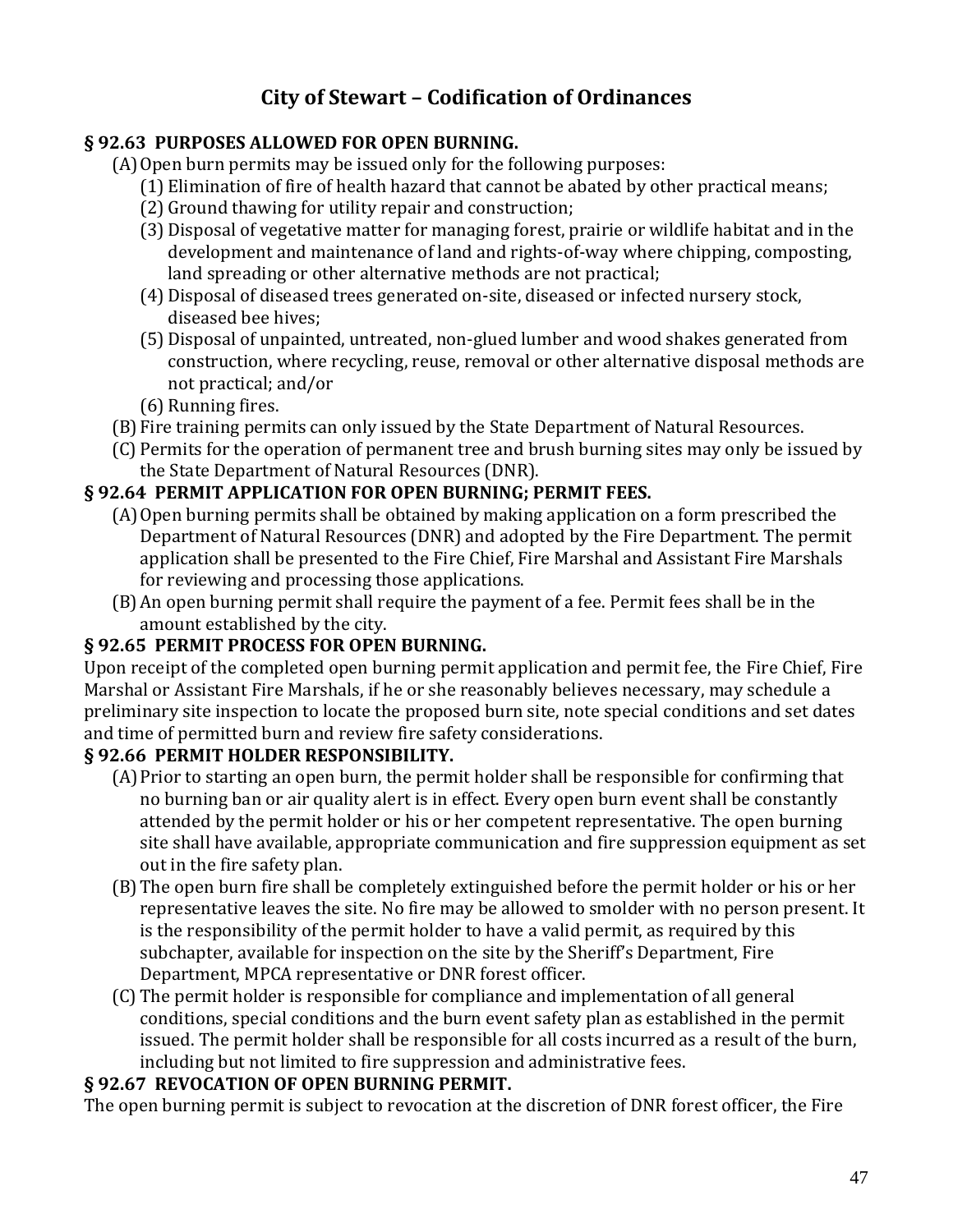Chief, Fire Marshal or Assistant Fire Marshals. Reasons for revocation include but are not limited to a fire hazard existing or developing during the course of the burn, any of the conditions of the permit being violated during the course of the burn, pollution or nuisance conditions developing during the course of the burn or a fire smoldering with no flame present.

### **§ 92.68 DENIAL OF OPEN BURNING PERMIT.**

If established criteria for the issuance of an open burning permit are not met during review of the application, it is determined that a practical alternative method for disposal of the material exists or a pollution or nuisance condition would result or if a burn event safety plan cannot be drafted to the satisfaction of the Fire Chief, Fire Marshal or Assistant Fire Marshals, these officers may deny the application for the open burn permit.

#### **§ 92.69 BURNING BAN OR AIR QUALITY ALERT.**

No recreational fire or open burn will be permitted when the city or DNR has officially declared a burning ban due to potential hazardous fire conditions or when the MPCA has declared an Air Quality Alert.

#### **§ 92.70 RULES AND LAWS ADOPTED BY REFERENCE.**

The provisions of M.S. §88.16 to 88.22, as these statutes may be amended from time to time, are hereby adopted by reference and made a part of this subchapter as if fully set forth at this point. **§ 92.71 EXTERNAL SOLID FUEL-FIRED HEATING DEVICES (OUTDOOR WOOD BURNING STOVES).**

- (A)*Definitions.* For the purpose of this section, the following definitions shall apply unless the context clearly indicates or requires a different meaning.
	- *EXTERNAL SOLID FUEL-FIRED HEATING DEVICE***.** A device designed for external solid fuel combustion so that usable heat is derived for the interior of a building and includes solid fuel-fired stoves, solid fuel-fired cooking stoves and combination fuel furnaces or boiler which burn solid fuel. Solid fuel-fired heating devices do not include natural gasfired fireplace logs or wood-burning fireplaces or wood stoves in the interior of a dwelling.
	- *PERSON***.** An individual, partnership, corporation, company or other association. *STACKS OR CHIMNEYS***.** Any vertical structure incorporated into a building and enclosing a flue or flues that carry off smoke or exhaust from a solid fuel-fired heating device, especially, the part of a structure extending above a roof.
- (B)*Requirements for operation.*
	- (1) Any dense smoke, noxious fumes, gas and soot or cinders, in unreasonable quantities or any use of an external solid fuel-fired heating device to burn solid fuels other than those solid fuels for which the external solid fuel-fired heating device was designed, is declared a public nuisance.
	- (2) No person may install, use or operate an external solid fuel fired heating device on a lot less than four acres in size.
	- (3) All stacks or chimneys must be so constructed to withstand high winds or other related elements and in accordance to the specifications of the manufacturer of the external solid fuel-fired heating device. The stack height shall be a minimum of 25 feet above ground level, but shall also extend at least as high as the height of the roofs of residents within 500 feet. All stacks or chimneys must be of masonry or insulated metal with a minimum six-inch flue.
	- (4) All external solid fuel-fired heating devices must be setback a minimum of 50 feet from all property lines.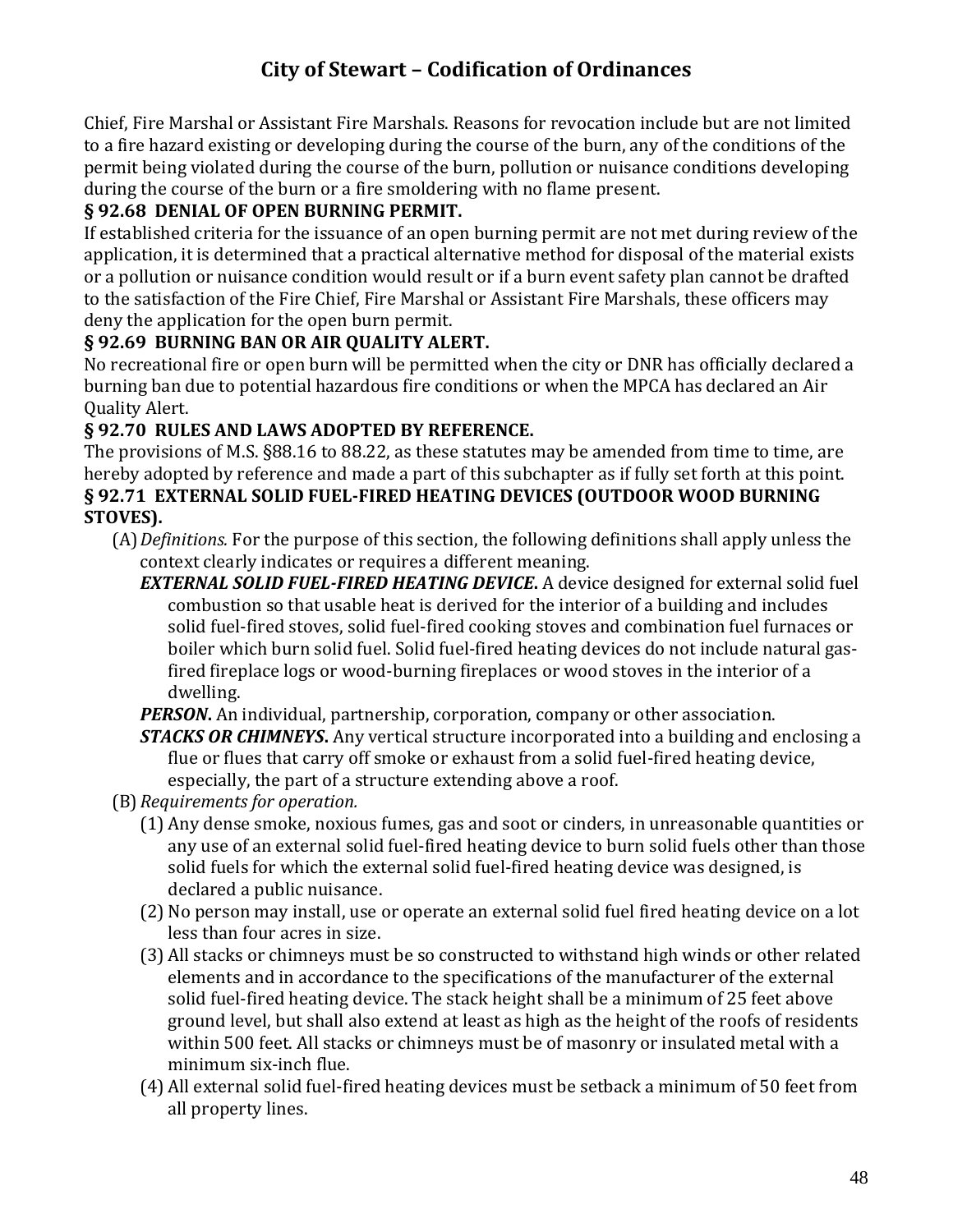(5) All external solid fuel-fired heating devices must be setback a minimum of ten feet from any principal or accessory structure.

### (C) *Fuels*.

- (1) Only fuels designed for burning in an external solid fuel-fired heating device may be burned. No garbage may be burned in an external solid fuel-fired heating device.
- (2) The only fuel permitted to be burned is untreated fuel. Wood may not be treated, processed, stained, finished or painted - specifically prohibited woods include plywood, particle board and similar products. Other fuels, such as corn, shall not contain any additives, treatments or chemicals. No petroleum products or processed materials of any kind may be burned.

### **§ 92.72 RECREATIONAL FIRES.**

(A)The city adopts the 1997 Uniform Fire Code, Article 11, General Precautions, regarding recreational fires:

#### **§1102.4 Recreational Fires**

- (1) You cannot have a fire within 25 twenty-five feet of any structure of combustible material.
- (2) The 3x3 rule / a fire ring cannot be bigger than (3) three feet in diameter and the flames cannot be higher than (3) three feet.
- (3) You must have fire-extinguishing capability available at all times. This can mean a fire extinguisher (minimum) 4-A rating), garden hose, etc.
- (4) Recreational fire must be attended to at all time by an adult until it is totally extinguished
- (5) You must follow all burning bans when issued for your area.
- (6) If your recreational fire is causing anyone in your neighborhood concern about the safety of their property or in any way disrupts normal lifestyle expectations of you neighborhood, the fire must be extinguished immediately.
- (7)If your recreational fire causes damage (can be smoke, heat of cinders) in any way to your property or your neighbor's property, you will be held responsible.
- (8) No permit is required.
- (B) Recommendations:
	- (1) Use a "NSF" approved fire container.

(2) Call your local Fire Chief, or County Dispatcher to see if a burning ban is in effect.

## **§ 92.99 PENALTY.**

- (A)Violation of any provision of this chapter, including maintaining a nuisance after being notified in writing by first class mail of a violation of any provision of this chapter, shall be a misdemeanor and punished as provided in §10.99.
- (B)Violation of §92.18(F) shall be a petty misdemeanor and carry a fine of \$50 for the first, or any other following offense.
- (C) Any person violating any provision of §92.72 is guilty of a misdemeanor and, upon conviction, shall be punished by a fine and/or imprisonment in accordance with law.

(Ord. No. 91, passed 10-11-1993; Ord. No. 106, passed 6-14-2004; Ord. No. 126, passed

4-13-2009; Ord. No. 138, passed 5-13-2013 Ord. No. 140, passed 5-13-2013; Ord. No. 142, passed 5-13-2013; Ord. No. 143, passed 5-13-2013, Ord. No. 165, passed 8-24-2017; Ord. No. 175, passed 04-08-2019)

Penalty, see §92.99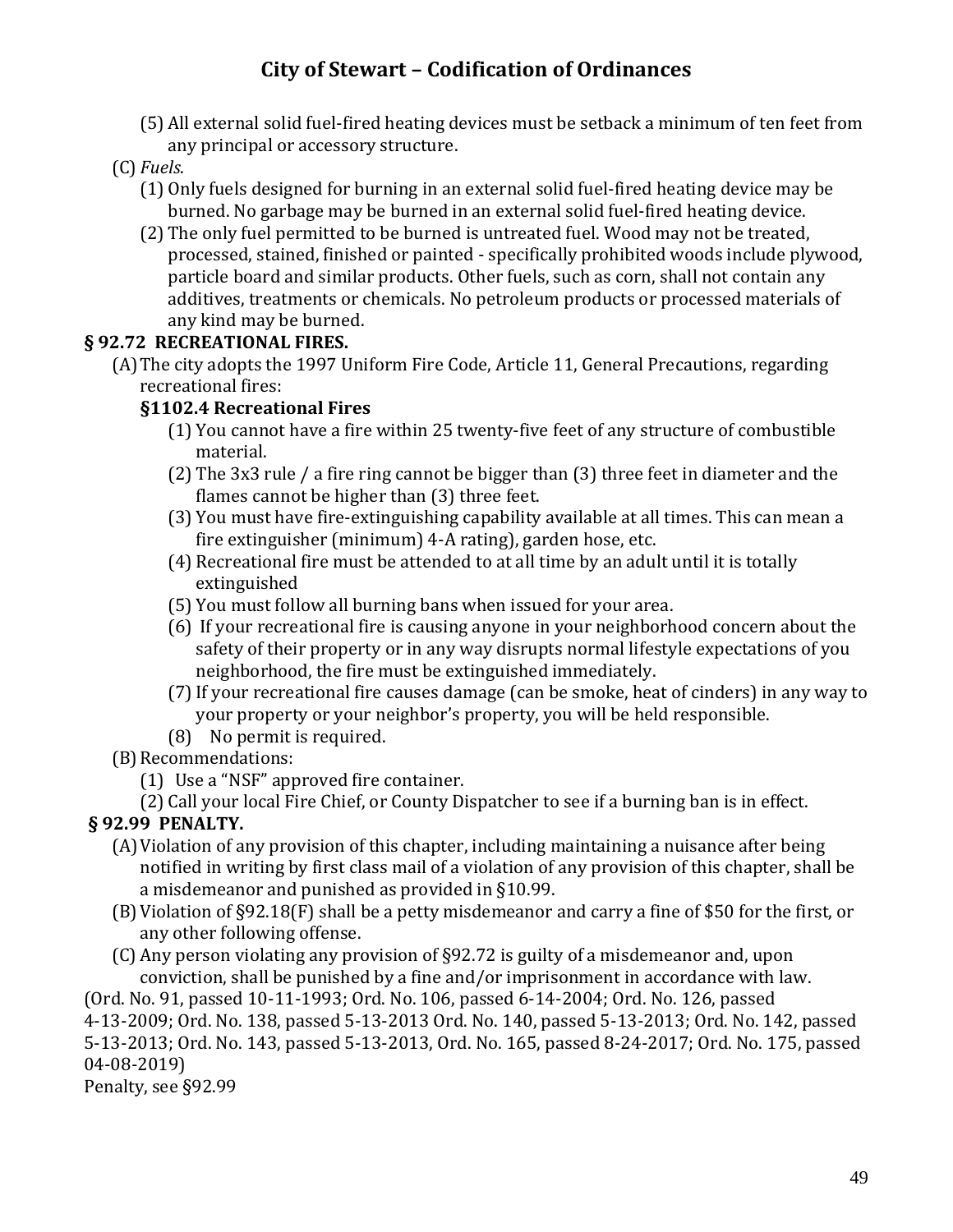#### **CHAPTER 93: STREETS AND SIDEWALKS**

Section

#### *General Provisions*

- 93.01 Unloading on street or sidewalk
- 93.02 Street and sidewalk obstruction
- 93.03 Materials on street or sidewalk

#### *Right-of-Way Construction Regulations*

- 93.20 Election to manage the public right-of-way
- 93.21 Definitions and adoption of rules by reference
- 93.22 Permit requirement
- 93.23 Permit applications
- 93.24 Issuance of permit; conditions
- 93.25 Permit fees
- 93.26 Right-of-way patching and restoration
- 93.27 Supplementary applications
- 93.28 Denial of permit
- 93.29 Installation requirements
- 93.30 Inspection
- 93.31 Work done without a permit
- 93.32 Supplementary notification
- 93.33 Revocation of permits
- 93.34 Mapping data; information required
- 93.35 Location of facilities
- 93.36 Damage to other facilities
- 93.37 Right-of-way vacation
- 93.38 Indemnification and liability
- 93.39 Abandoned facilities; removal of abandoned facilities
- 93.40 Appeal
- 93.41 Reservation of regulatory and law enforcement powers
- 93.99 Penalty

*Cross-reference:*

*Assessable current services, see §92.01*

### *GENERAL PROVISIONS*

#### **§ 93.01 UNLOADING ON STREET OR DESIGNATED PUBLIC SIDEWALK.**

No person shall unload any heavy material in the streets of the city by throwing or letting the material fall upon the pavement of any street, alley, designated public sidewalk or other public way, without first placing some sufficient protection over the pavement.

### **§ 93.02 STREET AND DESIGNATED PUBLIC SIDEWALK OBSTRUCTION.**

No person shall obstruct any street, alley, designated public sidewalk or other public way within the city by erecting thereon any fence or building or permitting any fence or building to remain thereon. Each day that any fence or building is permitted to remain upon the public way shall constitute a separate offense.

#### **§ 93.03 MATERIALS ON STREET OR DESIGNATED PUBLIC SIDEWALK.**

(A)No person shall encumber any street, designated public sidewalk or right-of-way. No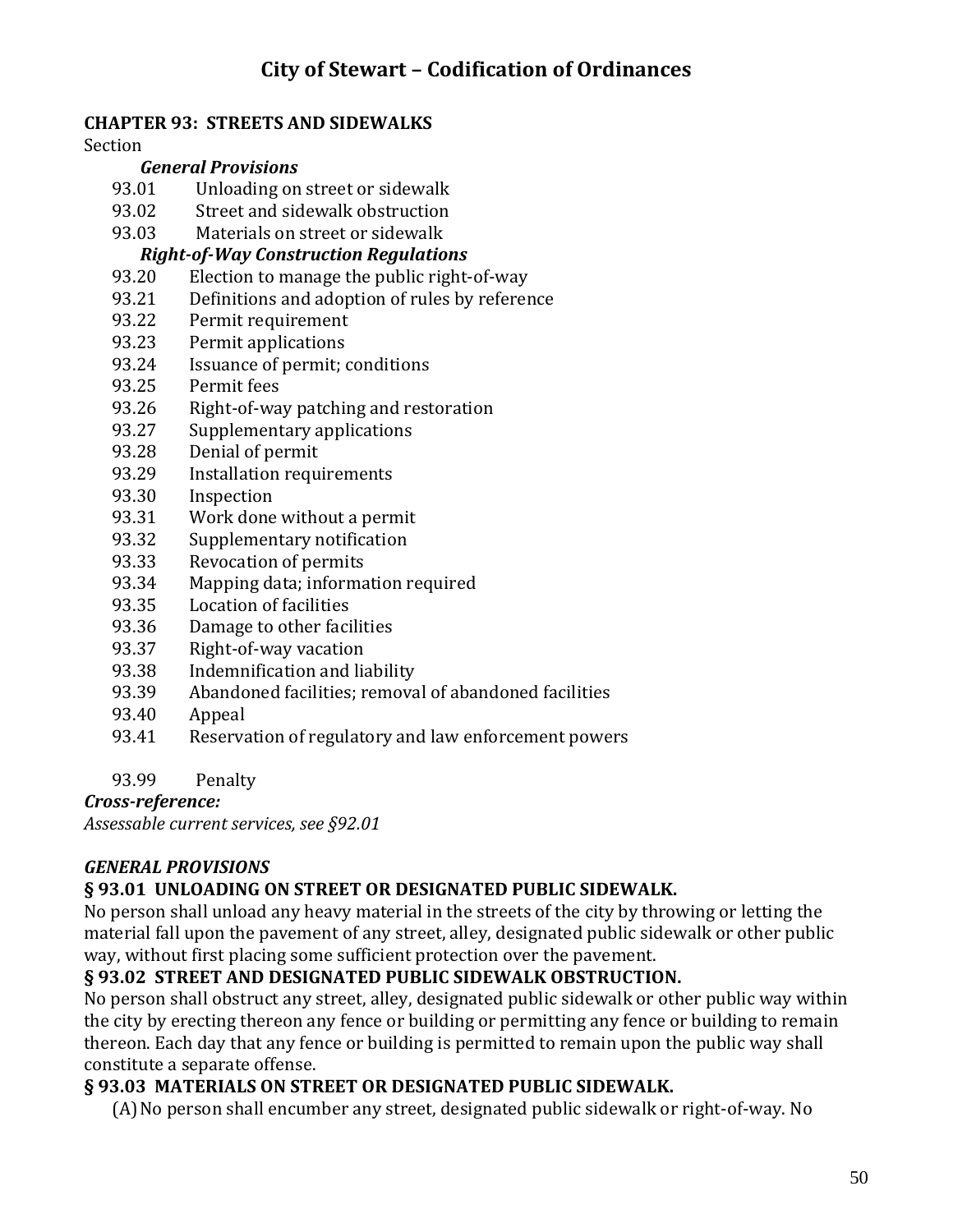owner, occupant or person having the care of any building or lot of land, bordering on any street, designated public sidewalk or right-of-way shall permit it to be encumbered with barrels, boxes, cans, articles or substances of any kind, so as to interfere with the free and unobstructed use thereof.

- (B)Except for the actions of the city employees and contractors carrying out their duties, no person shall:
	- (1) Obstruct any street or designated public sidewalk by depositing snow or ice thereon;
	- (2) Push or otherwise move leaves, branches and grass clippings upon any designated public sidewalks or streets adjacent to said property
	- (3) Dig any holes in any street, designated public sidewalk or right-of-way;
	- (4) Remove any earth, gravel or rock from any street, designated public sidewalk or right-of-way;
	- (5) Obstruct any ditch draining any street or drain any noisome materials into any ditch;
	- (6) Deface, mar, damage or tamper with any structure, work, material, equipment, tools, signs, markers, signals, paving, guardrails, drains or any other highway appurtenance on or along any street, designated public sidewalk or right-of-way;
	- (7) Remove, injure, displace or destroy right-of-way markers or reference or witness monuments or markers placed to preserve section or quarter-section corners; and
	- (8) Drive over, through or around any barricade, fence or obstruction erected for the purpose of preventing traffic from passing over a portion of a street or designated public sidewalk closed to public travel or to remove, deface or damage any barricade, fence or obstruction.
- (C)(1)(a) It shall be unlawful for the owner or occupant of any building in front of which, or adjacent to which, a designated public sidewalk has been constructed for the use of the public, to allow any accumulation of snow, ice, to remain upon the designated public sidewalk longer than 24 hours after its deposit thereon
	- (1) In the event the City experiences a year of excessive snowfall, by Council vote of approval reserves the right to extend the time frame for removal from 24 hours to 48 hours
	- (b)It shall be unlawful for any owner of a vacant lot, filling station, implement dealer, corporation or any other person or corporation owning property adjacent to which a designated public sidewalk has been constructed for the use of the public to blow, push or otherwise move the leaves, branches and grass clippings which has fallen upon the property owned by the foregoing persons or corporations, upon the designated public sidewalks or the streets adjacent to said property.
	- (c) It shall be unlawful for any owner of a vacant lot, filling station, implement dealer, corporation or any other person or corporation owning property adjacent to which a designated public sidewalk has been constructed for the use of the public to push or otherwise move the snow, which has fallen upon the property owned by the foregoing persons or corporations, upon the designated public sidewalks or the streets adjacent to the property.
	- (d) All snow and ice remaining upon designated public sidewalks is hereby declared to constitute a public nuisance, and all persons owning vacant property adjacent to the designated public sidewalks are hereby required to abate the nuisance or cause the same to be abated within 24 hours after its deposit thereon.

(1) In the event the City experiences a year of excessive snowfall, by Council vote of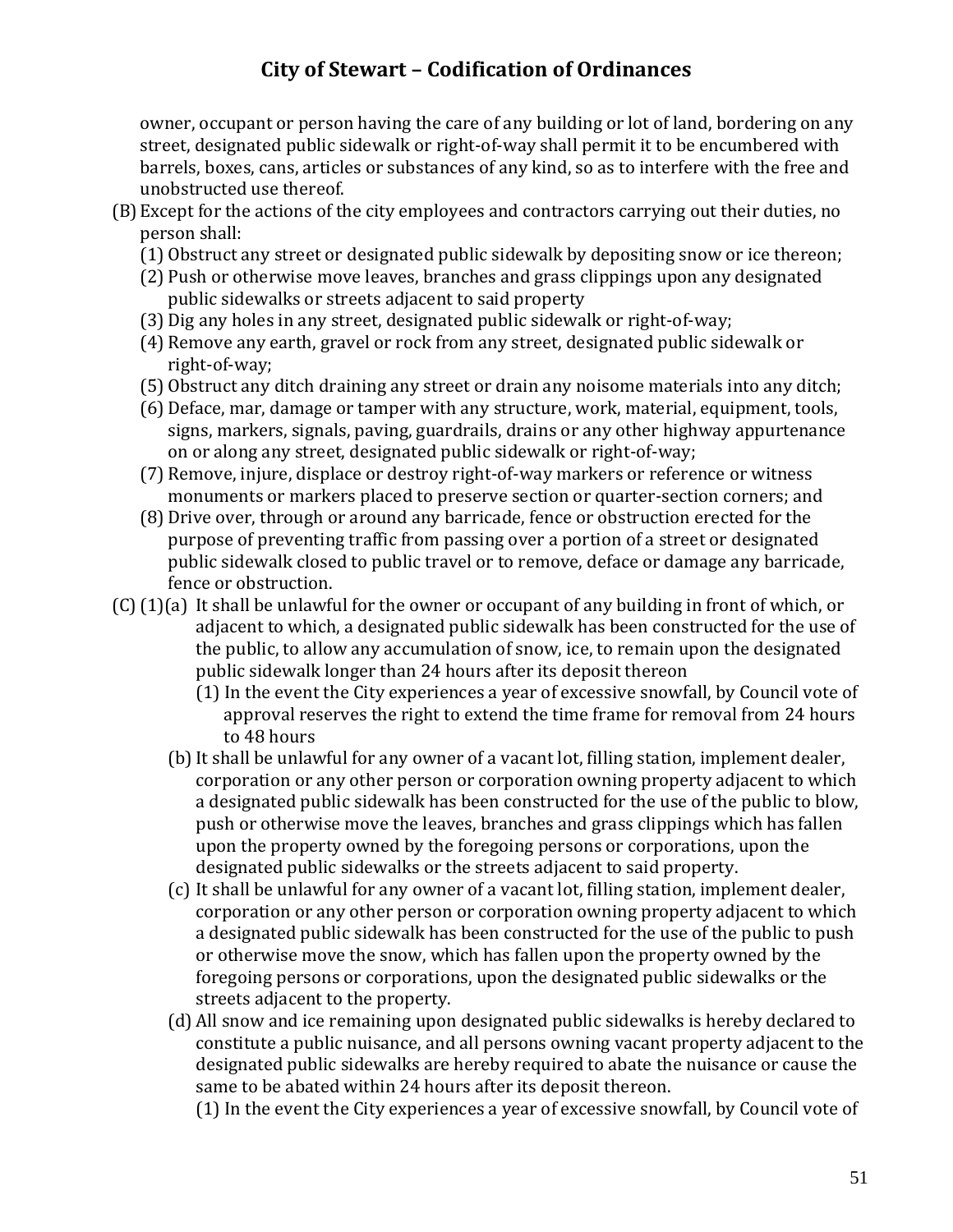approval reserves the right to extend the time frame for removal from 24 hours to 48 hours

- (e) It shall be the duty of the Public Works Supervisor to cause to be removed from all designated public sidewalks, beginning 24 hours after any snow or ice has ceased to fall, all snow and ice which may be discovered thereon, and he or she shall keep a record of the cost of the removal and the lot or lots adjacent to which the accumulations were found and removed, and shall deliver the information to the Clerk-Treasurer as soon as the work removal is completed.
	- (1) In the event the City experiences a year of excessive snowfall, by Council vote of approval reserves the right to extend the time frame for removal from 24 hours to 48 hours
- (f) The Clerk-Treasurer shall, upon direction of the Council, on receipt of the information provided for in the preceding section to be delivered to him or her by the Public Works Supervisor, extend the cost of the removal of snow or ice as a special utility billing against the lots or parcels of ground abutting on which designated public sidewalks were cleared, and the special utility billing shall at the time of certifying taxes to the County Auditor be certified for collection as other special taxes are certified and collected.
- (g)The Clerk-Treasurer shall, at the direction of the Council, bring suit in any court of competent jurisdiction to recover from the person, firm or corporation owning land adjacent to which designated public sidewalks were cleared, as provided in division (B)(1) above, the cost of the clearing and the costs of suit in a civil action.
- (h) If the Council so directs, any person, firm or corporation who violates division (B)(1) above shall be prosecuted in district court and, if convicted of the violation, shall be deemed guilty of a misdemeanor.
- (i) No person shall cause any snow, ice or combination thereof to be placed upon any street or roadway in the city after the street or roadway has been plowed, including snow being deposited there by shoveling, snowblower or other mechanical devices. There shall, however, be an exception to this prohibition in the downtown business district. There persons shall be entitled to deposit snow upon designated public sidewalks upon the roadways following the first plowing of the street, but before the second plowing of the street following each snow fall.

### *RIGHT-OF-WAY CONSTRUCTION REGULATIONS*

### **§ 93.20 ELECTION TO MANAGE THE PUBLIC RIGHT-OF-WAY.**

In accordance with the authority granted to the city under state and federal statutory, administrative and common law, the city hereby elects pursuant to this chapter to manage rightsof-ways within its jurisdiction.

### **§ 93.21 DEFINITIONS AND ADOPTION OF RULES BY REFERENCE.**

Minn. Rules Ch. 7819, as it may be amended from time to time, is hereby adopted by reference and is incorporated into this code as if set out in full. The definitions included in M.S.

§237.162, Minn. Rules 7819.0100 subs. 1 through 23 and Minn. Rules 7560.0100 subps. 1 through 12 is hereby adopted by reference and is incorporated into this chapter as if set out in full.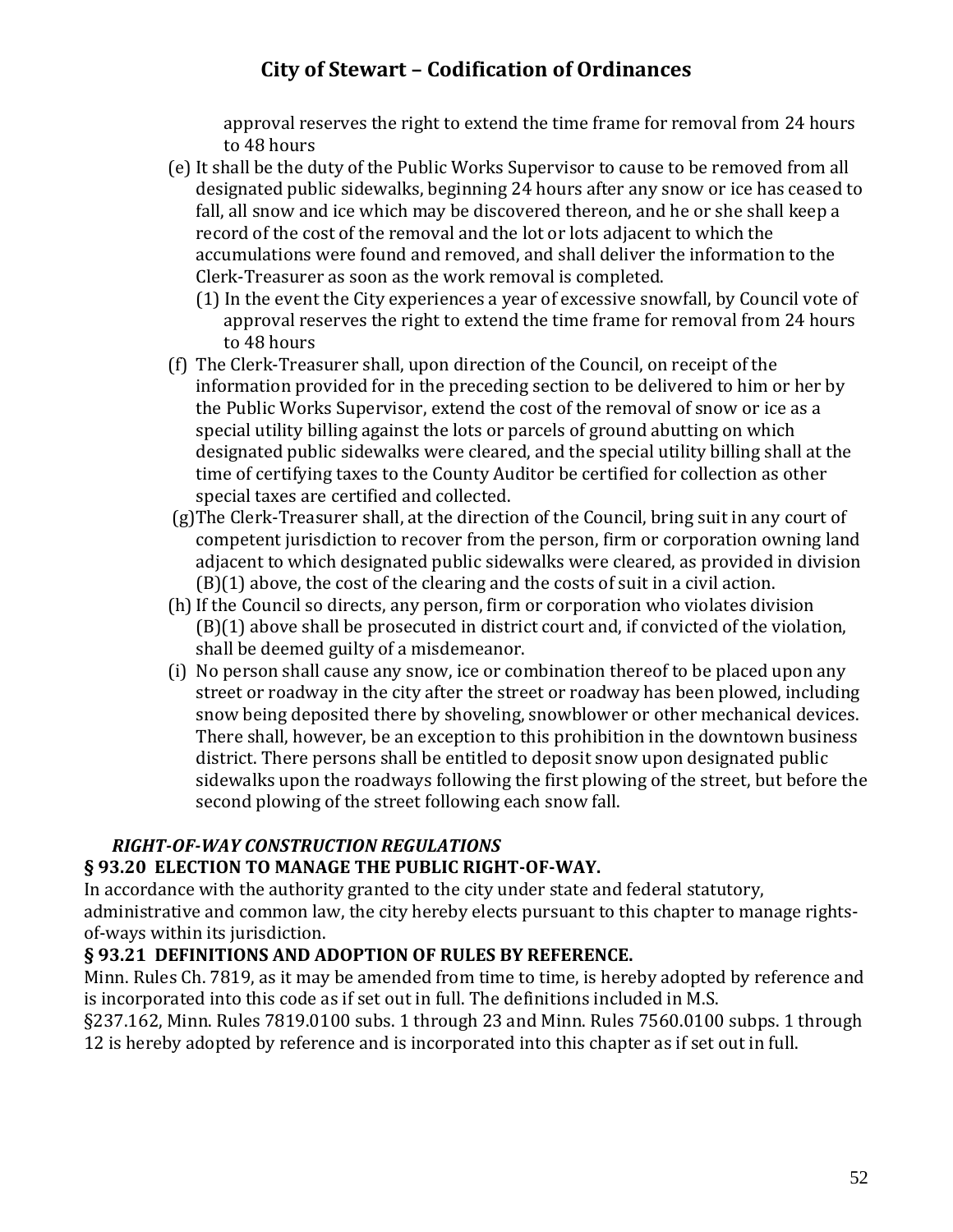#### **§ 93.22 PERMIT REQUIREMENT.**

- (A)*Permit required*. Except as otherwise provided in this code, no person may obstruct or excavate any right-of-way without first having obtained the appropriate permit from the city.
	- (1) *Excavation permit*. An excavation permit is required to excavate that part of the rightof-way described in the permit and to hinder free and open passage over the specified portion of the right-of-way by placing facilities described therein, to the extent and for the duration specified therein.
	- (2) *Obstruction permit*. An obstruction permit is required to hinder free and open passage over the specified portion of right-of-way by placing equipment described therein on the right-of-way, to the extent and for the duration specified therein. An obstruction permit is not required if a person already possesses a valid excavation permit for the same project.
- *(B) Permit extensions*. No person may excavate or obstruct the right-of-way beyond the date or dates specified in the permit unless the person makes a supplementary application for another right-of-way permit before the expiration of the initial permit and a new permit or permit extension is granted.
- (C) *Delay penalty*. In accordance with Minn. Rules part 7819.1000 subs. 3, as it may be amended from time to time and notwithstanding division (B) of this section, the city shall establish and impose a delay penalty for unreasonable delays in right-of-way excavation, obstruction, patching or restoration. The delay penalty shall be established from time to time by the city.
- (D)*Permit display*. Permits issued under this subchapter shall be conspicuously displayed or otherwise available at all times at the indicated work site and shall be available for inspection by the Clerk-Treasurer, Utilities Superintendent or other person designated by the Council.

### **§ 93.23 PERMIT APPLICATIONS.**

Application for a permit shall contain and will be considered complete only upon compliance with the requirements of the following provisions:

- (A)Submission of a completed permit application form, including all required attachments, scaled drawings showing the location and area of the proposed project and the location of all known existing and proposed facilities and the following information:
	- (1) Each permittee's name, gopher one-call registration certificate number, address and email address if applicable and telephone and facsimile numbers;
	- (2) The name, address and e-mail address, if applicable and telephone and facsimile numbers of a local representative. The local representative or designee shall be available at all times. Current information regarding how to contact the local representative in an emergency shall be provided at the time of registration;
	- (3) A certificate of insurance or self-insurance:
		- (a) Verifying that an insurance policy has been issued to the registrant by an insurance company licensed to do business in the state or a form of self-insurance acceptable to the Clerk-Treasurer, Utilities Superintendent or other person designated by the Council;
		- (b) Verifying that the registrant is insured against claims for personal injury, including death, as well as claims for property damage arising out of the use and occupancy of the right-of-way by the registrant, its officers, agents, employees and permittees and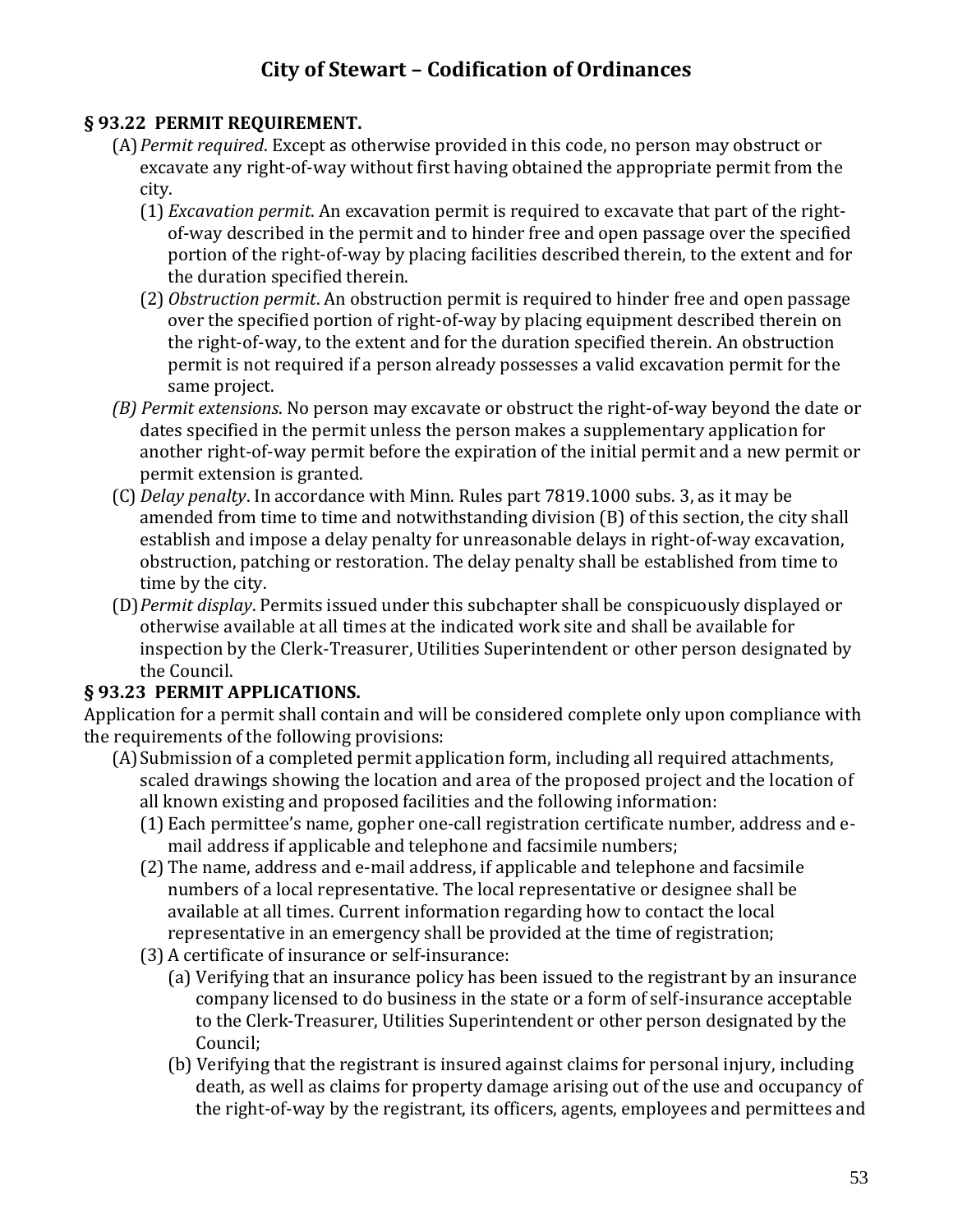placement and use of facilities and equipment in the right-of-way by the registrant, its officers, agents, employees and permittees, including, but not limited to, protection against liability arising from completed operations, damage of underground facilities and collapse of property;

- (c) Naming the city as an additional insured as to whom the coverages required herein are in force and applicable and for whom defense will be provided as to all coverages;
- (d) Requiring that the Clerk-Treasurer, Utilities Superintendent or other person designated by the Council be notified 30 days in advance of cancellation of the policy or material modification of a coverage term; and
- (e) Indicating comprehensive liability coverage, automobile liability coverage, workers compensation and umbrella coverage established by the Clerk-Treasurer, Utilities Superintendent or other person designated by the Council in amounts sufficient to protect the city and the public and to carry out the purposes and policies of this chapter.
- (4) The city may require a copy of the actual insurance policies;
- (5)If the person is a corporation, a copy of the certificate required to be filed under M.S. §300.06, as it may be amended from time to time as recorded and certified to by the Secretary of State; and
- (6) A copy of the person's order granting a certificate of authority from the State Public Utilities Commission or other applicable state or federal agency, where the person is lawfully required to have the certificate from the Commission or other state or federal agency.
- (B)Payment of money due the city for:
	- (1) Permit fees as established by the city, as that ordinance may be amended from time to time, estimated restoration costs and other management costs;
	- (2) Prior obstructions or excavations;
	- (3) Any undisputed loss, damage or expense suffered by the city because of the applicant's prior excavations or obstructions of the rights-of-way or any emergency actions taken by the city; or
	- (4) Franchise fees or other charges as established by the city

### **§ 93.24 ISSUANCE OF PERMIT; CONDITIONS.**

- (A)*Permit issuance*. If the applicant has satisfied the requirements of this chapter, the Clerk-Treasurer, Utilities Superintendent or other person designated by the Council shall issue a permit.
- (B)*Conditions*. The director may impose reasonable conditions upon the issuance of the permit and the performance of the applicant thereunder to protect the health, safety and welfare or when necessary to protect the right-of-way and its current use. In addition, a permittee shall comply with all requirements of local, state and federal laws, including but not limited to M.S. §216D.01 through 216D.09 (Gopher One Call Excavation Notice System) and Minn. Rules Ch. 7560.
- (C) *Trenchless excavation*. As a condition of all applicable permits, permittees employing trenchless excavation methods, including, but not limited to, Horizontal Directional Drilling, shall follow all requirements set forth in M.S. Ch. 216D and Minn. Rules Ch. 7560 and shall require potholing or open cutting over existing underground utilities before excavating, as determined by the city.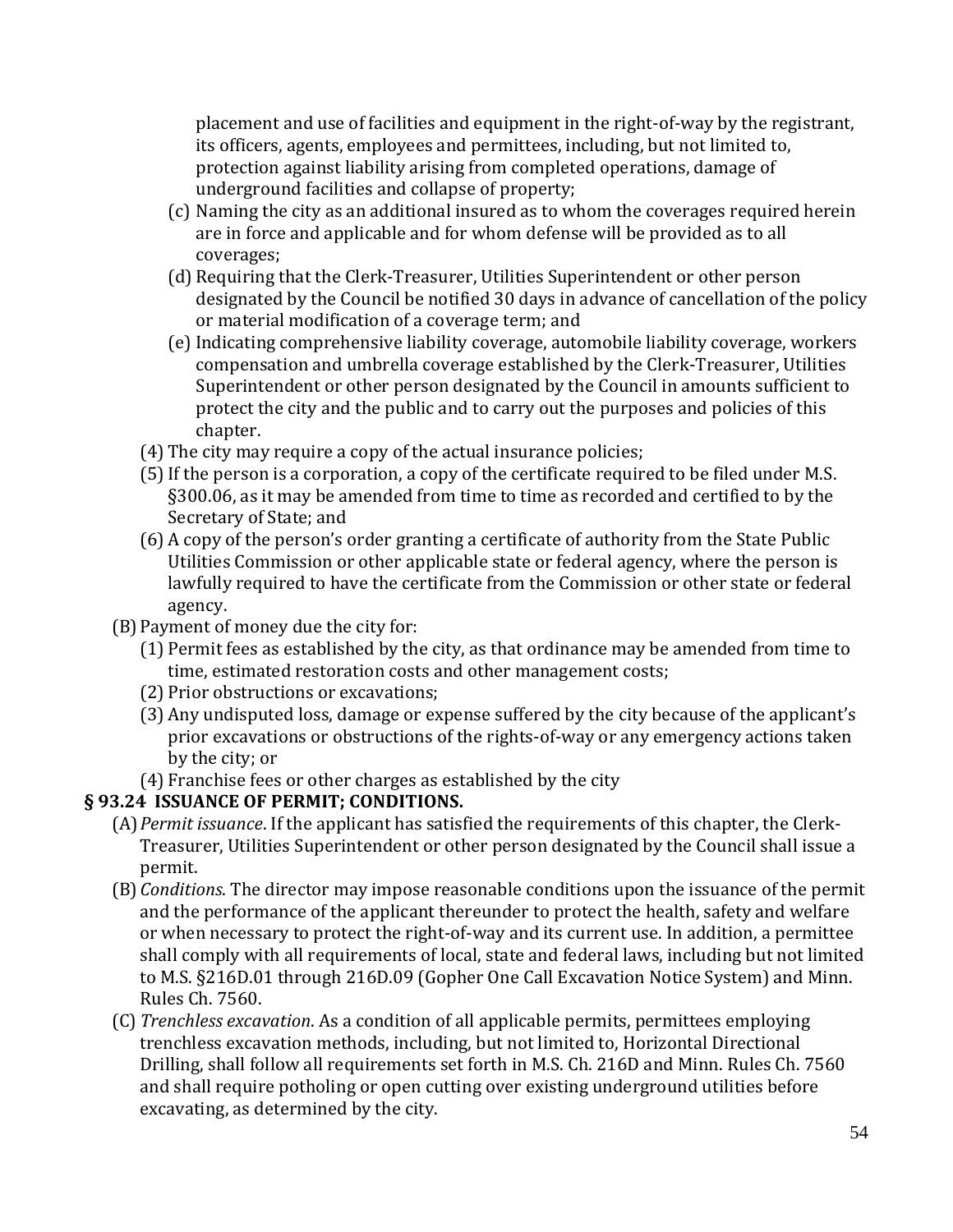#### **§ 93.25 PERMIT FEES.**

Permit fees shall be in an amount established by the city.

- (A)*Excavation permit fee*. The city shall establish an excavation permit fee as established by the city, in an amount sufficient to recover the following costs:
	- (1) The city management costs; and
	- (2) Degradation costs, if applicable.
	- (B)*Obstruction permit fee*. The city shall establish the obstruction permit fee as established by the city and shall be in an amount sufficient to recover the city management costs.
	- (C) *Payment of permit fees*. No excavation permit or obstruction permit shall be issued without payment of excavation or obstruction permit fees. The city may allow applicant to pay those fees within 30 days of billing.
	- (D)*Non-refundable.* Permit fees as established by the city that were paid for a permit that the Clerk-Treasurer, Utilities Superintendent or other person designated by the Council has revoked for a breach as stated in §93.33 are not refundable.
	- (E) *Application to franchises.* Unless otherwise agreed to in a franchise, management costs may be charged separately from and in addition to the franchise fees imposed on a right-of-way user in the franchise.
	- (F) All permit fees shall be established consistent with the provisions of Minn. Rules part 7819.100, as it may be amended from time to time.

#### **§ 93.26 RIGHT-OF-WAY PATCHING AND RESTORATION.**

- (A)*Timing.* The work to be done under the excavation permit and the patching and restoration of the right-of-way as required herein, must be completed within the dates specified in the permit, increased by as many days as work could not be done because of circumstances beyond the control of the permittee or when work was prohibited as unseasonal or unreasonable under this subchapter.
- (B)*Patch and restoration*. The permittee shall patch its own work. The city may choose either to have the permittee restore the right-of-way or to restore the right-of-way itself.
	- (1) *City restoration*. If the city restores the right-of-way, the permittee shall pay the costs thereof within 30 days of billing. If following the restoration, the pavement settles due to the permittee's improper backfilling, the permittee shall pay to the city, within 30 days of billing, all costs associated with having to correct the defective work.
	- (2) *Permittee restoration*. If the permittee restores the right-of-way itself, it may be required at the time of application for an excavation permit to post a construction performance bond or a deposit in accordance with the provisions of Minn. Rules part 7819.3000, as it may be amended from time to time.
- (C) *Standards*. The permittee shall perform patching and restoration according to the standards and with the materials specified by the city and shall comply with Minn. Rules part 7819.1100, as it may be amended from time to time. The Clerk-Treasurer, Utilities Superintendent or other person designated by the Council shall have the authority to prescribe the manner and extent of the restoration and may do so in written procedures of general application or on a case-by-case basis.
- (D)*Duty to correct defects.* The permittee shall correct defects in patching or restoration performed by the permittee or its agents. The permittee upon notification from the Clerk-Treasurer, Utilities Superintendent or other person designated by the Council, shall correct all restoration work to the extent necessary, using the method required by the Clerk-Treasurer, Utilities Superintendent or other person designated by the Council. The work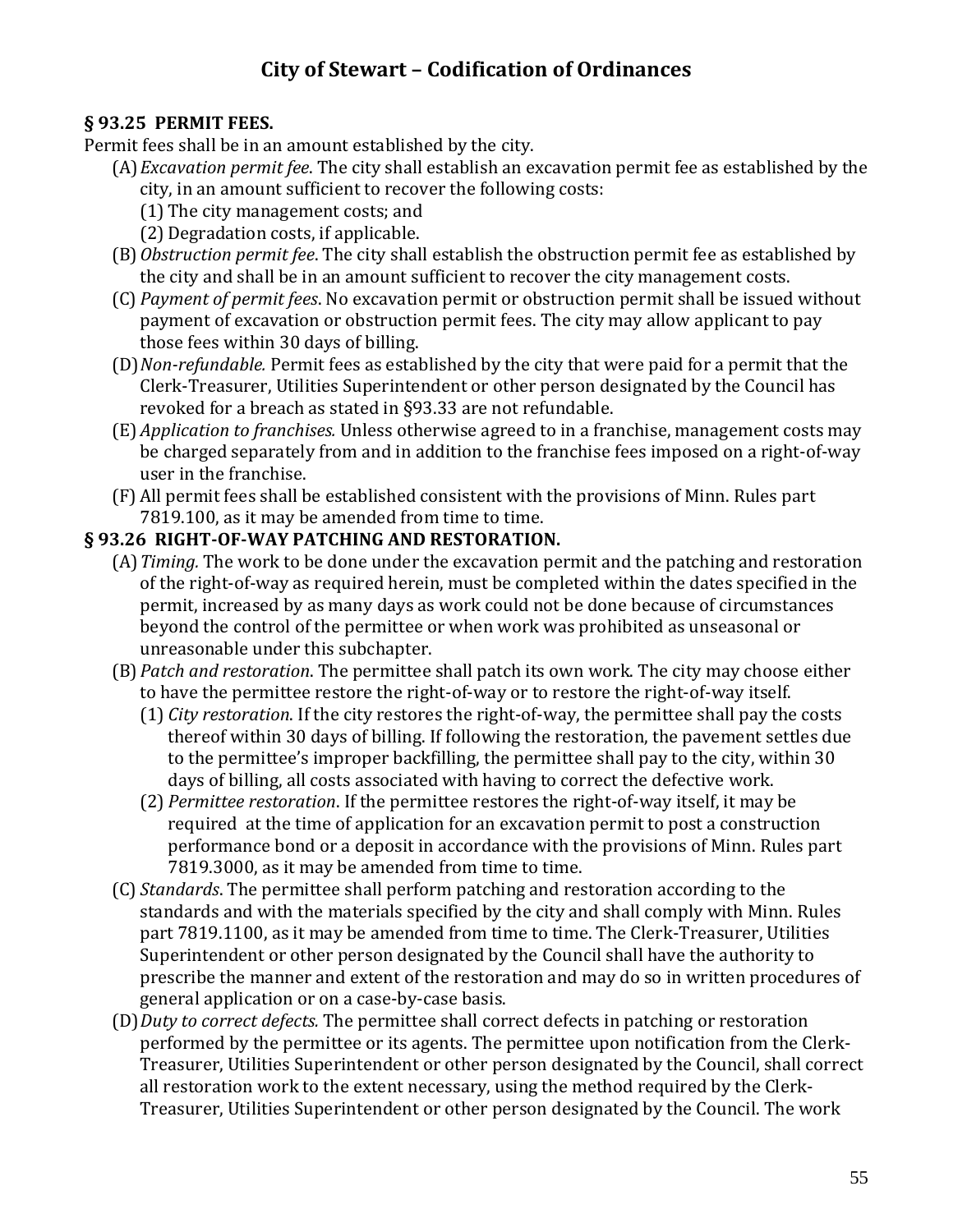shall be completed within five calendar days of the receipt of the notice from the Clerk-Treasurer, Utilities Superintendent or other person designated by the Council, not including days during which work cannot be done because of circumstances constituting force majeure or days when work is prohibited as unseasonal or unreasonable under this subchapter.

- (E) *Failure to restore*. If the permittee fails to restore the right-of-way in the manner and to the condition required by the Clerk-Treasurer, Utilities Superintendent or other person designated by the Council or fails to satisfactorily and timely complete all restoration required by the Clerk-Treasurer, Utilities Superintendent or other person designated by the Council, the Clerk-Treasurer, Utilities Superintendent or other person designated by the Council at his or her option may do the work. In that event the permittee shall pay to the city, within 30 days of billing, the cost of restoring the right-of-way. If the permittee fails to pay as required, the city may exercise its rights under the construction performance bond.
- (F) *Degradation fee in lieu of restoration*. In lieu of right-of-way restoration, a right-of-way user may elect to pay a degradation fee as established by the city. However, the right-of-way user shall remain responsible for patching and the degradation fee shall not include the cost to accomplish these responsibilities.

### **§ 93.27 SUPPLEMENTARY APPLICATIONS.**

- (A)*Limitation on area*. A right-of-way permit is valid only for the area of the right-of-way specified in the permit. No permittee may do any work outside the area specified in the permit, except as provided herein. Any permittee which determines that an area greater than that specified in the permit must be obstructed or excavated must before working in that greater area make application for a permit extension and pay any additional fees required thereby and be granted a new permit or permit extension.
- (B)*Limitation on dates*. A right-of-way permit is valid only for the dates specified in the permit. No permittee may begin its work before the permit start date or, except as provided herein, continue working after the end date. If a permittee does not finish the work by the permit end date, it must apply for a new permit for the additional time it needs and receive the new permit or an extension of the old permit before working after the end date of the previous permit. This supplementary application must be submitted before the permit end date.

### **§ 93.28 DENIAL OF PERMIT.**

The city may deny a permit for failure to meet the requirements and conditions of this chapter or if the city determines that the denial is necessary to protect the health, safety and welfare or when necessary to protect the right-of-way and its current use.

### **§ 93.29 INSTALLATION REQUIREMENTS.**

The excavation, backfilling, patching and restoration and all other work performed in the right-ofway shall be done in conformance with Minn. Rules part 7819.1100, as it may be amended from time to time and other applicable local requirements, in so far as they are not inconsistent with M.S. §237.162 and 237.163, as they may be amended from time to time.

### **§ 93.30 INSPECTION.**

(A)*Notice of completion.* When the work under any permit hereunder is completed, the permittee shall furnish a completion certificate in accordance Minn. Rules part 7819.1300, as it may be amended from time to time.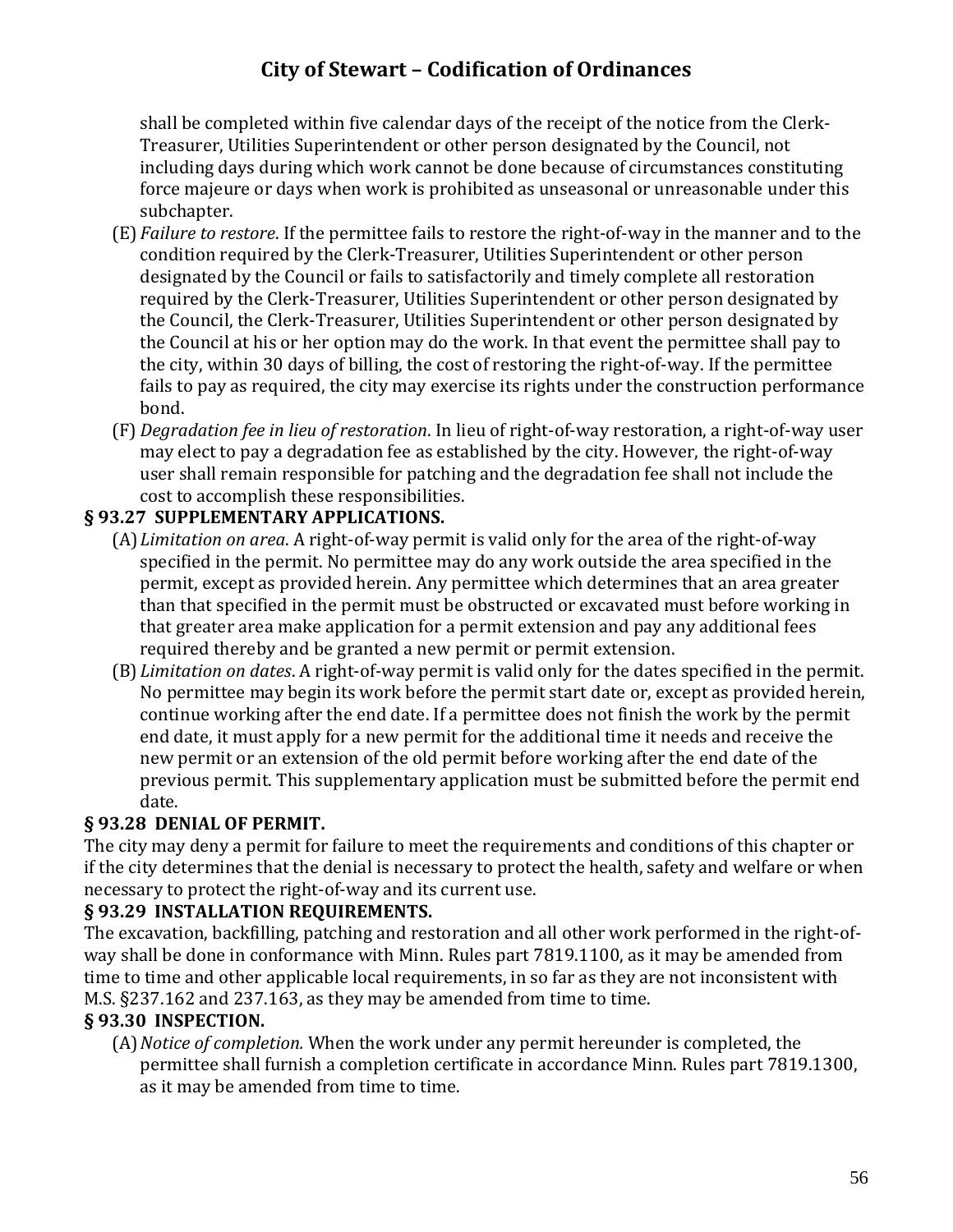- (B) *Site inspection*. The permittee shall make the work-site available to city personnel and to all others as authorized by law for inspection at all reasonable times during the execution of and upon completion of the work.
- (C) *Authority of Clerk-Treasurer, Utilities Superintendent or other person designated by the Council.*
	- (1) At the time of inspection, the Clerk-Treasurer, Utilities Superintendent or other person designated by the Council may order the immediate cessation of any work which poses a serious threat to the life, health, safety or well-being of the public.
	- (2) The Clerk-Treasurer, Utilities Superintendent or other person designated by the Council may issue an order to the permittee for any work which does not conform to the terms of the permit or other applicable standards, conditions or codes. The order shall state that failure to correct the violation will be cause for revocation of the permit. Within ten days after issuance of the order, the permittee shall present proof to the Clerk-Treasurer, Utilities Superintendent or other person designated by the Council that the violation has been corrected. If proof has not been presented within the required time, the Clerk-Treasurer, Utilities Superintendent or other person designated by the Council may revoke the permit pursuant to §93.33.

#### **§ 93.31 WORK DONE WITHOUT A PERMIT.**

(A)*Emergency situations.*

- (1) Each person with facilities in the right-of-way shall immediately notify the city of any event regarding its facilities which it considers to be an emergency. The owner of the facilities may proceed to take whatever actions are necessary to respond to the emergency. Within two business days after the occurrence of the emergency, the owner shall apply for the necessary permits, pay the fees associated therewith and fulfill the rest of the requirements necessary to bring itself into compliance with this chapter for the actions it took in response to the emergency.
- (2)If the city becomes aware of an emergency regarding facilities, the city will attempt to contact the local representative of each facility owner affected or potentially affected, by the emergency. In any event, the city may take whatever action it deems necessary to respond to the emergency, the cost of which shall be borne by the person whose facilities occasioned the emergency.
- (B)*Non-emergency situations*. Except in an emergency, any person who, without first having obtained the necessary permit, obstructs or excavates a right-of-way must subsequently obtain a permit and as a penalty pay double the normal fee for the permit, pay double all the other fees required by this code, deposit with the city the fees necessary to correct any damage to the right-of-way and comply with all of the requirements of this chapter.

#### **§ 93.32 SUPPLEMENTARY NOTIFICATION.**

If the obstruction or excavation of the right-of-way begins later or ends sooner than the date given on the permit, the permittee shall notify the Clerk-Treasurer, Utilities Superintendent or other person designated by the Council of the accurate information as soon as this information is known. **§ 93.33 REVOCATION OF PERMITS.**

(A)*Substantial breach*. The city reserves its right, as provided herein, to revoke any right-ofway permit, without a fee refund if there is a substantial breach of the terms and conditions of any statute, ordinance, rule or regulation or any material condition of the permit. A substantial breach by the permittee shall include, but shall not be limited, to the following: (1) The violation of any material provision of the right-of-way permit;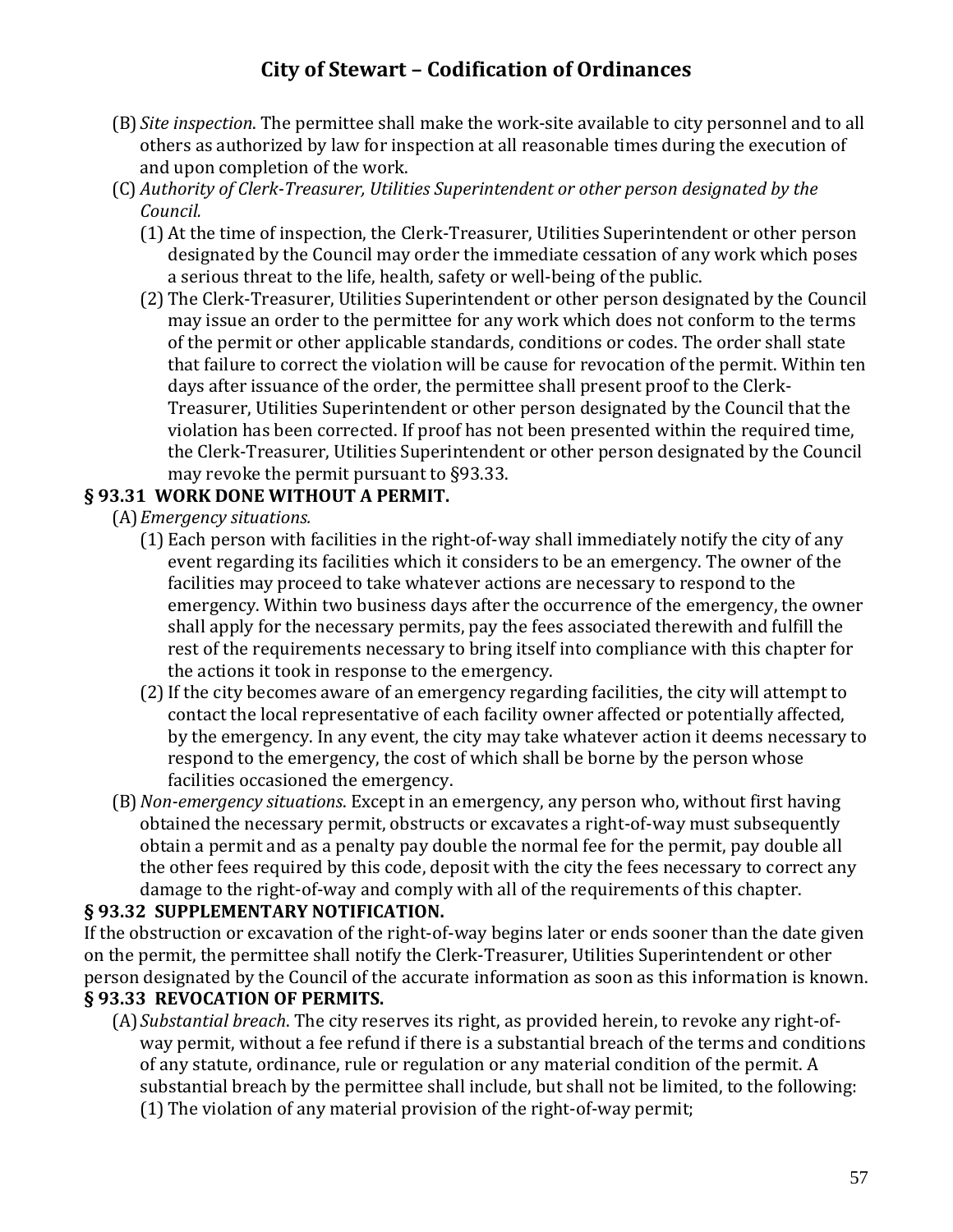- (2) An evasion or attempt to evade any material provision of the right-of-way permit or the perpetration or attempt to perpetrate any fraud or deceit upon the city or its citizens;
- (3) Any material misrepresentation of fact in the application for a right-of-way permit;
- (4) The failure to complete the work in a timely manner; unless a permit extension is obtained or unless the failure to complete work is due to reasons beyond the permittees control; or
- (5) The failure to correct, in a timely manner, work that does not conform to a condition indicated on an order issued pursuant to §93.30.
- (B)*Written notice of breach*. If the city determines that the permittee has committed a substantial breach of a term or condition of any statute, ordinance, rule, regulation or any condition of the permit the city shall make a written demand upon the permittee to remedy that violation. The demand shall state that continued violations may be cause for revocation of the permit. A substantial breach, as stated above, will allow the city, at its discretion, to place additional or revised conditions on the permit to mitigate and remedy the breach.
- (C)*Response to notice of breach*. Within 24 hours of receiving notification of the breach, the permittee shall provide the city with a plan, acceptable to the city, which will cure the breach. The permittee's failure to so contact the city or the permittee's failure to submit an acceptable plan or the permittee's failure to reasonably implement the approved plan, shall be cause for immediate revocation of the permit.
- (D)*Reimbursement of city costs*. If a permit is revoked, the permittee shall also reimburse the city for the city's reasonable costs, including restoration costs and the costs of collection and reasonable attorneys' fees incurred in connection with the revocation.

#### **§ 93.34 MAPPING DATA; INFORMATION REQUIRED.**

- (A)*Information required.* Each permittee shall provide mapping information required by the city in accordance with Minn. Rules parts 7819.4000 and 7819.4100, as it may be amended from time to time.
- (B) *Service laterals*.
	- (1) All permits issued for the installation or repair of service laterals, other than minor repairs as defined in Minn. Rules 7560.0150, subs. 2, shall be required the permittee's use of appropriate means of establishing the horizontal locations of installed service laterals and the service lateral vertical locations in those cases where the city reasonably requires it. Permittees or other subcontractors shall submit to the city evidence of the installed service lateral locations. Compliance with this division (B) and with applicable Gopher State One Call law and Minn. Rules governing service laterals installed after December 31, 2005, shall be a condition of any city approval necessary for:
		- (a) Payments to contractors working on a public improvement project including those under M.S. Ch. 429;
		- (b) City approval of performance under development agreements or other subdivision or site plan approval under M.S. Ch. 462.
	- (2) The city shall reasonably determine the appropriate method of providing such information. Failure to provide prompt and accurate information on the service laterals installed may result in the revocation of the permit issued for the work or for future permits to the offending permittee or its subcontractors.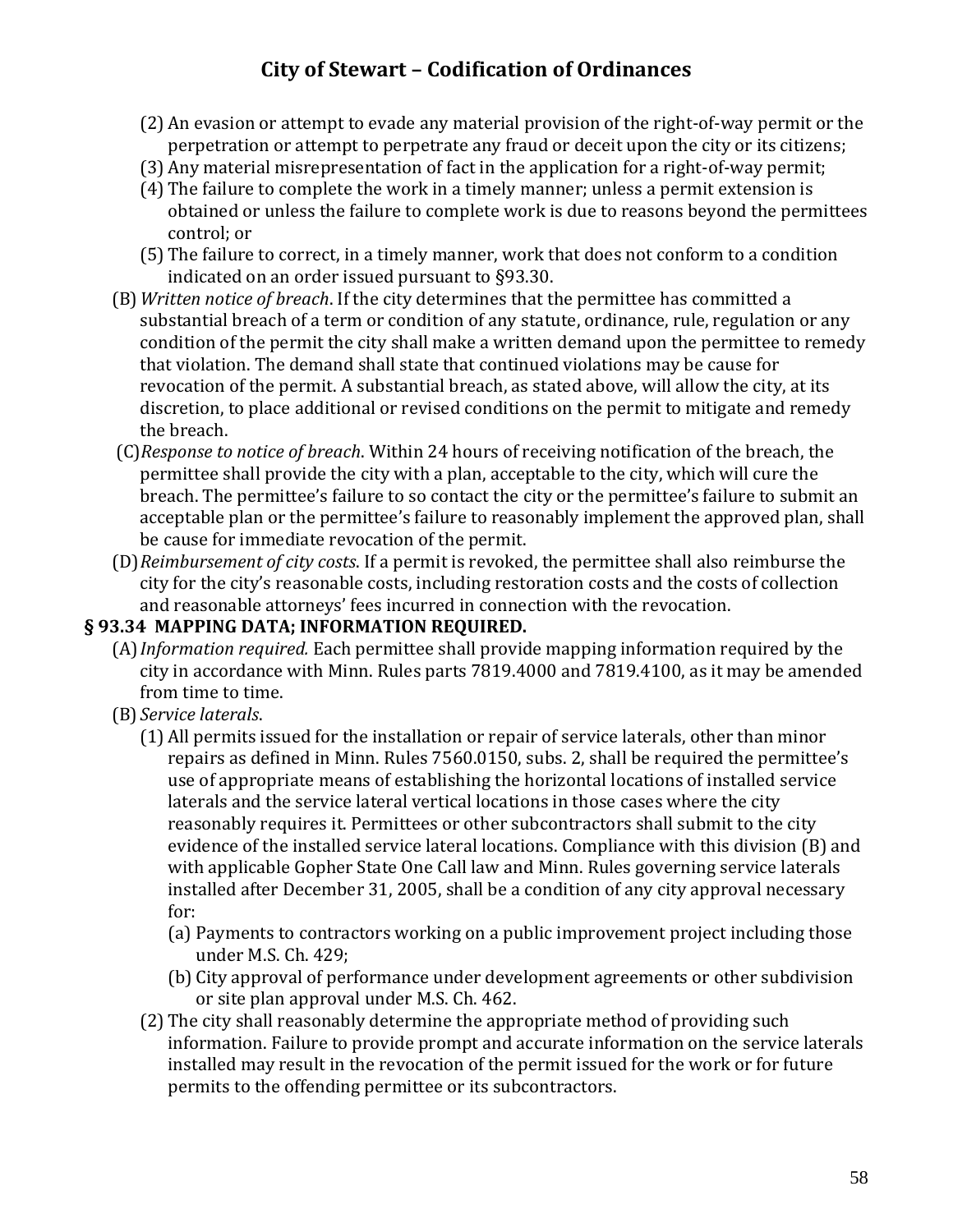#### **§ 93.35 LOCATION OF FACILITIES.**

- (A)*Compliance required*. Placement, location and relocation of facilities must comply with applicable laws and with Minn. Rules parts 7819.3100, 7819.5000 and 7819.5100, as they may be amended from time to time, to the extent the rules do not limit authority otherwise available to cities.
- (B)*Corridors*. The city may assign specific corridors within the right-of-way or any particular segment thereof as may be necessary, for each type of facilities that is or, pursuant to current technology, the city expects will someday be located within the right-of-way. All excavation, obstruction or other permits issued by the city involving the installation or replacement of facilities shall designate the proper corridor for the facilities at issue.
- (C) *Limitation of space*. To protect the health, safety and welfare or when necessary to protect the right-of-way and its current use, the Clerk-Treasurer, Utilities Superintendent or other person designated by the Council shall have the power to prohibit or limit the placement of new or additional facilities within the right-of-way. In making those decisions, the Clerk-Treasurer, Utilities Superintendent or other person designated by the Council shall strive to the extent possible to accommodate all existing and potential users of the right-of-way, but shall be guided primarily by considerations of the public interest, the public's needs for the particular utility service, the condition of the right-of-way, the time of year with respect to essential utilities, the protection of existing facilities in the right-of-way and future city plans for public improvements and development projects which have been determined to be in the public interest.

#### **§ 93.36 DAMAGE TO OTHER FACILITIES.**

When the city does work in the right-of-way and finds it necessary to maintain, support or move facilities to protect it, the Clerk-Treasurer, Utilities Superintendent or other person designated by the Council shall notify the local representative as early as is reasonably possible and placed as required. The costs associated therewith will be billed to that registrant and must be paid within 30 days from the date of billing. Each facility owner shall be responsible for the cost of repairing any facilities in the right-of-way which it or its facilities damages. Each facility owner shall be responsible for the cost of repairing any damage to the facilities of another registrant caused during the city's response to an emergency occasioned by that owner's facilities.

#### **§ 93.37 RIGHT-OF-WAY VACATION.**

If the city vacates a right-of-way which contains the facilities of a registrant, the registrant's rights in the vacated right-of-way are governed by Minn. Rules part 7819.3200, as it may be amended from time to time.

### **§ 93.38 INDEMNIFICATION AND LIABILITY.**

By applying for and accepting a permit under this chapter, a permittee agrees to defend and indemnify the city in accordance with the provisions of Minn. Rules part 7819.1250, as it may be amended from time to time.

### **§ 93.39 ABANDONED FACILITIES; REMOVAL OF ABANDONED FACILITIES.**

Any person who has abandoned facilities in any right-of-way shall remove them from that rightof-way if required in conjunction with other right-of-way repair, excavation or construction, unless this requirement is waived by the Clerk-Treasurer, Utilities Superintendent or other person designated by the Council.

### **§ 93.40 APPEAL.**

A right-of-way user that has been denied registration; has been denied a permit; has had permit revoked; believes that the fees imposed are invalid; or disputes a determination of the city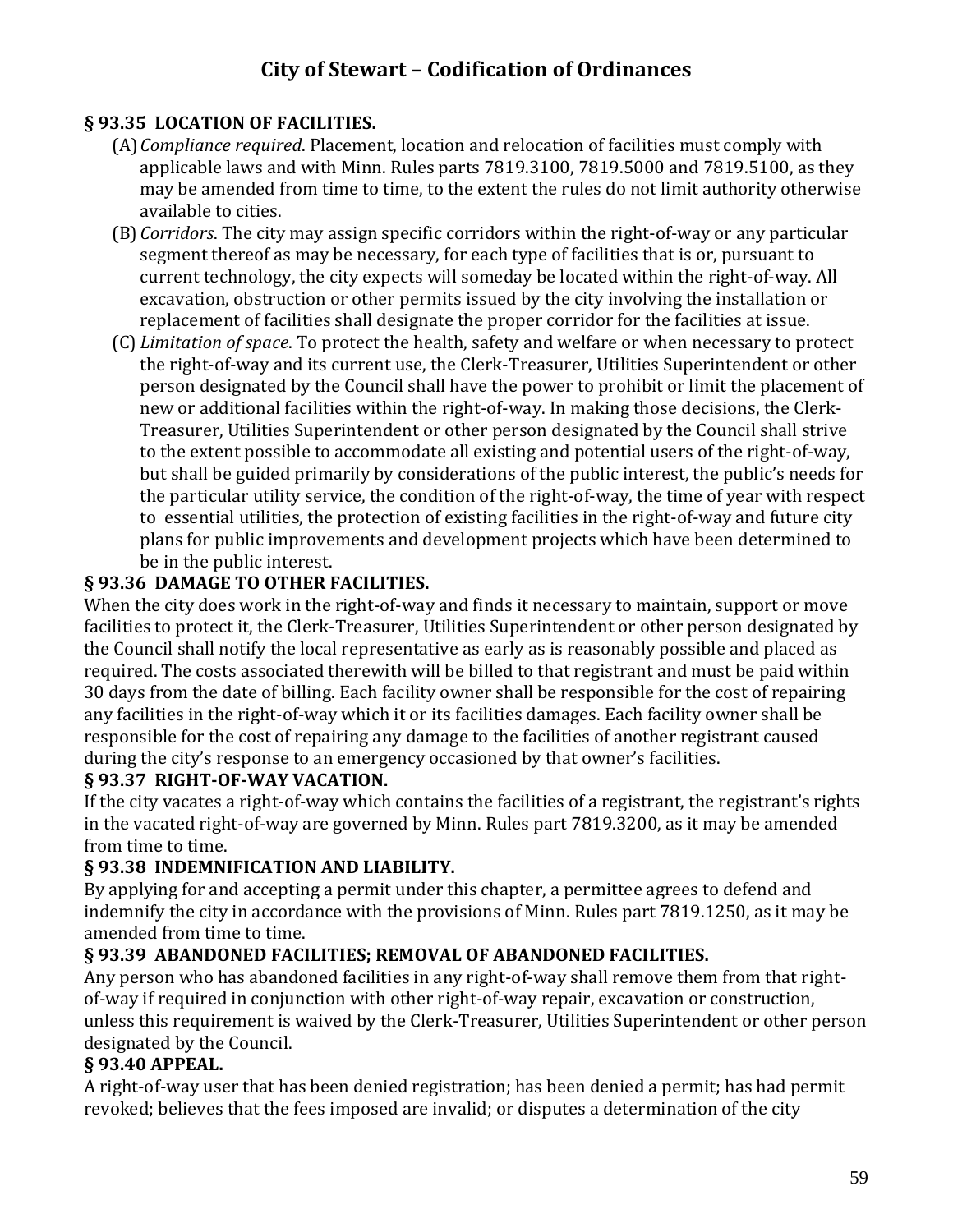regarding §93.34(B) of this chapter, may have the denial, revocation or fee imposition reviewed, upon written request, by the City Council. The City Council shall act on a timely written request at its next regularly scheduled meeting. A decision by the City Council affirming the denial, revocation or fee as imposition will be in writing and supported by written findings establishing the reasonableness of the decision.

### **§ 93.41 RESERVATION OF REGULATORY AND LAW ENFORCEMENT POWERS.**

A permittee's or registrant's rights are subject to the regulatory and law enforcement powers of the city to adopt and enforce general ordinances necessary to protect the health, safety and welfare of the public.

#### **§ 93.99 PENALTY.**

- (A)Any person violating any provision of this chapter for which no specific penalty is prescribed shall be subject to §10.99.
- (B)Any person violating any provision of §93.03(C) is guilty of a misdemeanor and, upon conviction, shall be subject to the penalties set forth in M.S. §609.02(3).

(Ord. No. 109, passed 2-14-2005; Ord. No. 111, passed 2-14-2005; Ord. No. 140, passed 5-13- 2013; Ord. No. 175, passed 04-08-2019)

Penalty, see §93.99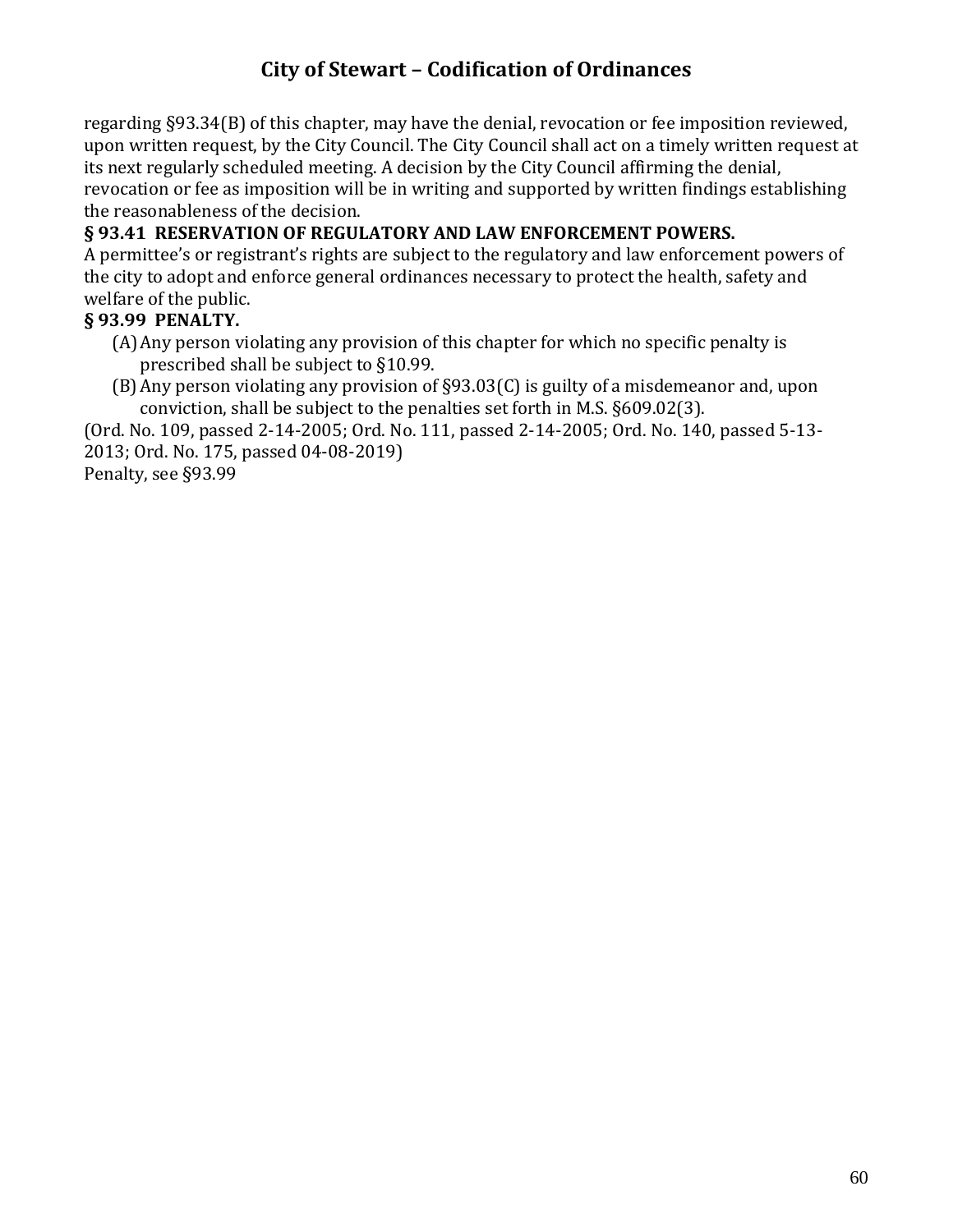#### **CHAPTER 94. CEMETERY REGULATION**

Section:

- 94.01 Definitions
- 94.02 Establishment
- 94.03 Sale of Lots
- 94.04 Conditions of Lot Purchase
- 94.05 Handling of Funds
- 94.06 Burial Permits
- 94.07 Interments
- 94.08 Burial Vaults
- 94.09 Disinterment and Removal
- 94.10 Monuments and Markers
- 94.11 Foundations
- 94.12 Installation of Monuments and Markers
- 94.13 Decoration of Lots
- 94.99 Penalty

#### **94.01 DEFINITIONS**

**CITY.** The City of Stewart, Minnesota, owning and controlling the cemetery **CEMETERY.** A tract of land used for burials

**BURIAL PERMIT.** Legal written documents needed for burial to occur

**BURIAL VAULT.** A container that houses a casket for final interment in the cemetery

**INTERMENT.** Disposition of human remains or cremated human remains by burial

- **LOT.** A parcel of land eight (8) ft. in length; three (3) ft. in width on which one traditional or two cremation burials are permitted. There is a two (2) ft. space between each of the lots and a two (2) ft. space between each end of the lot
- **DOUBLE LOT.** A parcel of land eight (8) ft. in length; six (6) ft. in width on which two traditional or four cremation burials are permitted. There is a two (2) ft. space between each of the lots and a two (2) ft. space between each end of the lot

**BASE PAD.** A masonry, granite or marble foundation a monument or marker is placed upon

- **MONUMENT.** A memorial of granite, marble, bronze, wrought iron or boulder (stone) that extends above the surface of the lawn and is placed at the head of the burial plot
- **MARKER.** A memorial of granite, marble or bronze that does not extend above the surface of the lawn and is placed at the head of the burial plot
- **FOOT MARKER.** A memorial of granite, marble or bronze that does not extend above the surface of the lawn and is placed at the foot of the burial plot

#### **§ 94.02 ESTABLISHMENT**

A cemetery has been established and is continued upon land owned and designated by the City of Stewart, Minnesota, as Round Grove Lake Cemetery. The plats of the cemetery filed with the county recorder in McLeod County, Minnesota, are adopted as the official plat of the cemetery. No person shall lay out or establish any cemetery, or use any lot of land within this City for the burial of dead except in the Round Grove Lake Cemetery, or some other tract of land duly designated by the City as a cemetery.

### **§ 94.03 SALE OF LOTS**

The prices of cemetery lots and services will be set by the Fee Schedule adopted by the City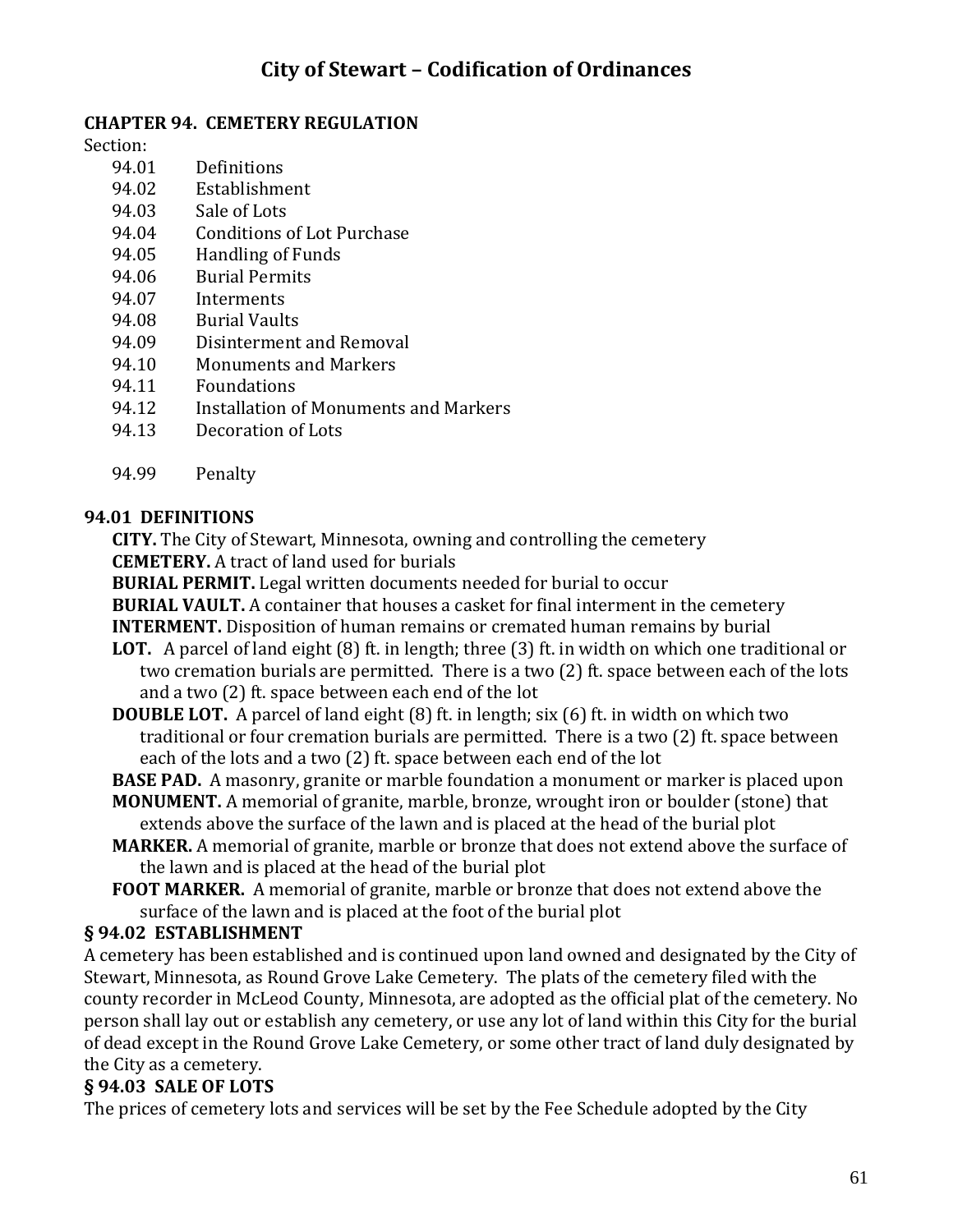Council. Any person paying for a lot is entitled to a license agreement conveying the lot. A license agreement conveying a lot gives the purchaser only the right of burial therein and shall be considered as a license that restricts the use to burial purposes.

### **§ 94.04 CONDITIONS OF LOT PURCHASE**

All lot agreements are subject to reasonable rules and regulations as the City Council may adopt relative to the use of the cemetery. No lot shall be used for any purpose other than the burial of human remains and the placing of memorials as permitted by this ordinance or any additional regulation that the City Council may adopt.

### **§ 94.05 HANDLING OF FUNDS**

All money received from the sale of lots and other services must be paid to the City Treasurer. No lot agreement to any cemetery lot shall be issued, nor any cemetery service performed until payment has been received or a payment plan has been agreed upon.

#### **§ 94.06 BURIAL PERMITS**

A burial permit from a funeral home or State Registrar of Vital Statistics, or a disposition permit, or death certificate as prescribed by a State Department of Health shall be filed with the City within one week of a burial.

#### **§ 94.07 INTERMENTS.**

All excavations shall be made under the supervision of the cemetery superintendent or his agents. At least twenty-four (24) hour notice shall be given, and the type of burial and the location shall be specified. One traditional burial and/or two cremation burials will be permitted per lot. Two traditional burials and/or four cremation burials will be permitted per double lot.

#### **§ 94.08 BURIAL VAULTS**

All caskets, traditional or cremation, must be encased in a permanent type burial case or vault delivered and installed by a bonded and insured burial vault provider. Fiberglass vaults are prohibited.

### **§ 94.09 DISINTERMENT AND REMOVAL**

Disinterment and re-interment must comply with Minnesota Statute Section 149A.96. Before any grave may be opened, written permission of the lot owner shall be filed with the City Clerk, a permit from the county health officer or licensed mortician shall be secured and presented, and the required fees paid. If the casket is re-interred in another cemetery the lot owner or his/her representative will pay one open/close fee. If the casket is re-interred in the Round Lake Cemetery a fee twice the open/close fee will be paid. This provision does not apply when disinterment is ordered by a duly authorized public authority.

(A)Removal of a body by the heirs so that the lot may be sold for profit to themselves, or removal contrary to the expressed or implied wish of the original lot owner is forbidden.

(B) A body may be removed from its original lot to a larger or better lot in the cemetery when there has been an exchange or purchase for that purpose.

(C) The City shall assume no liability for damage to any casket or burial case in making the disinterment and removal.

### **§ 94.10 MONUMENTS and MARKERS**

- (A) All monuments and markers shall be placed as shown as directed by the cemetery superintendent.
- (B) The masonry, granite or marble foundation base pad of a monument or marker shall not exceed two (2) ft. by five (5) ft. on a double lot or two (2) by three (3) on a lot. All monuments and markers shall be slightly smaller than the foundation base pad.
- (C) All monuments and markers shall be placed at the head end of the grave and must be